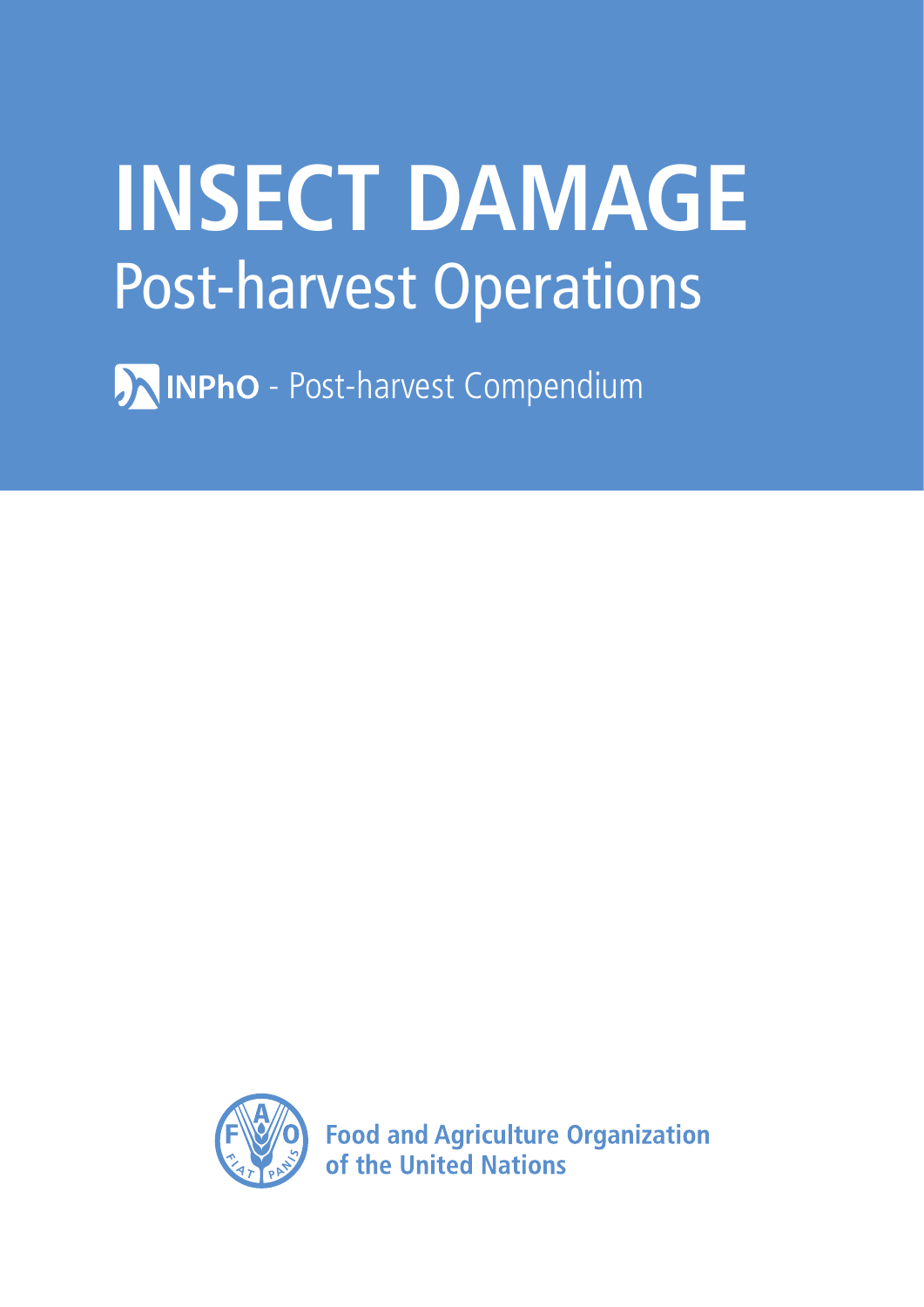# **INSECT DAMAGE: Damage on Post-harvest**

**Organisation:** International Centre of Insect Physiology and Ecology (ICIPE)  $(www.icipe.org)$ **Author:** Mohamed N. Sallam Edited by: AGSI/FAO: Danilo Mejia (Technical), Beverly Lewis (Language&Style)

# **Contents**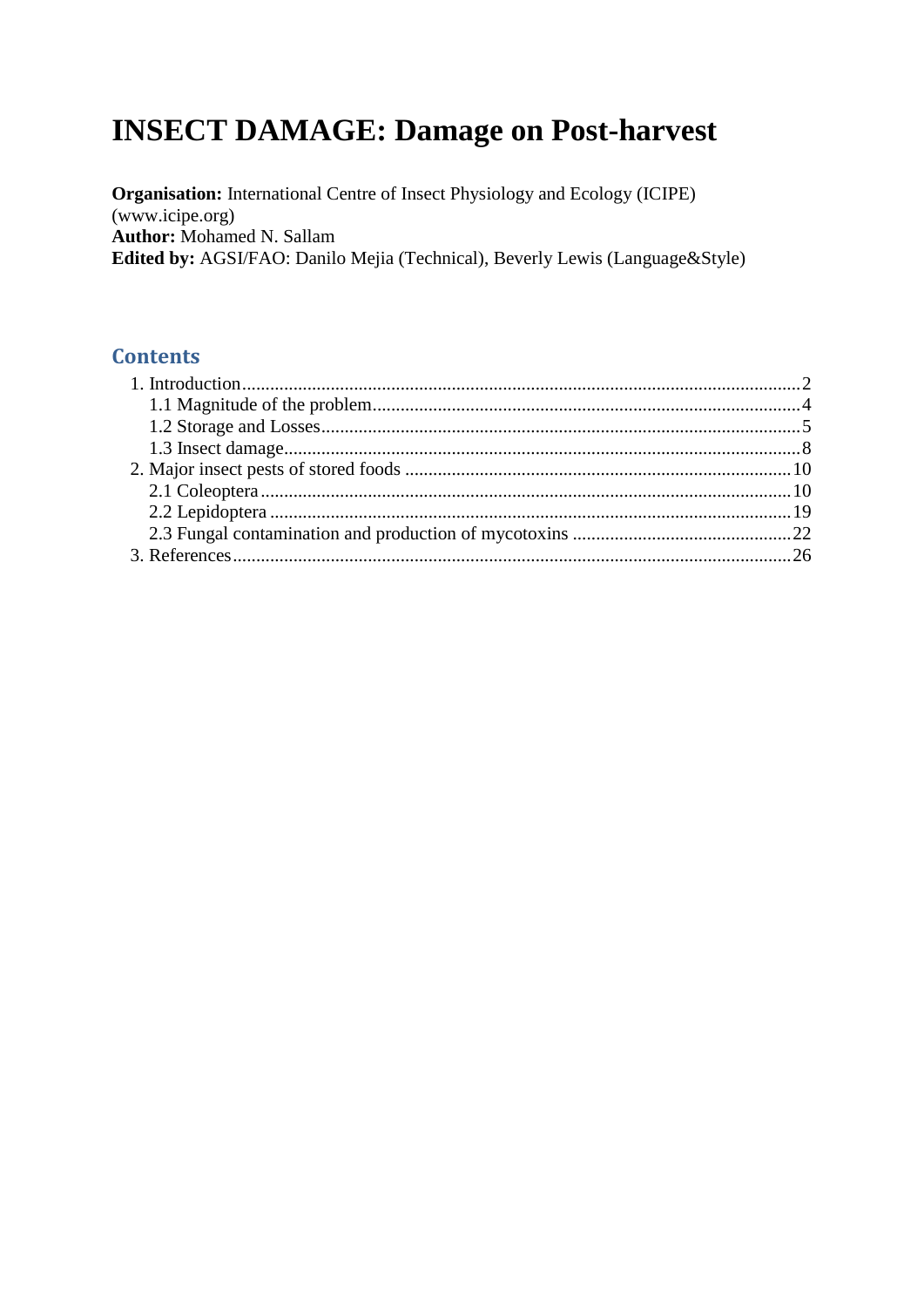# <span id="page-2-0"></span>**1. Introduction**

Insects are the most diverse species of animals living on earth. Apart from the open ocean, insects can be found in all habitats; swamps, jungles, deserts, even in highly harsh environments such as pools of crude petroleum (Imms, 1964). Insects are undoubtedly the most adaptable form of life as their total numbers far exceed that of any other animal category. The majority of insects are directly important to humans and the environment. For example, several insect species are predators or parasitoids on other harmful pests, others are pollinators, decomposers of organic matter or producers of valuable products such as honey or silk. Some can be used to produce pharmacologically active compounds such as venoms or antibodies. Less than 0.5 percentage of the total number of the known insect species are considered pests, and only a few of these can be a serious menace to people. Insect pests inflict damage to humans, farm animals and crops. Insect pests have been defined by Williams (1947) as any insect in the wrong place. Depending on the structure of the ecosystem in a given area and man's view point, a certain insect might or might not be considered a pest. Some insects can constitute a major threat to entire countries or a group of nations. One prominent example is the tsetse fly that puts about 100 million people and 60 million head of cattle at risk in sub-Saharan Africa due to the transmission of trypanosomiasis (ICIPE, 1997).

Herbivorous insects are said to be responsible for destroying one fifth of the world's total crop production annually. One major reason why there are pests is the creation of manmanipulated habitats, that is, agroecosystems that fulfil man's needs, where crops are selected for their large size, high yield, nutritious value, and clustered in a confined area. This does not only satisfy man's demand, but provides a highly conducive environment for herbivorous insects at the same time. In the process of artificially selecting suitable crops for human consumption, highly susceptible plants for infestation by insects are also selected. Many of the crop varieties that were developed during the past 30 years produced high yields, but, they also had poor storage characteristics (Kerin, 1994). Insect pests are capable of evolving to biotypes that can adapt to new situations, for example, overcome the effect of toxic materials or bypass natural or artificial plant resistant, which further confounds the problem (Roush and McKenzie, 1987).

Provision of food has always been a challenge facing mankind. A major cornerstone in this challenge is the competition from insect pests. Particularly in the tropics and sub-tropics, where the climate provides a highly favourable environment for a wide range of insects, massive efforts are required to suppress population densities of the different pests in order to achieve an adequate supply of food. In the developing countries, the problem of competition from insect pests is further complicated with a rapid annual increase in the human population (2.5-3.0 percentage) in comparison to a 1.0 percentage increase in food production. Taking into consideration sudden problems caused by drought in places such as Africa, considerable losses of agricultural products add a serious burden to people's daily life.

The introduction of alien pests into new habitats due to the global increase of trade and transport causes another dilemma. When a pest is carried to a new geographical area, its natural enemies that keep it in check in its aboriginal home are normally left behind. This situation, in most cases, may lead to critical complications. One major example is the introduction of the spotted stemborer, *Chilo partellus* Swinhoe, into Africa coming from Asia early this century, that is now responsible for significant losses in maize and sorghum in many parts of Eastern and Southern Africa. The exotic pest may have also led to partial displacement of the native African stemborers such as *Sesamia calamistis* Hampson, *Chilo orichalcociliellus* Strand and *Busseola fusca* (Fuller) (Overholt *et al*., 1994; Kfir, 1997). Recent estimates of yield losses due to stemborers alone in sub-Saharan Africa are in the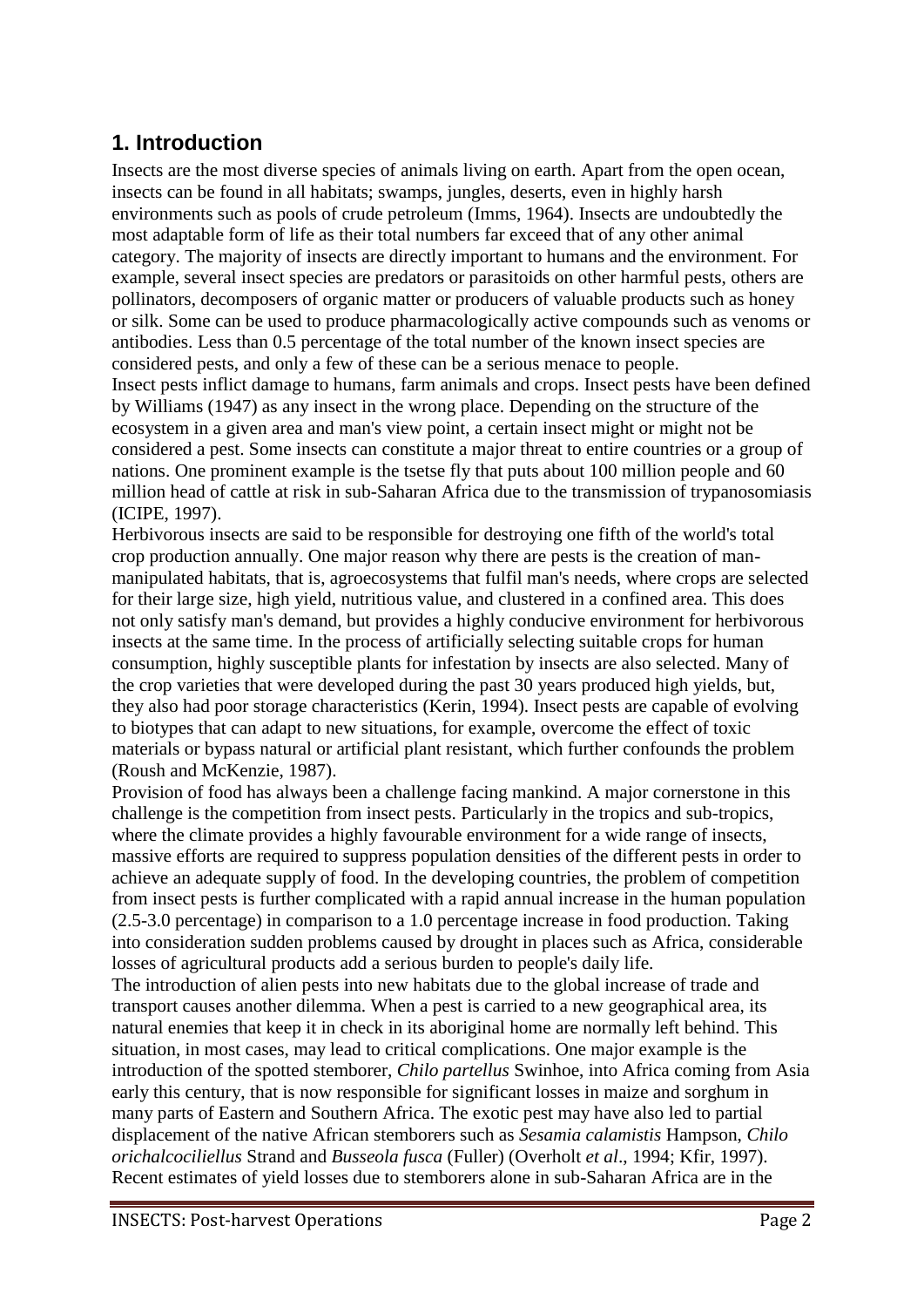neighbourhood of 20-40 percentage of the potential yield (Youdeowei, 1989; Seshu Reddy and Walker, 1990). These losses indicate the importance of stemborers as a limiting factor affecting crop productivity in Africa.

*Prostephanus truncatus* (Horn) is another exotic storage pest native to Mexico. It has recently been introduced to Africa (McFarlane, 1988; Pike *et al*., 1992), where it is currently a more destructive pest of stored maize and cassava than in its native Central America (Dick, 1988). *P. truncatus* attacks maize before and after harvest. Adults bore into the maize cob causing severe damage and weight loss. In Tanzania, maize losses of up to 35 percentage may occur due to *P. truncatus* in 5-6 months if improperly stored (Mallya, 1992), and up to 60 percentage after nine months of storage (Keil, 1988); a situation that may result in a serious famine.

Subsistence grain production is essential for the growing population of Africa. Maize is the main staple food in sub-Saharan Africa. An area of 20.7 million hectares is planted to maize in the whole of the African continent, with an average annual production of 29 million tons (Christopher *et al*., 1996). In sub-Saharan Africa, three quarters of the total production of maize is consumed as human food, which is also the case with other cereals such as sorghum and millet. The area planted by sorghum in Africa accounts for 21.8 million hectares with an average yield of 0.78 ton/ha, while 18.5 million hectares are planted with different types of millet (finger millet, pearl millet, presom and foxtail millet), yielding an annual average of 0.61 ton/ha (FAO & ICRISAT, 1996). Several factors are responsible for this considerably low level of production, of which insect pests are chiefly involved. In the Kenyan highlands, total losses due to pests in maize were estimated at 57 percentage, with insect pests being more important than diseases (Grisley, 1997). In Zimbabwe, grain damage of 92 percentage in stored maize was reported due to insect pests. Treatment with malathion reduced the damage by only 10 percentage (Mutiro *et al*., 1992). In Namibia, up to 30 percentage losses in pearl millet production can take place due to the bush cricket, *Acanthopolus discoidalis* (Wohlleber *et al*., 1996).

Root crops, such as cassava and potatoes, and pulses, which are legumes grown for their edible seeds, provide the basic source of carbohydrates and protein for people in many parts of the African continent. The area planted to cassava in sub-Saharan Africa is estimated to be 8.9 million hectare producing 72 million tons annually (Sengooba, 1994). Insect pests, in addition to fungal diseases, are responsible for 50 percentage damage in cassava (Yaninek,1994). Pulses, described as the poor man's food (Aykroyd & Doughty, 1982), are widely planted in west Africa. Cowpea, for example, is grown extensively for seeds, pods and leaves in about 15 African countries, among which Nigeria and Niger produce half of the world's total crop (Pandey & Westphal, 1989). Cowpeas are attacked by a complex of insect pests, particularly towards the end of the planting season. In storage, the bruchid, *Callosobruchus maculatus*, causes the major losses. Infestations of stored cowpeas can be as high as 90 percentage in markets and in village stores (Alebeek, 1996).

Almost 80 percentage of these food crops are produced by small scale farmers and stored on the farm (Wongo, 1996). Due to poor storage structures and conditions, severe losses in quality and quantity of stored food are inflicted annually. Quantitative assessment of losses is difficult because of the high variability in infestation from year to year, however, estimates from several countries in Africa indicate an intense impact of insect pests (see table 1). In Kenya, the National Food Policy Document reported up to 30 percentage destruction of harvested maize due to pests during storage and handling (Wongo, 1996). In West Africa, up to 100 percentage damage to cowpeas may happen in a few months after storage due to the infestation of *C. maculatus* (Lienard & Seck, 1994). Such high levels of losses continue to take place because of poor threshing, cleaning, drying and storing techniques.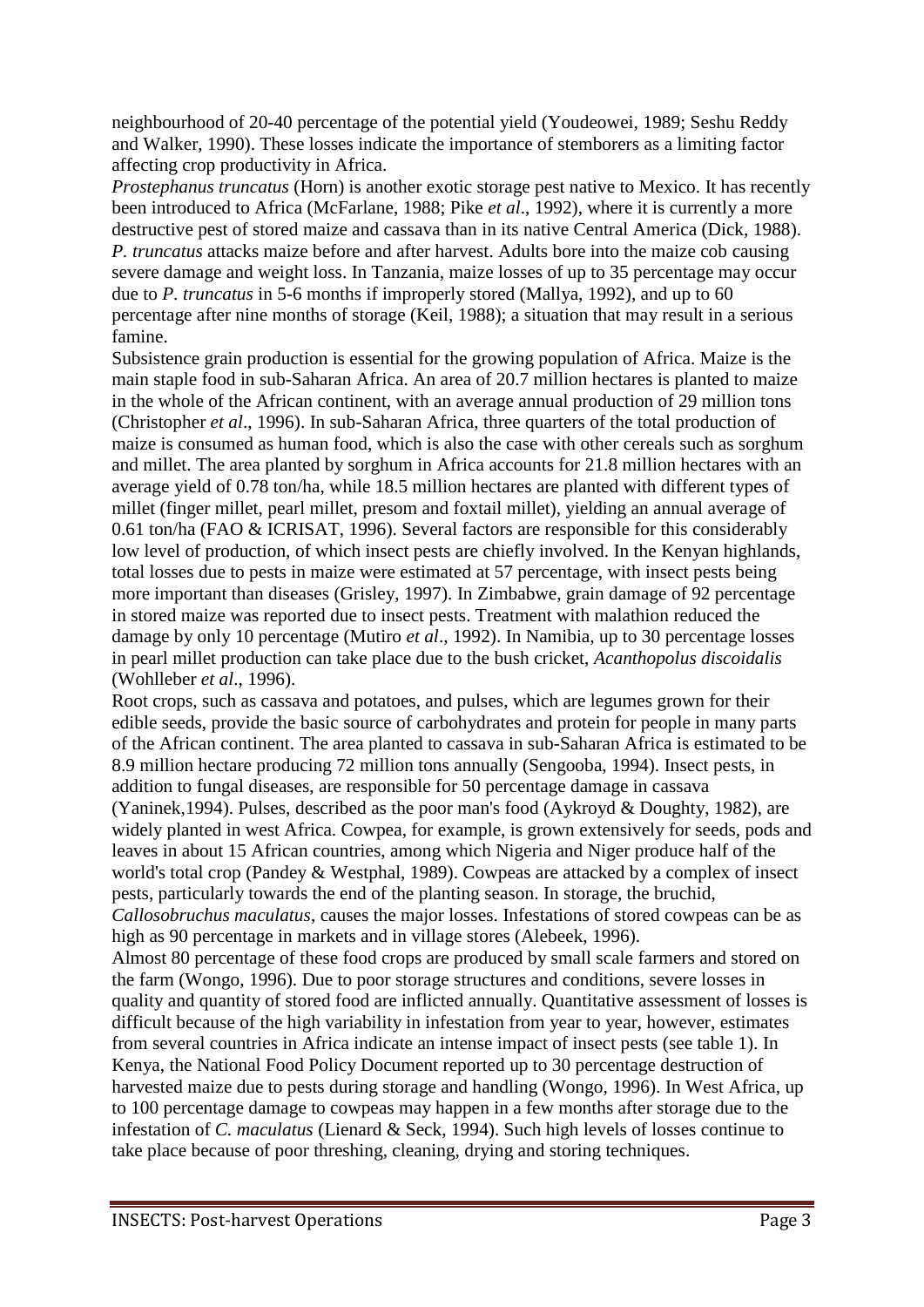# <span id="page-4-0"></span>**1.1 Magnitude of the problem**

After the crop is harvested, it undergoes several operations that, if improperly done, may result in serious losses (see Laubscher & Cairns, 1983; Giga, 1987; Jonsson & Kashweka, 1987; Gwinner *et al*., 1996). As a start, it should always be recognised that an intact grain is an essential item for successful storing. Cracked or broken grains provide an entry point for infestation by insects and moulds during storage. Damage to grains may happen due to improper application of post-harvest practices such as threshing, drying or transporting (see Rowley, 1984; Dadzie, 1994; Simone *et al*., 1994). Threshing, which is the removal of grain from its protective case, may inflict a degree of physical damage to the grains (Laubscher & Cairns, 1983; Swamy & Gowda, 1987; Wilson, 1987). Millet for example is sensitive to threshing (see Appert, 1987; UNIFEM, 1988), therefore it is stored unthreshed and pounded on a daily basis according to the farmer's needs. Wongo & Pedersen (1990) found that threshed sorghum grains were more susceptible to *Sitophilus oryzae* than unthreshed grains. Maize, specially in wet regions, is normally stored in its shucks, but with modern varieties shucks are removed. In this case, proper care should be taken and insect repellents or antifeedants should be applied.

Crop transportation is another process where losses are common. Physical damage, grain spilling or deterioration might occur, specially if transport is prolonged. However, such losses can be avoided through proper packing, loading and handling of the crop (see Youdeowei & Service, 1983; Gwinner *et al*.,1996)

Crop products are eventually stored for varied periods of time depending on market demand, size of production and the farmer's needs. Storage is the most important and critical postharvest operation. Deterioration of the grain quality during storage can be due to improper storing conditions, which leads to contamination with fungi or insect infestation. A primary source of infestation of the stored crop is the field where the crop has grown. In many cases, infestation starts in the field. In the case of the potato tuber moth (*Phthorimaea operculella*), adult females lay eggs on the plant leaves early in the season before the crop is harvested. With cowpeas, only a 1-2 percentage initial field infestation by *C. maculatus* may result in 80 percentage of the pods attacked after 6-8 months in storage (Youdeowei, 1989). The problem can be more complex if the crop is planted or stored near by old granaries, which is the case with most of Africa's small scale farmers. The infestation can easily move to and from storage sites. Moreover, using the same bins year after year without proper hygiene, provides a continuous chain of infestation. Insects can hibernate or even continue to feed on wooden structures of the store or hide between holes and cracks in the walls. They can then reinfest the new crop in the same store and resume feeding.

Storing generally leads to a degree of quality change in the product due to seed's respiration, which depletes seed's nutrients over time (see Hodges, 1989; Piergiovanni *et al*., 1993; Kadlag *et al*.,1995). Combined with attack by insects and mould, rapid deterioration of the crop quality might occur. In case of whole cereal grains, a rise in temperature is expected due to respiration, which might also occur due to insect or fungal activity. Heating leads to moisture condensation in cool areas within the grain mass. This in turn encourages further fungal growth and insect infestation (see Appert, 1987; Imura & Sinha, 1989). The exact safe moisture contents varies slightly between the different grains, however, moisture should not exceed the range of 12-13 percentage for most cereals. For pulses, intact dry grains are relatively resistant to damage, but moist, broken, split or shelled pulses are highly sensitive to infestation. On the other hand, very dry pulses with a moisture content less than 11 percentage have a breakable seed coat that cracks easily (see Youdeowei & Service, 1983; Gwinner *et al*., 1996).

In most parts of sub-Saharan Africa, harvesting of maize and other cereals is done by hand. Farmers have to wait until the crop is sufficiently dry. Some farmers leave the plant standing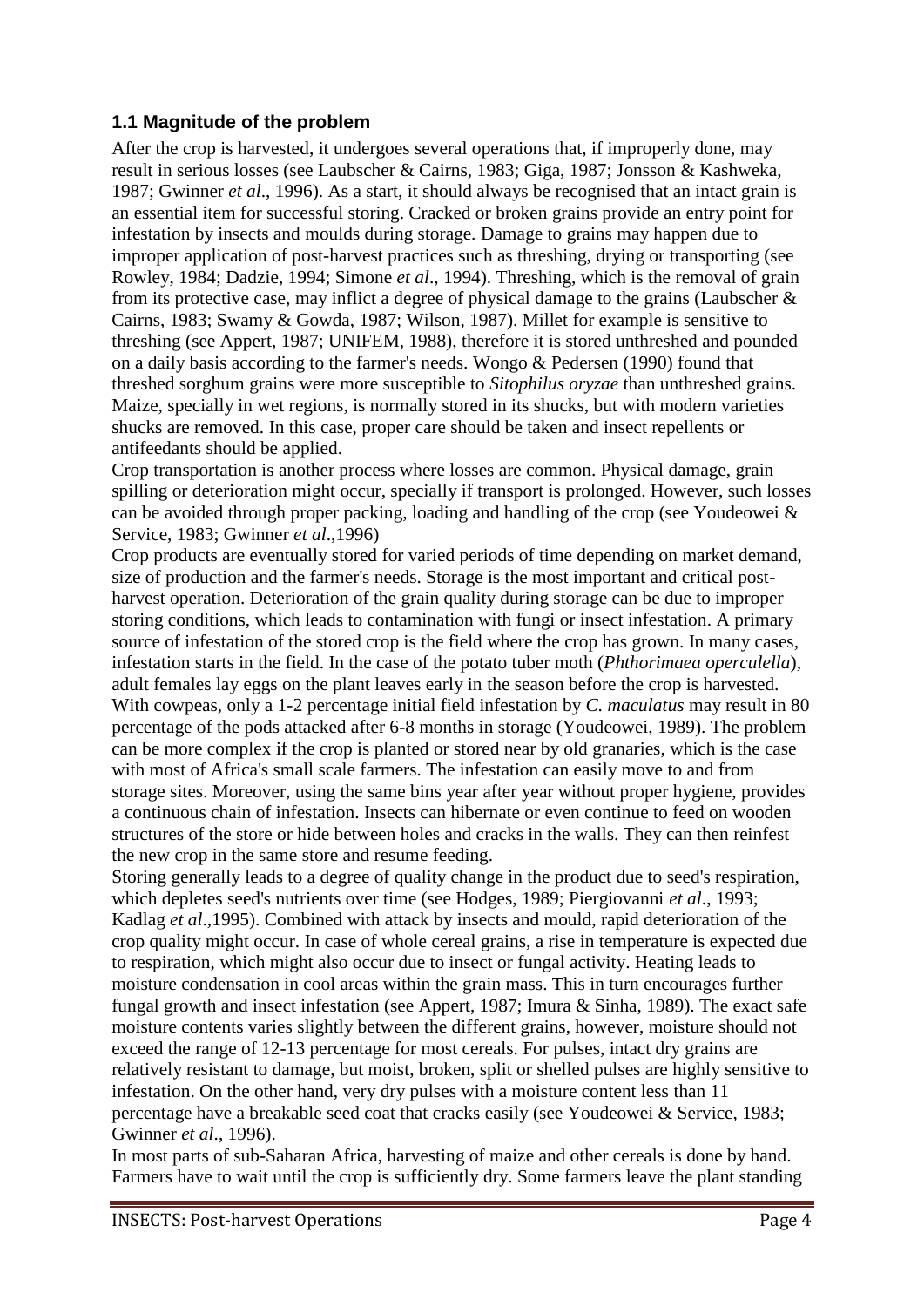in the field until it dries up. This, however, might not be adequate as the longer the plant stays in the field the riskier it gets. Infestation by post-harvest pests are mainly encouraged during this stage. In Zimbabwe, for example, four months may elapse after physiological maturity of maize and before harvesting and treating the crop, during which 9.1 percentage of potential yield is lost due to attack by pests (Mvumi *et al*., 1995). Alternatively, maize might be picked up when it is still in need for drying, specially in the rainy regions of the tropics. In this case, quick drying should take place as soon as the crop is harvested. In drier areas, getting rid of excess moisture may be much easier than in wet tropical regions.

Traditional methods usually provide cheap and feasible ways of post-harvest handling of the crops. Farmers adopt different methods for grain drying depending on the farmer's environment and socio-economic status. Sun drying, for example, is a widely practised method wherever there is enough sunshine and little rains. In this case, grains are spread on wide plastic sheets to isolate the crop from soil dampness, and to make it feasible to move the crop later after drying or in case of sudden rains. Continuous checking should be done on the stored crop to investigate the moisture content, presence of pests, moulds or deteriorating grains. However, farmers may use fire to dry the grains, specially in the rainy areas of the tropics where sun drying is not applicable. A more appropriate method is the use of "bush dryers", where air is heated up by burning wood and then circulated through metal tunnels. Grains are spread on grids on top of the tunnels. One disadvantage with this method is that temperature might not be well controlled. Caution should be maintained as abrupt or overdrying will cause loss of nutrients or germination capacity. Temperature should not exceed  $43^{\circ}$ C for cereal seeds and  $35^{\circ}$ C for legumes. Higher temperatures (up to  $60^{\circ}$ C) can be used to dry cereals meant for consumption (see Gwinner *et al*., 1996).

A more controlled sun drying method is the use of solar dryers, where the product is spread on grids and placed inside a cylindrical metal tunnel (see Mbengue *et al*., 1987; Odogola, 1994). The tunnel is painted black to absorb heat and contains an opening from one side to let in air. A chimney is provided on the other end to serve as air and moisture outlet (see Ekechukwu & Norton, 1997). Inflow of air can be regulated through the entrance, thus adjusting air temperature inside the tunnel. Solar dryers are adequate devices, specially for smaller quantities of products, in which grains are fairly well protected against adverse weather conditions and the invasion of insect pests. Continuous improvements in the structure and utilisation of solar dryers are taking place in Africa (Bechis *et al*., 1997; Ekechukwu & Norton, 1997), however, the use of solar dryers does not seem to be as wide spread as other drying methods in Africa, probably due to the relatively high cost and their limited capacity. Solar dryers may not be applicable in highly humid or cloudy areas of the tropics (but see Asota, 1996; Ekechukwu & Norton, 1997).

# <span id="page-5-0"></span>**1.2 Storage and Losses**

# **1.2.1 Small scale storage structures**

At a small farming scale, grains are stored traditionally in different styles of containers, depending on the farmer's socio-economic status and his environment (see Audette & Grolleaud, 1983). Structures used traditionally are often inexpensive and environmentally motivated. Subsistence stores may be made out of clay, thatch, mud, wood or stones (see Rukuni *et al*., 1988; Bani, 1991). Larger granaries, meant for storing large quantities for longer periods of time, may be built with more permanent structures, as in case of metal silos or wooden granaries with iron sheet roofs. Open storage is probably the most common system used traditionally in sub-Saharan Africa, specially in the humid areas, where the crop is harvested with high moisture contents and continues to dry in the store. Open structures can simply be wooden platforms on stakes or posts, on top of which the crop rests either in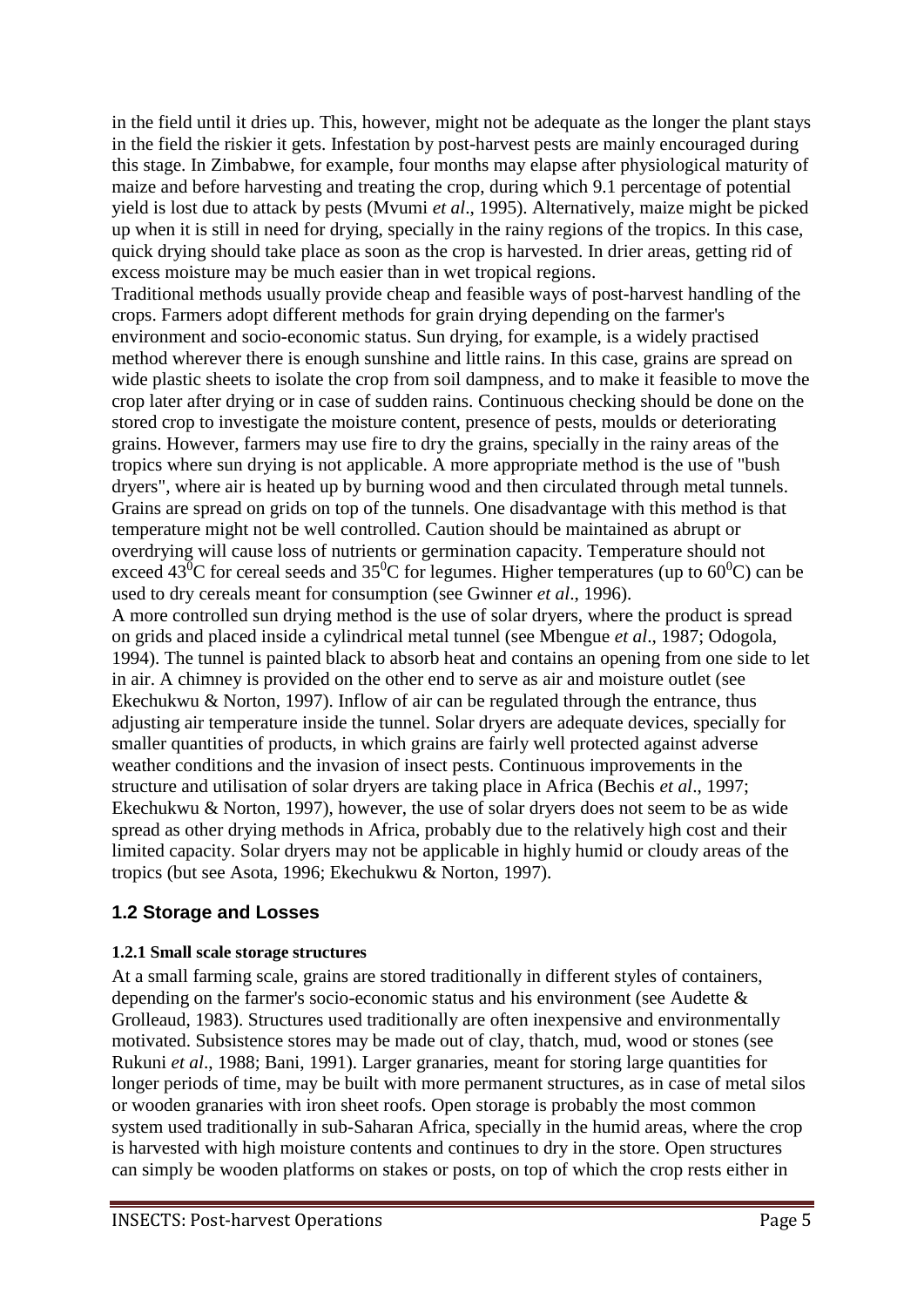heaps or regular layers. A straw roof is usually provided to protect the crop from rains. Farmers may use fire underneath this structure for insect control and to provide further drying. An even simpler method is hanging the crops in frames or sheaves to tree branches, which is applicable for smaller quantities that would be rapidly consumed. Open storage provides natural ventilation and allows for further drying of the crop. It also discourages development of fungi due to continuous aeration. However, open storage does not provide adequate protection against insect pests or other animals such as birds and rodents (see Appert, 1987; Gwinner *et al*., 1996).

A more protected storage system, adequate for the semi-arid regions of Africa, is the use of "cribs" (see FAO, 1985; Appert, 1987). Cribs are wooden four-cornered structures with ventilated sides. The sides are covered with woven straws, grass stalks or wire netting materials and a thatch roof is provided on top. An elevated floor is made out of wooden branches and attached to the posts about 50 cm above ground. This structure proved to be excellent for drying maize in Nigeria, where it is made out of bamboo and used mainly for drying and storing maize cobs. It is also used in other humid regions of sub-Saharan Africa with considerable success.

In the dryer regions of Africa, where crops can be harvested with satisfactory low moisture contents, more closed types of granaries are used. Different sizes and types of such closed structures are widely spread in Africa, where they can be made out of mud, woven straws or a mixture of mud and chopped straws (see Figure 1). Farmers in the semi-arid zones of sub-Saharan Africa, such as Mauritania, Senegal, Mali, Niger and Chad, use a mixture of clay or mud and straw called "Banco" to build concealed granaries. Banco granaries can be fourcornered, spherical, with a straw roof containing a protecting lid, or in the shape of a cone with the tip pointing downwards and resting on a foundation of stones. Grains inside these banco granaries are well protected against rains and the invasion of insect pests. If the structure is well built and maintained, insect pests would find it very difficult to survive inside due to the lack of oxygen. Granaries made out of mud or clay provide a cool environment that keeps grains viable for germination. This structure is appropriate for dryer areas of Africa where sudden heavy rains are unlikely. However, Banco granaries require good maintenance such as filling cracks, which are common with mud structures, sealing holes or fissures and thorough cleaning.



**Figure 1: Traditional maize storage systems in the southern region of Togo (Pantenius, 1988) (A: noy-heated granary; B: Regularly heated in house storage; C: Irregularly heated granary)** 

In some parts of Africa, such as Morocco, Mauritania, Nigeria, Chad, Cameroon and Somalia, grains are stored underground (see Bartali *et al*., 1990; Bakhella *et al*., 1993; Lemessa & Handreck, 1995), however, it is not as widespread in the African continent as it is in India. In India, an underground pit, 2-2.5 meters in depth, is dug in soil and a fire may be lit to dry up the walls. Afterwards, bricks can be used to build a wall or otherwise walls are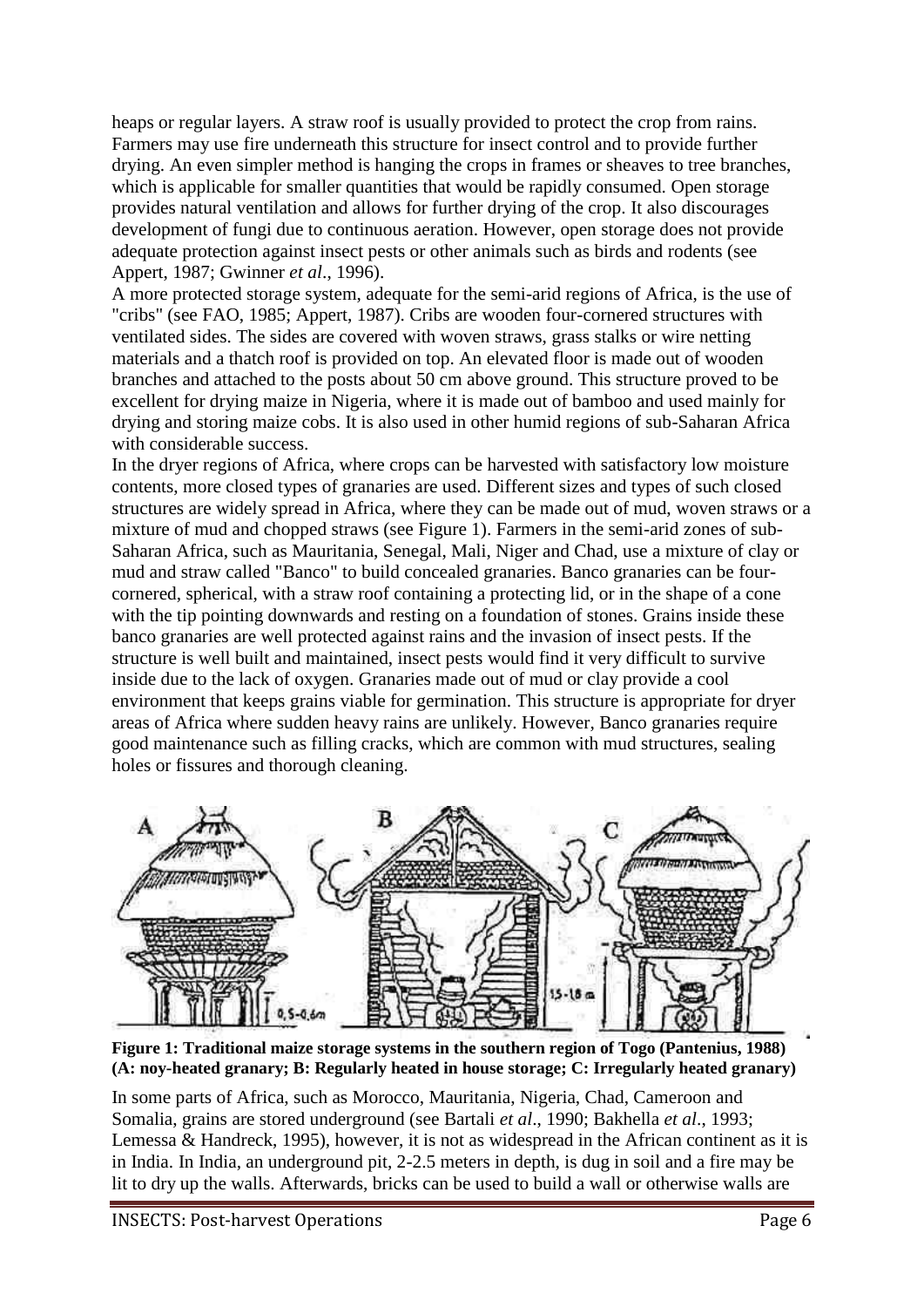plastered with clay and the bottom is covered with chopped straws or husks. The pit is sealed from the top with a roof at or slightly above ground level. Underground storage provides excellent protection to the stored products specially in arid areas, however, it may also be applicable in rainy areas provided that the entry of both ground and rain water is prohibited through careful cementing and lining of the walls (see Mantovani *et al*., 1986; Smith & Sanders, 1987).

Smaller amounts of grains can be stored in different types of containers, calabashes, clay pots, sacks or woven baskets (see Kennedy & Devereau, 1994). Such containers allow for frequent consumption of the product on a daily or weekly basis. Baskets can be made out of local plant materials and may themselves be placed inside the granary or in the farmer's house. Jars made out of clay are also used to store beans or cowpeas, as in west Africa, where they are usually placed inside the farmer's house. Jars have a narrow opening and are hermetically sealed with a stone on top. Hermetic storage leads to depletion of oxygen and accumulation of carbon dioxide inside the container, which eventually lead to elimination of insect pests (see Mantovani *et al*.,1986).

Traditional storing systems can be satisfactory if built and maintained properly. Recently, farmers in sub-Saharan Africa started adopting newer storing systems. Concrete or metal silos, with capacities up to 5 tons of cereals, are now used in many parts of the continent among medium scale as well as large scale farmers. The use of plastic sacks, bag storage, prefabricated iron halls and flexible plastic silos are increasingly gaining ground among farmers for short-term storage (see Peterson & Simila, 1990; Compton *et al*., 1993; Bartali, 1994). Large warehouses and metal silos, run under state control, are common among cooperatives and traders. Centralised storing has emerged due to the change in the social and economic structures of the farm community. Centralised stores can be large metal constructions that may contain up to 3000 tons of produce. Though the adoption of bulk storage has led to a significant decrease in the amount of food stored by small scale farmers for emergencies, it does form an important function in sustaining sufficient food supply. Bag storage in large warehouses is a suitable system for bulk storage in the tropics and sub-tropics (see Carvalho *et al*., 1994; Cabrera & Lansakara, 1995)

# **1.2.2 Warehouses**

Warehouses are practical and appropriate structures for storing and protecting food crops (see Cabrera & Lansakara, 1995; Gwinner *et al*., 1996). Stored crops can be easily maintained and treated, transported to and from the warehouse and regularly checked for insect or fungal infestation. Good and effective warehouses are simple four-cornered buildings with ample ventilation. It is always preferable to build a concrete floor one meter above the ground level to guarantee adequate isolation of ground moisture or water flooding. Concrete walls are the most suitable if properly built with no cracks or holes to discourage insects. Aluminium sheets provide adequate roofing and are better used than corrugated iron to avoid raising of temperature. Appropriate and controlled ventilation is essential for successful storage in warehouses. Lower and upper ventilation openings for inlet and outlet of air should be fitted with wire mesh or grids , but with the possibility for sealing to allow for secure pesticide fumigation. A well designed and maintained drainage system is important for preventing rain water from affecting the stored produce (For more details on warehouse structures see Bisbrown, 1992).

Sanitation in stores is a key factor for preserving products in good condition (see Suss & Locatelli, 1993; Rotundo *et al*., 1995). Sanitation is a simple practice that can save the product from losses due to infestation. Sanitation starts with the removal of any unnecessary objects from the store. Thorough cleanliness of the store through sweeping, removal of left overs and prompt burning the trash is essential before receiving in a new lot. Clearing the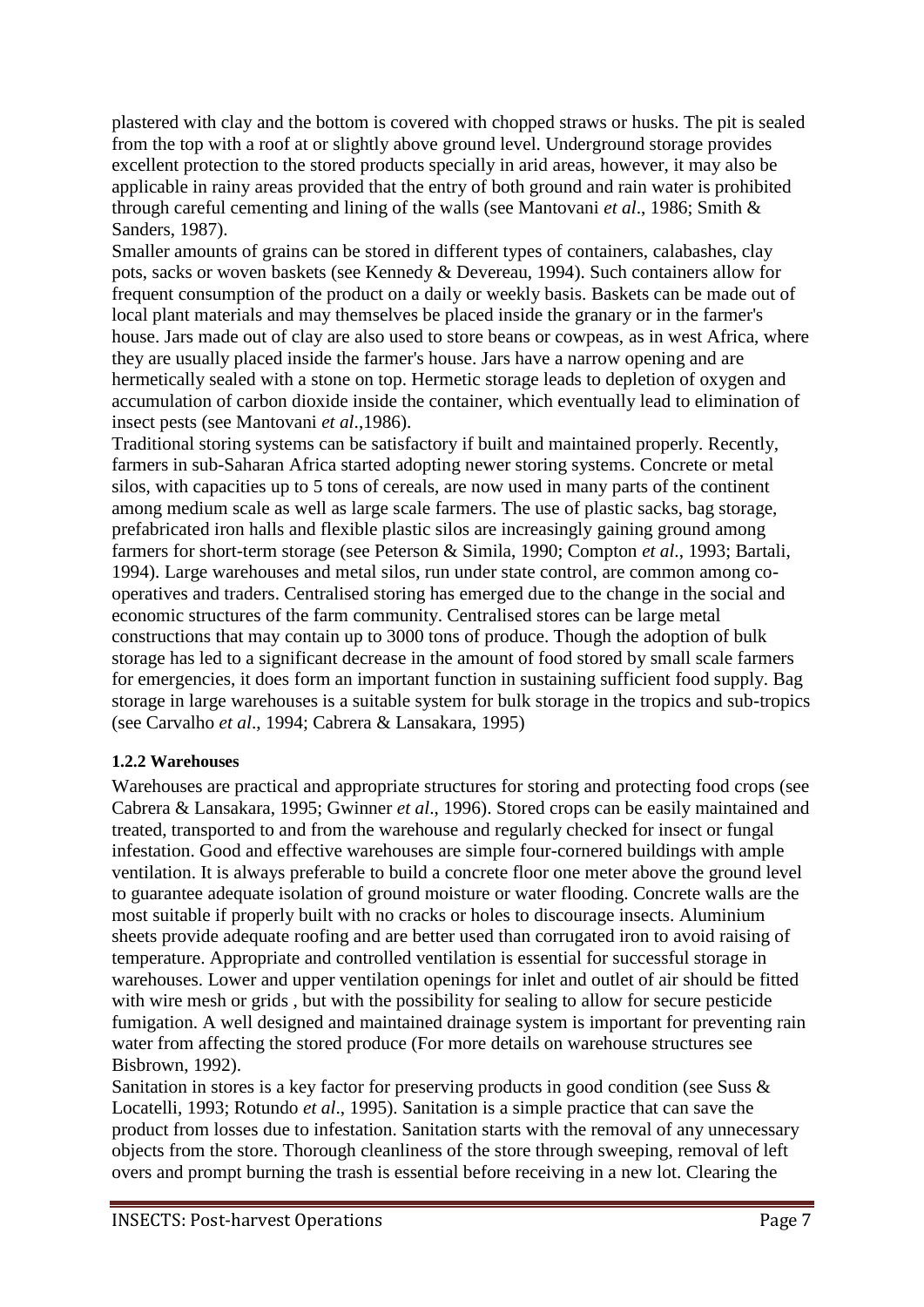surroundings is a recommended practice, in which grasses, shrubs and any kind of vegetation around the building should be cut down thoroughly. The produce should be checked on a regular basis and the presence of any insect pests, rodent debris, damaged cobs or rotten grains should be recorded and dealt with accordingly (see FAO, 1985; Cruz & Diop, 1989; Vinuela *et al*., 1993).

# <span id="page-8-0"></span>**1.3 Insect damage**

Insect pests inflict their damage on stored products mainly by direct feeding. Some species feed on the endosperm causing loss of weight and quality, while other species feed on the germ, resulting in poor seed germination and less viability (Malek & Parveen, 1989; Santos *et al*., 1990). Thus, due to damage done by insects, grains lose value for marketing, consumption or planting. Most storage pests are able to increase in numbers drastically within a relatively short time. At an early stage of development, population growth takes the "exponential" form, where the number of insects at a given time can be expressed by this equation:  $N_t = N_0 e^{rt}$ , where  $N_t$  is the number of insects at time t,  $N_0$  is the original number of insects and *r* is the rate of intrinsic increase of the population (Figure 2). However, this pattern of growth would eventually reach an upper plateau due to depletion of food and intraspecific competition (Figure 3). In that case, the number of insects at any given time can be expressed by the equation:

 $N_t = K / (1 + ((K - N_0)/N_0) e^{-rt})$ 

where  $K$  is the maximum number of insects that the environment can support, which is also known as the "carrying capacity" of the environment. In grain stores, *K* is not constant and will decrease as the food is consumed. Eventually, the insect population will start to decline due to the decrease in food availability and competition among individuals, which is when a proportion of insects will have to migrate and search for other food sources (Figure 4).



**Figure 2: The theoretical exponential increase of an insect population (Haines, 1991)**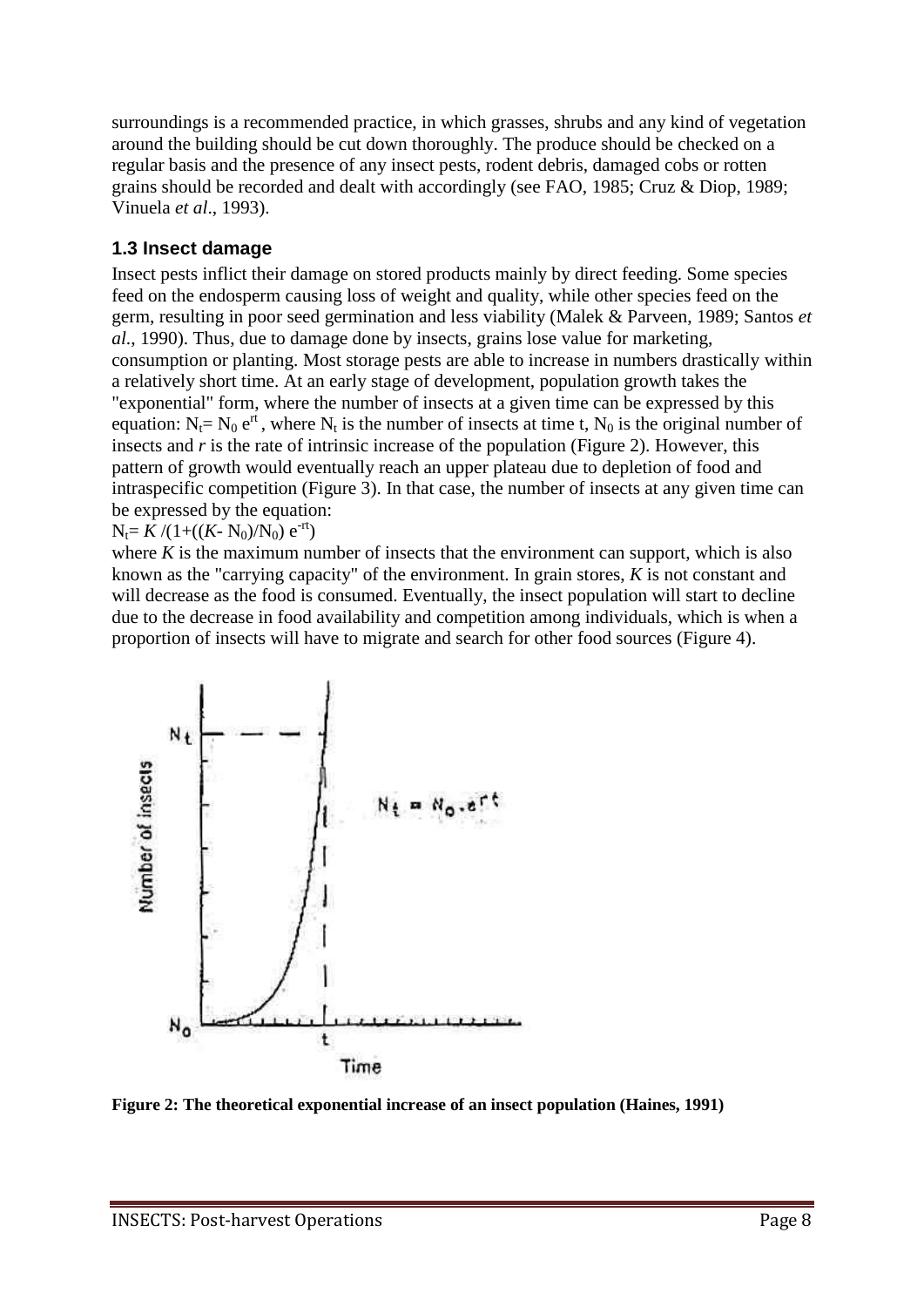

**Figure 3: The logistic growth of an insect population in a restricted environment (Haines, 1991)** 



**Figure 4: Insect population growth in a restricted environment without food replenishment (Haines, 1991)** 

In addition to direct consumption of the product, insect pests contaminate their feeding media through excretion, moulting, dead bodies and their own existence in the product, which is not commercially desirable. Damage done by insect pests encourages infection with bacterial and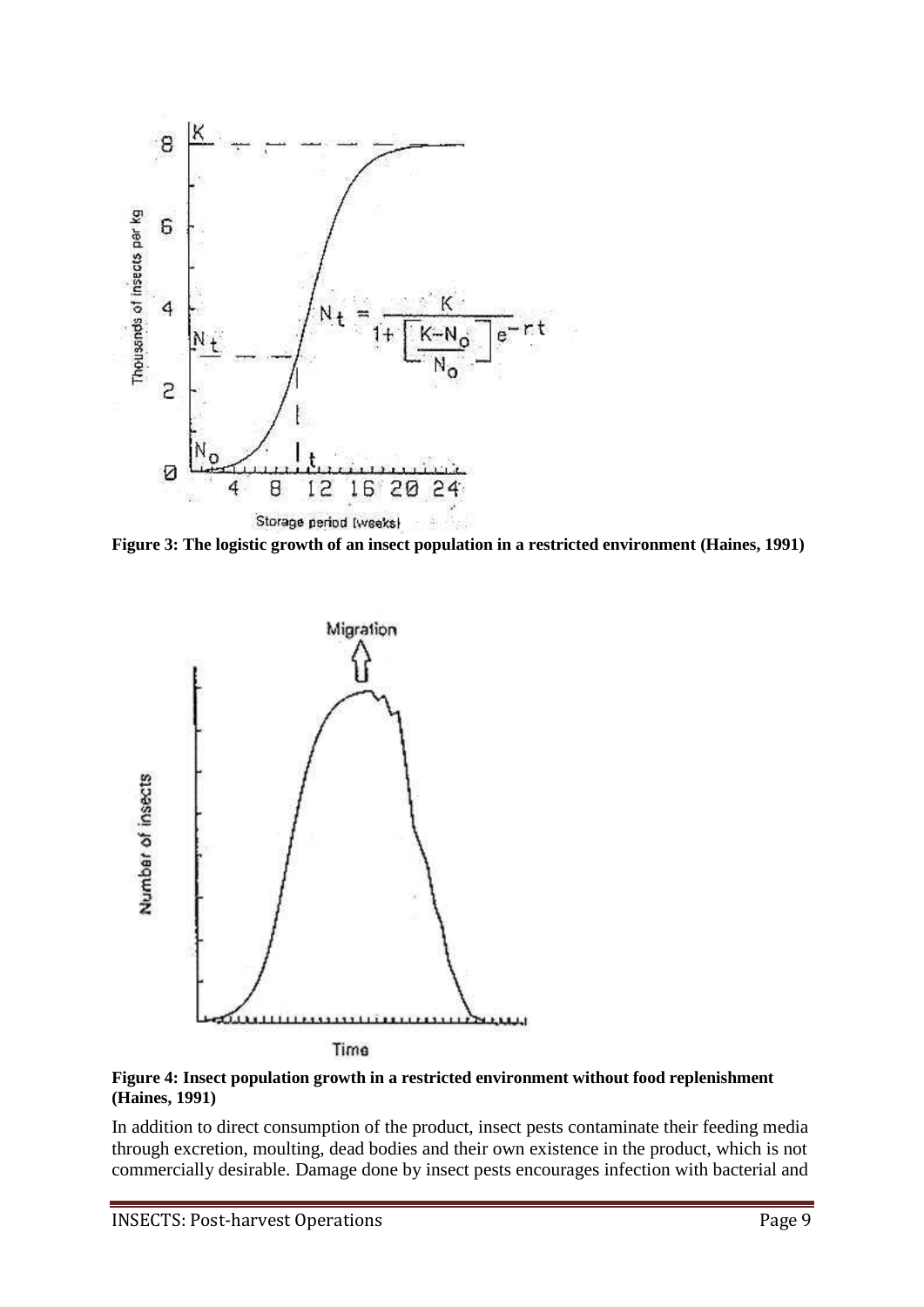fungal diseases through transmission of their spores (Cravedi & Quaroni, 1982; Ekundayo, 1988; See also Dunkel, 1988). The presence of insects also raises the product temperature, due to their feeding activity, resulting in "hot spots" (see Appert, 1987; Mills, 1989). These spots in turn lead to concentrating of humidity within the product, thus stimulating seed deterioration and further fungal activity. There are a wealth of studies examining the effect of insect pests on grain contents. In Brazil, for example, Santos *et al*. (1990) showed that the presence of *Sitophilus zeamais* and *Sitotroga cerealella* in maize grains led to a reduction in germination with increasing developmental stage of the insects, from 13 percentage at the egg stage for *Sitophilus zeamais* and 10.9 percentage for *Sitotroga cerealella*, to 93 percentage and 85 percentage at the adult stage for *S. zeamais* and *S. cerealella* respectively. In India, Sudesh *et al.* (1996 b) found that infestation of wheat, maize and sorghum grains with single or mixed populations of *Trogoderma granarium* and *Rhyzopertha dominica* resulted in substantial reductions in the contents of total lipids, phospholipids, galactolipids, and polar and nonpolar lipids, while Jood *et al*., (1995) recorded a significant decrease in essential amino acids in the same crops due to mixed infestation with the same two pests, with maximum reduction found in methionine, isoleucine and lysine. Similarly, Kumar *et al*., (1996) recorded a substantial reduction in starch in parboiled cassava chips due to infestation with *Sitophilus oryzae* and *Rhyzopertha dominica* as compared to the uninfested chips. In Nigeria, Okiwelu *et al*. (1987) recorded high level of moisture, combined with a decrease in germination ability of maize due to infestation by *Sitophilus zeamais*, while Mbata (1994) showed that infestation of bambarra groundnuts (*Vigna subterranea*) with *Callosobruchus subinnotatus* reduced seed viability and increased free fatty acids and peroxides, which are indices used in measuring biochemical deterioration.

# <span id="page-10-0"></span>**2. Major insect pests of stored foods**

Two major groups of insects harbour the mostly economically important post-harvest insect pests: Coleoptera (beetles) and Lepidoptera (moths and butterflies). Several Coleopteran and Lepidopteran species attack crops both in the field and in store. Crop damage by Lepidoptera is only done by the larvae. Several lepidopteran larvae entangle the feeding media through silky secretion which turns products into entwined lumps. In the case of Coleoptera, both larvae and adults often feed on the crop and the two stages are responsible for the damage. Post-harvest insect pests may be primary, i.e. able to attack intact grains such as the genus *Sitophilus*, while others are secondary pests, attacking already damaged grains or grain products such as the genus *Tribolium*. The following is a list of the most common postharvest and storage pests, their biology, distribution and common host plants.

# <span id="page-10-1"></span>**2.1 Coleoptera**

The order Coleoptera is the largest order of insects and contains the most common and important stored product pests. Adults have their forewings modified as hard elytra. Beetles inhabit a wide variety of habitats and can be found almost everywhere. Those associated with stored products exhibit different behavioural types; some are primary and secondary pests feeding directly on the product, others are general scavengers, fungus feeders, wood borers or predators of other insects. arvae lack the presence of prolegs (abdominal legs) and only possess true legs on the three thoracic segments. Larvae of a few species may also lack true legs, e.g. *Sitophilus* spp.

# **2.1.1 Curculionidae (Snout Beetles)**

This is a large group of beetles that contains some of the most serious crop and stored grain pests. Members of this family are characterised by the form of the snout (rostrum) which is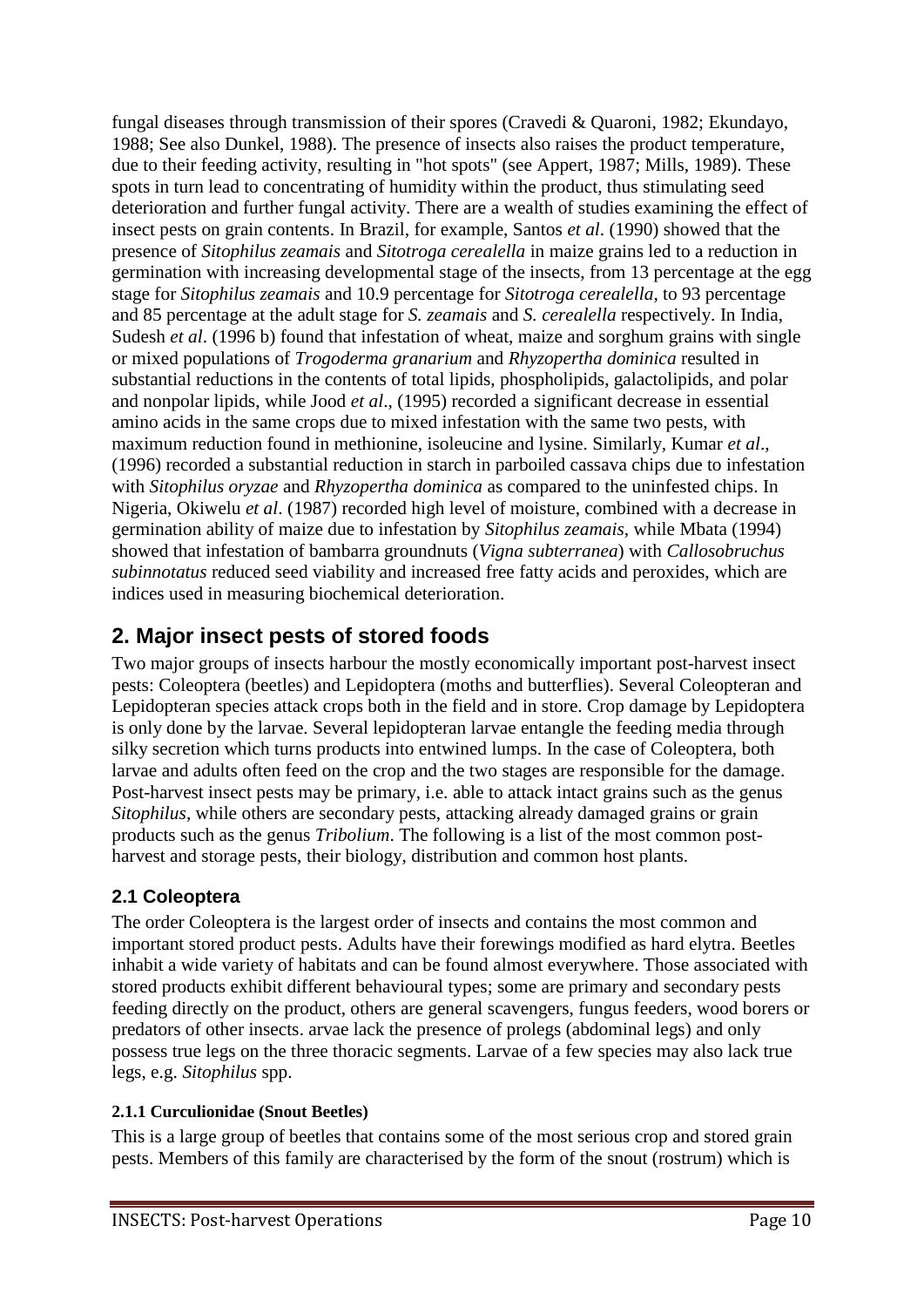elongated in most species. This family contains the most destructive stored grains pests in the world.

The Rice Weevil: *Sitophilus oryzae* (L.) (=*Calandra oryzae* L.)



**Figure 6**: Rice weevil The Maize Weevil: *Sitophilus zeamais* Motsch. (=*Calandra zeamais* Motsch.)



#### **Figure 12**: Maize Weevil

# The Granary Weevil: *Sitophilus granarius* (L.)

The first two species are major primary pests that have a virtually cosmopolitan distribution throughout the warmer parts of the world. The rice weevil (*S. oryzae)* mainly attacks rice and wheat in stores, while *S. zeamais* is a serious primary pest of stored maize. However, both species are able to develop on all cereals, dried cassava and other processed food products. The two species are morphologically identical. In Europe, the two species are replaced by the granary weevil, *S. granarius*, which is wingless and can be distinguished by the sculpturing on the prothorax and elytera.

# **Natural history**:

The life cycle and damage caused by both *S. oryzae* and *S. zeamais* are similar. However, *S. zeamais* is a little larger (5 mm in length) and a very active flier. Infestation usually starts in the field and later continues in the store. Both species are capable of inhibiting reserved breeding grounds near the threshing floors that are normally full of plant residues, where the population builds up in before moving to granaries. Adult females chew grains creating a small hole in which they lay eggs and then seal the hole with a secretion. The optimum temperature for oviposition is around  $25^{\circ}$ C and at grain moisture contents of over 10 percentage (Brich, 1944). Larvae tunnel in grains and are responsible for most of the damage. pupation takes place inside the grain and adults chew their way out through the outer layer of the grain. Adults live for 5-6 months depending on the temperature and humidity of grains (see Kuschel, 1961; Giles, 1969; Mound, 1989).

*S. oryzae* adult females can lay more than 500 eggs during their lifetime. The optimal temperature for development is  $30^0$ C with maximum oviposition taking place at 18 percentage humidity. The rice weevil can live without food for 6-32 days depending on temperature. This species is highly affected by changes in temperature; all stages die in about a week at 0<sup>0</sup>C. On the other hand, *S. zeamais* tolerates lower temperatures than *S. oryzae* and can live for 37 days at  $0^0C$  (see Floyd, & Newsom, 1959; Stoyanova, 1984; Zewar, 1993). **Natural history:**

The granary weevil, *S. granarius*, lives for one full year at  $20\text{-}25^{\circ}\text{C}$  and a relative humidity of about 15 percentage. Biology of this species is similar to the other two species, but it is unable to fly, thus restricted to the store (see Dobie & Kilminster,1978; Stein, 1994). This species prefers softer grains such as wheat, rye and barley, as food and habitat. In addition, *S.*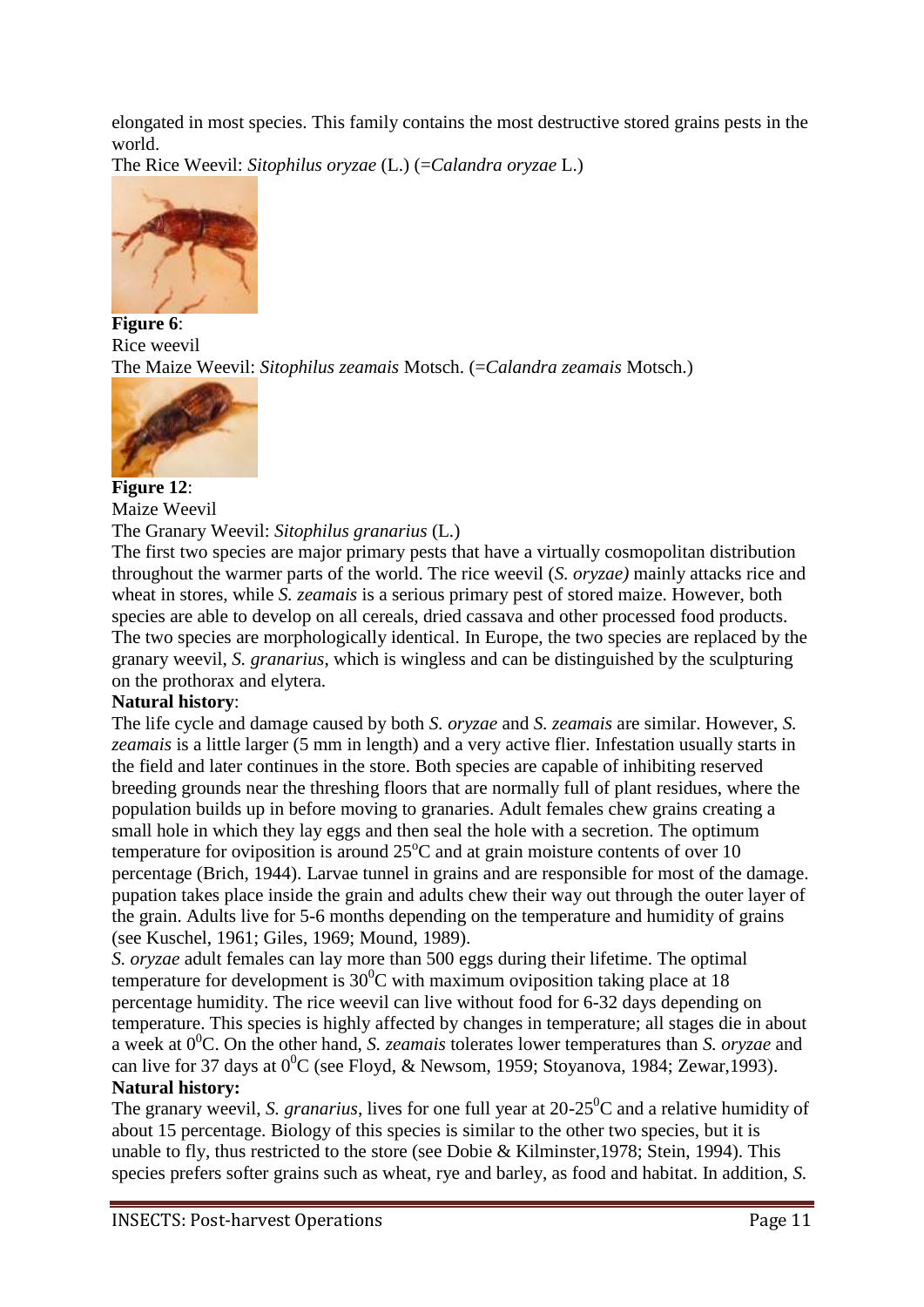*granarius* has a high resistance to low temperatures; adults can stay alive for up to two months at -5<sup>o</sup>C. Insects can be controlled if exposed to 50<sup>o</sup>C for 35 minutes which will kill all stages (see Pradzynska, 1995). Buchi (1989) showed that *S. oryzae* is displacing *S. granarius* in Switzerland.

# **2.1.2 Tenebrionidae (Darkling Beetles)**

This is a large and varied group of insects that contains more than 10,000 species of which about 100 are associated with stored products. Most of the tenebrionids are black or dark brown in colour and mainly phytophagous. Adults are characterised by the tarsi of the hind leg with only four segments. Infestation by these beetles results in an unappealing smell due to the secretion of benzoquinones from abdominal glands. The following tenebrionids are serious secondary pests of stored grains and flour.

The Red-Rust Flour Beetle: *Tribolium castaneum* Herbst.



**Figure 9**: Red-Rust Flour Beetle

The Confused Flour Beetle: *Tribolium confusum* J. du Val

These two species are probably the most common secondary pests of all plant commodities in store throughout the world. Several other species of *Tribolium* are occasional minor pests and can be found in almost every store containing infested cereals or cereal products, specially in tropical and sub-tropical climates. Both species attack maize, wheat, flour and other foodstuffs, but *T. confusum* does not seem to be as common as *T. castaneum* in tropical climates (see Hill, 1987; Mills & White, 1994). Members of genus *Tribolium* are known to produce toxic quinones which contaminate flour and flour products (Gorham, 1989). Damage is done by both larvae and adults specially to broken or damaged grains.

# **Natural history**:

*T. castaneum* adult females lay small, cylindrical, white eggs scattered in the product. At an optimum temperature of  $32.5^{\circ}$ C, females lay up to 11 eggs daily. Larvae are yellowish with a pale brown head, and they live inside grains until pupation. Adults are about 3-4 mm long and can live for a year or more. Females are highly fecund and able to lay a maximum of 1000 eggs during a lifetime, with  $40^{\circ}$ C and  $22^{\circ}$ C as upper and lower limits for development. This species is also highly tolerable to humidity as low as 11 percentage. Adults are highly adapted to feed on a very wide range of commodities and perfect colonizers of new habitats. In tropical conditions, this species is dominant to *T. confusum* (see Howe, 1962; Dawson, 1977).

The confused flour beetle, *T. confusum*, is often confused with *T. castaneum* but they can be separated using the last three segments of the antenna which are much larger than the rest in *T. castaneum* and forming a club, while the last five segments in *T. confusum* gradually enlarge towards the tip. Just like *T. castaneum*, the confused flour beetle develops in crushed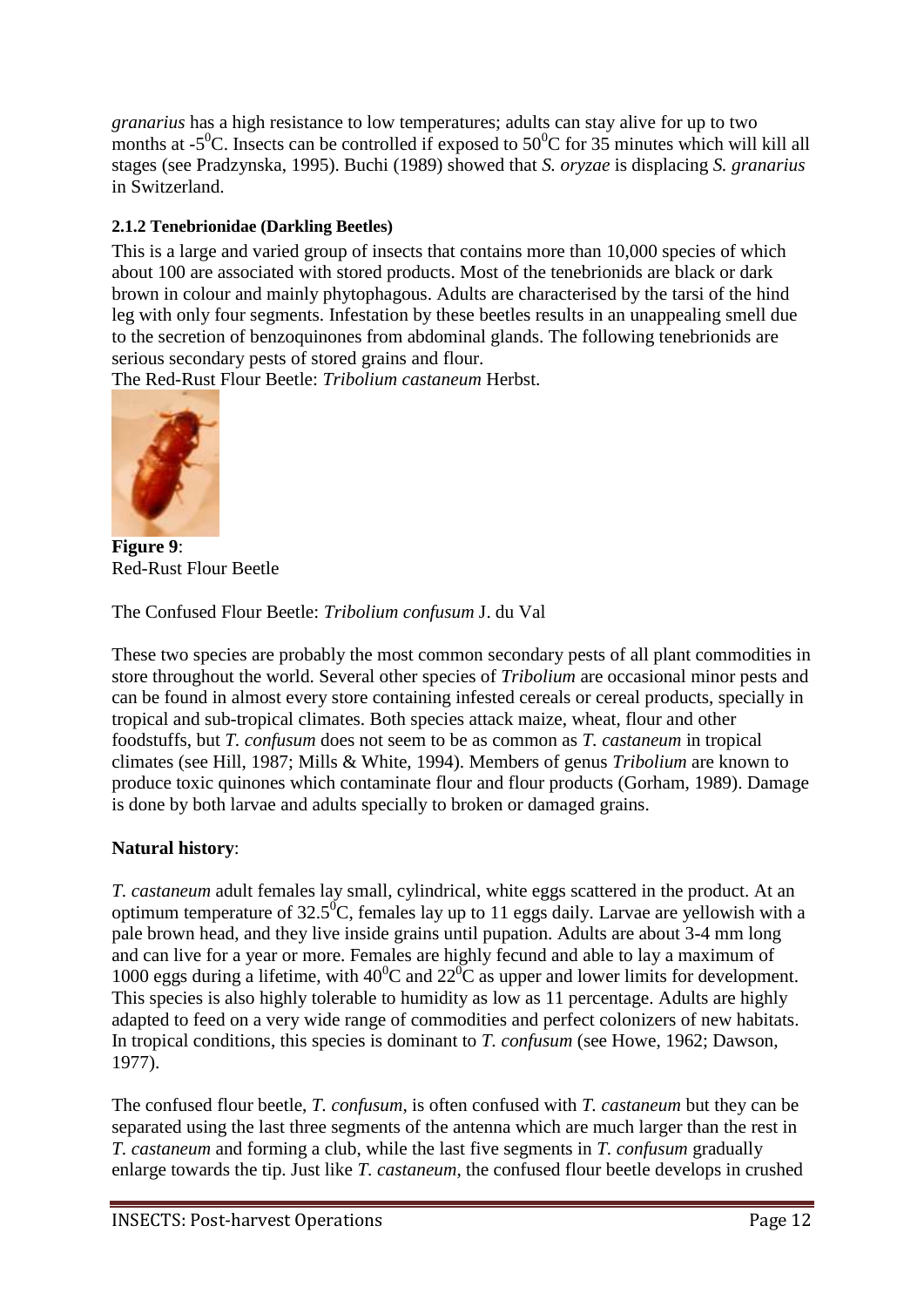grain products and a constant inhabitant of flour mills specially in the temperate regions of the world. In contrast to *T. castaneum*, this species is not able to fly, but has a long life span that can reach three years under moderate climatic conditions  $(25-30^0C)$  (see Sokoloff, 1972; 1974; 1977).

#### **2.1.3 The Yellow Mealworm Beetle:** *Tenebrio molitor* **L. Natural History:**

*Tenebrio* beetles are black or dark brown and they feed as larvae and adults on grain products. *T. molitor* is an important post-harvest pest and occurs spread all over the world. Adults are elongate, 16 mm long, and active fliers. Females can lay up to 600 eggs during its lifetime. Larvae firstly eat the germs of stored grains and can feed on a wide variety of plant products such as ground grains, flour, tobacco and foodstuffs. Larvae are very voracious and highly resistant to low temperature; they can remain alive for 80 days at  $-5^0C$ .

Other tenebrionids are less common polyphagous pests around the globe such as *T. destructor*, *T. madens* and *Palorus depressus*.

# **2.1.4 Bostrichidae (Branch and Twig Borers)**

Members of this family are elongate with the head bent down ventrally to the thorax. Adults are characterised by rasp-like hooks on the pronotum. Most of the species are borers in wood or roots. Wood boring activities of these beetles may weaken timbers or wooden walls of the stores. This family contains two serious stored grain pests:

# The Lesser Grain Borer: *Rhizopertha dominica* (Fabricius)

The lesser grain borer (*R. dominica*) attacks a wide range of stored cereals. It can be found attacking cassava, flour and other cereal products and is also able to attack rough rice grains. The pest originated from South America, but is now found in all the warmer parts of the world. This species is a serious pest in Australia, from where it was carried to the USA and other parts of the world during World War I. Adults of this species are tiny dark beetles, 2-3 mm in length, and are very voracious with a long life span. Females may continue to lay eggs for four months and are able to lay up to 500 eggs at  $34^{\circ}$ C. They feed externally on grains and lay eggs on their surface. Larvae feed either externally or inside the grain and pupation takes place within the eaten grain. Larval development is relatively faster when fed on whole grains than on flour. Both adults and larvae eat the endosperm leaving powdered grains. This dust can accumulate on the walls of the warehouses and it is a sign of high infestation. Though are not common on pulses, adults are able to breed in grains that are too dry for fast development of *Sitophilus*. At 34<sup>0</sup>C, development is possible on grains with moisture contents as low as 9 percentage, and they can daily destroy grains equal to their body weight (see Birch, 1945; Fisher, 1950; Aitken, 1975).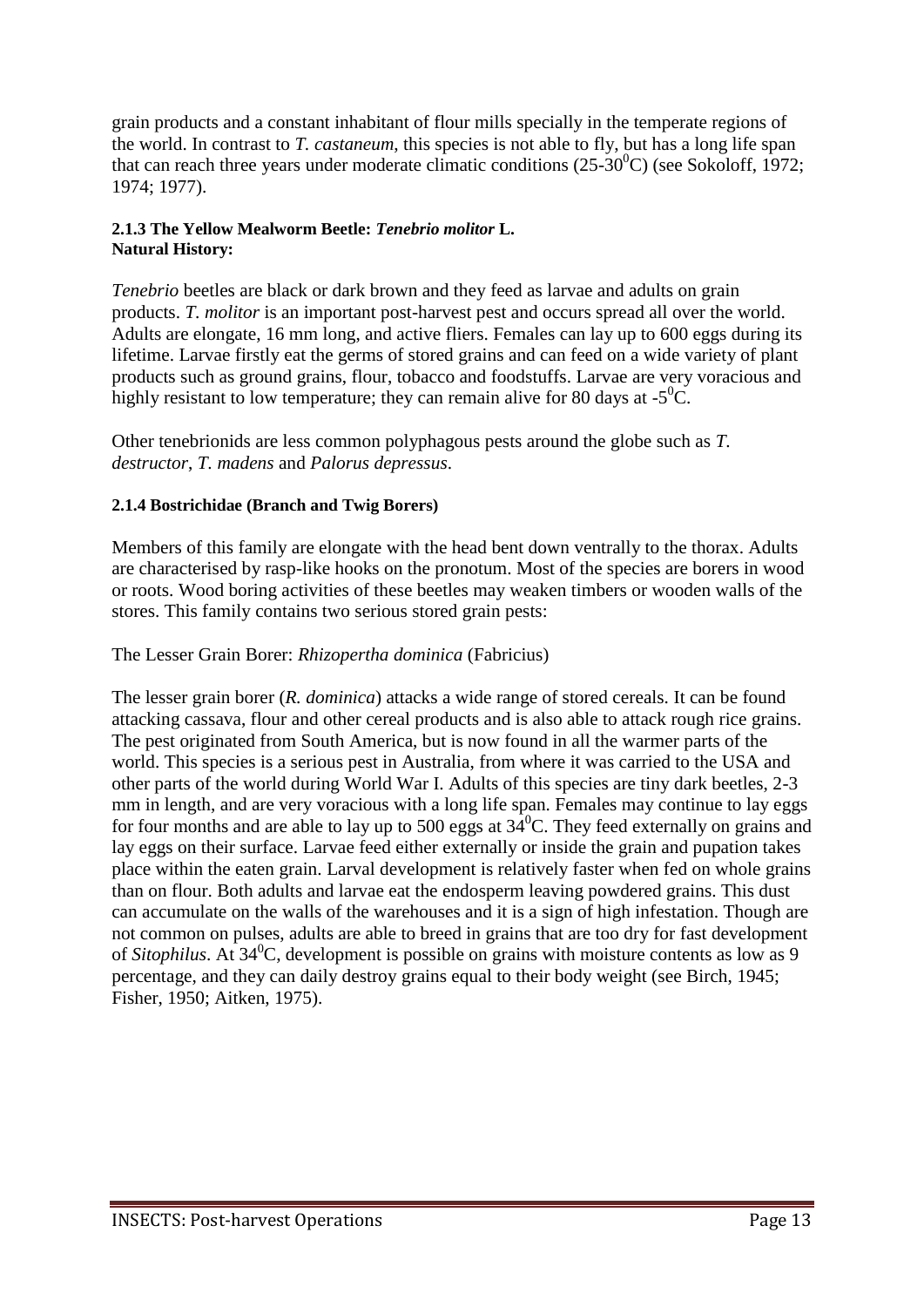

**Figure 5**: Lesser Grain Borer

# **2.1.5 The Larger Grain Borer:** *Prostephanus truncatus* **(Horn)**

The larger grain borer is a primary pest, often attacking maize in the field towards the end of the season, then continuing in the store. *P. truncatus* is a serious pest of maize in Central America and many parts of Africa. It was first reported in East Africa in 1981 and in 1984 in West Africa. Since then, it has spread rapidly in the African continent where it has become a major pest of stored maize and dried cassava. In Togo, soon after the discovery of *P. truncatus*, mean losses of 30.2 percentage were reported on stored maize six months after storage (Pantenius, 1988). Stored dried cassava is also known to become heavily infested by *P. truncatus*, which may lead to cross infestation of maize. Hodges *et al*. (1985) reported 70 percentage loss in dried cassava roots after four months of storage due to this species.



**Figure 10**: Larger Grain Borer



**Figure 11**: Larger Grain Borer

Adults of *P. truncatus* bore in maize grains and produce large quantities of dust, in which their larvae seem to feed and pupate. This species proved to be highly tolerable to low moisture contents in grains. Field studies in Tanzania recorded heavy infestation in maize at a moisture content as low as 9 percentage. The introduction of this pest in Africa has influenced the economy of several countries, specially those depending on exporting of maize. Many countries now refuse to import maize from areas infested with the larger grain borer (see Boeye *et al*., 1992).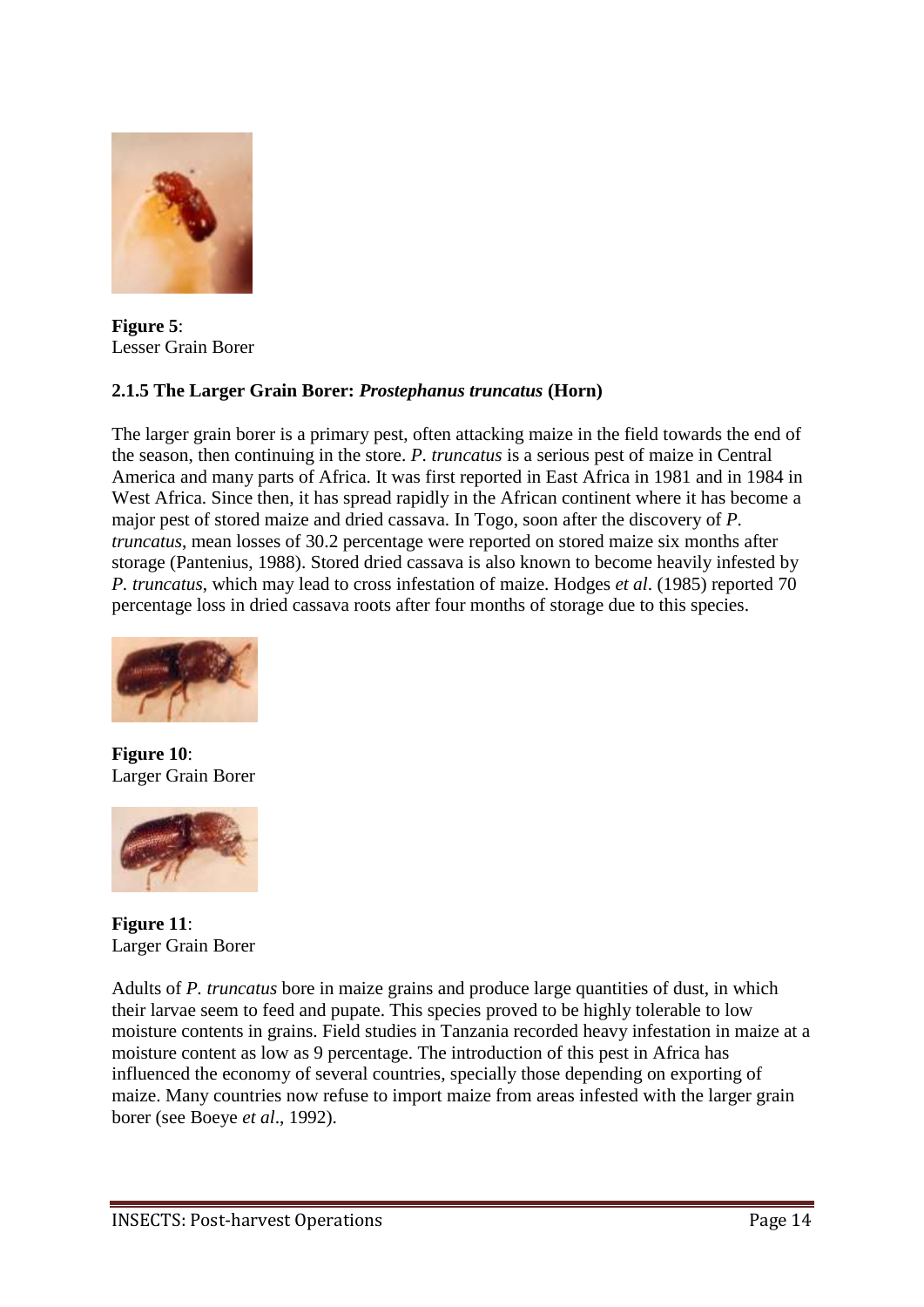# **2.1.6 Bruchidae (Seed Beetles)**

Most bruchids are short, stout-bodied beetles with a short forewing not reaching the tip of the abdomen. Adults are characterised by their compact hairy bodies and relatively long antennae. Larvae of most species feed inside seeds and some develop in stored dry grains or legumes. All bruchids are phytophagous with most species able to avoid feeding on seed covers that contain toxins. This family contains several important field and stored crop pests.

#### **2.1.7 The Cowpea Weevil:** *Callosobruchus maculatus* **(Fabricius)**

This is an important pest that mainly attacks beans of various species, and can alternatively attack other pulse crops (see Lienard & Seck, 1994). This species originated in Africa but is now found all over the tropics and sub-tropics. Adults are 2-4 mm, brownish with black markings. They have a short life span of about 12 days and do not feed. Two forms of this species have been identified; the active (flying) form and the flightless form. The flying form disperses and colonises cowpea fields. Adult females lay about 100 eggs glued to the seed surface or to pods. Larvae tunnel inside the seed where the entire development takes place. In the store, the normal form continues to reproduce until the end of the storage season. The flying form appears again in response to disperses to new locations. This species causes major problems in Nigeria and Niger, where most of Africa's cowpeas are produced (see Alebeek, 1996). Other species such as *C. rhodesianus* and *C. subinnotatus* may also be important in some parts of Eastern and Central Africa (see Gillon *et al*., 1992; Giga *et al*.,1993).

#### **2.1.8 The American Bean Weevil:** *Acanthoscelides obtectus* **Say (***Bruchus obtectus* **Say).**



**Figure 7**: American Bean Weevil

This species is widely distributed in Africa, Central and South America, New Zealand, USA and Southern Europe. *A. obtectus* exhibits high tolerance to varied degrees of temperature, thus, it is found in cool highland areas as well as the warmer parts of the tropics. It mainly attacks beans of various types and other pulse crops. Adults are grey and oblong in shape, with the body covered by yellowish green hairs. Females are almost twice as large as males. Infestation starts in the field when females lay eggs on the mature beans in plant pods. Larvae are tiny with strong mandibles and feed inside the seeds where life cycle is completed. Adults exit the seed through round holes about 2 mm in diameter (see Wendt, 1992).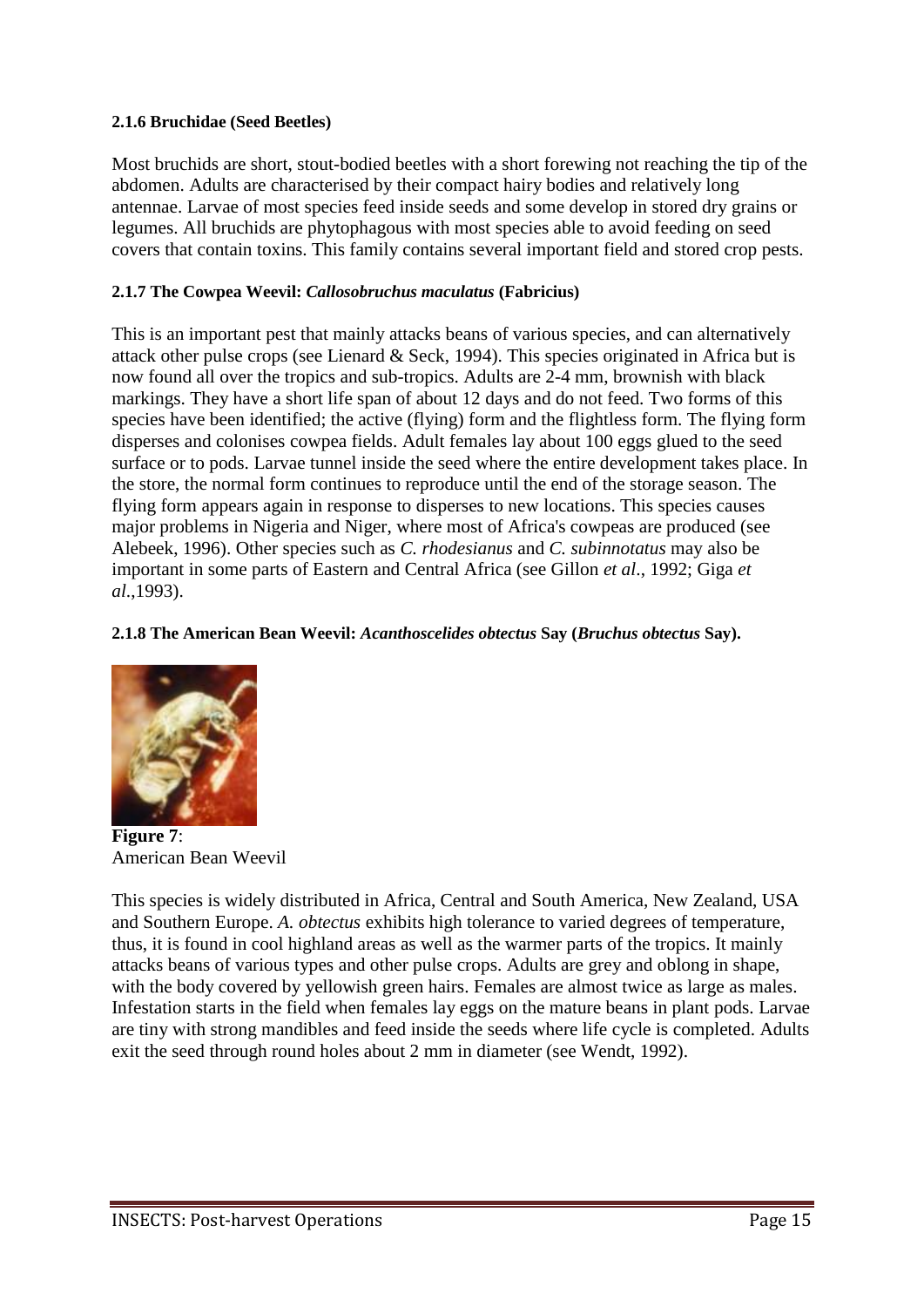#### **2.1.9 The Groundnut Borer (Seed Beetle):** *Caryedon serratus* **(Olivier) = (***C. gonagra* **(F)). Natural history:**

This species is common in West Africa and parts of South Eastern Asia where it probably originated. Adults are 4-7 mm in length with distinct serrate antennae. *C. serratus* attacks mainly groundnuts and other legumes, pods and seeds of Acacia tress and tamarind. Adult females glue their eggs on groundnut seeds soon after harvest. Larvae bore inside seeds making a large hole in the cotyledon. Pupation may take place inside or outside the kernel in paper-like cocoon attached to the pod. *C. serratus* is a serious pest of stored groundnuts in West Africa (see Delobel 1995; Satya *et al*, 1996).

Several other bruchids are known as post-harvest pests in different geographical areas of the world:

| <b>Species</b>                          | <b>Remarks</b>                                                                                                                                                                                                                              |
|-----------------------------------------|---------------------------------------------------------------------------------------------------------------------------------------------------------------------------------------------------------------------------------------------|
| Callosobruchus chinensis<br>(Linnaeus)  | Originated in tropical Asia, but is currently distributed all over<br>the tropics and sub-tropics. It attacks chickpeas, cowpeas and<br>green grams. Life cycle and damage is very similar to C.<br>maculatus (see Parajulee et al., 1989). |
| (Pic)                                   | Callosobruchus subinnotatus Formerly described as a strain of C. maculatus. It is found in<br>West Africa where it attacks "Bambarra groundnuts" (see<br>Mbata, 1994).                                                                      |
| Callosobruchus theobromae<br>(Linnaeus) | A pest of pigeon pea in India and was recorded in a ground nut<br>field in Nigeria.                                                                                                                                                         |
| <i>Bruchidius atrolineatus</i> (Pic)    | Mainly a field pest of cowpeas but eggs and larvae are taken to<br>storage after harvest (see Monge et al., 1988). (Huignard et al.,<br>1985) recorded 90% pods infestation from Niger in West<br>Africa.                                   |
| Bruchus atomarius L.                    | Distributed in Europe and parts of Asia. Attacks beans, peas<br>and lentils.                                                                                                                                                                |
| <b>Bruchus lentis Frol</b>              | A monophagous species that occurs in some warmer parts of<br>the world. This species infests lentil seeds in stores (see<br>Mozos, 1992).                                                                                                   |
| Bruchus pisorum L.                      | Reported from Europe, Canada, South East Asia and former<br>USSR. A monophagous species that attacks ripe plant pod and<br>can only develop on peas (see Almasi, 1990).                                                                     |
| <b>Bruchus rufipes Herbst</b>           | Distributed in central and southern Europe, Asia and south<br>Africa. Attacks vetch seeds in which they develop (see<br>Bakoyannis, 1988).                                                                                                  |
| Bruchus dentipes Baudi                  | This species occurs in bean cultivating area. Infests seeds of<br>broad beans and other species of the genus Vicia (see<br>Bakoyannis, 1988; Wendt, 1992).                                                                                  |

#### **2.1.10 Cucujidae (Flat Bark Beetles)**

Members of this family are small flattened beetles, mostly found under the bark of trees or in tunnels made by other beetles. This family contains one common pest of stored grains.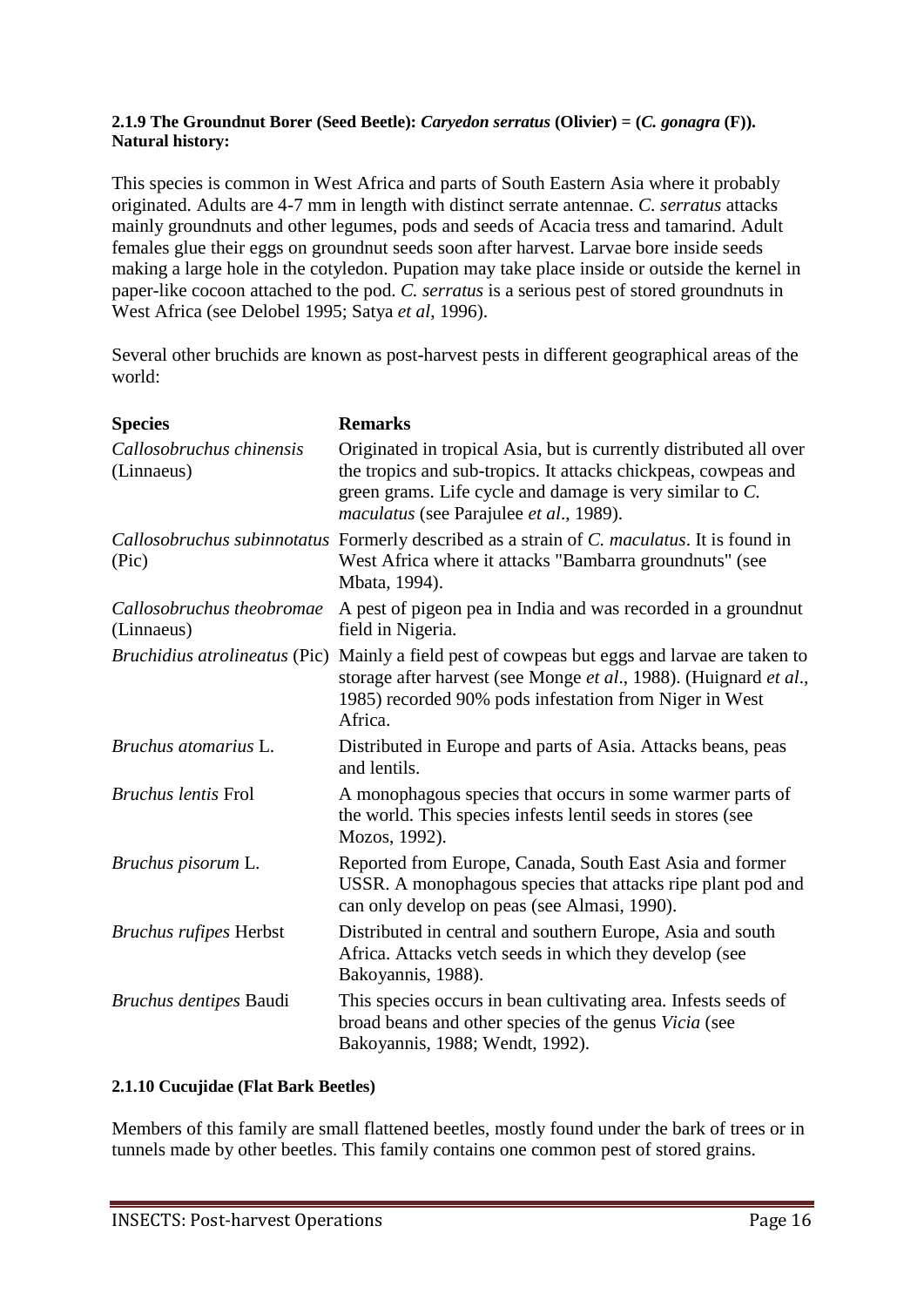# **2.1.11 The Red Rust Grain Beetle:** *Cryptolestes ferrugineus* **(Stephens)**

Adults of this species are oblong flattened small beetles (1.5-2 mm long), with the head and prothorax relatively big and conspicuous. *C. ferrugineus* is a widespread secondary pest of stored grains, specially in the humid tropics. The genus *Cryptolestes* was reported to be of economic importance towards the end of the maize storage season in Togo (Pantenius, 1988). However, it might not be as serious as other pests in stores, often following an infestation by other insects. It usually attacks the germs of broken or cracked grains thus reducing germination. Other species such as *C. pusillus* (Schonherr) and *C. pusilloides* (Steel and Howe) are common in humid areas of the tropics (see Banks, 1979).

# *Silvanidae*

This family was formerly included in Cucujidae. It includes two important species:

The Saw-toothed Grain Beetle: *Oryzaephilus surinamensis* (L), recognized by the toothed lateral margins of the pronotum.

The Merchant Grain Beetle: *Oryzaephilus mercator* (Fauvel), which is found in association with *O. surinamensis*.

Both species are virtually cosmopolitan and they infest a wide variety of stored grains, processed foodstuff and other food products. They are mainly secondary on stored products following more destructive primary pests. However, *O. surinamensis* prefers cereal products while *O. mercator* is more frequent on oil-seed products and more temperature sensitive. They enter damaged grains and feed specially on the germ. Optimum conditions for development are between 30-  $35^0$ C and 70-90 percentage relative humidity.

# **Natural history**:

Adults are 3 mm flattened narrow winged beetles but they rarely fly. Females lay their eggs loosely within the stored products. Larvae are free living and start by feeding on the embryo and the endosperm. They require 60-90 percentage humidity for optimal development, and neither species cannot develop or breed at temperatures less than  $19^{\circ}$ C. All stages die in ten minutes if exposed to  $55^0C$  (see Howe, 1956; Halstead, 1980).

# **2.1.12 Dermestidae (Skin Beetles)**

Members of this family are ovoid in shape with hairy or sometimes scaly bodies. Larvae are very hairy. When stores are infested, these setae may be seriously hazardous if inhaled by workers. This family contains a number of very destructive and economically important species. One of the most serious stored product pests that belongs to this family is the Khapra Beetle: *Trogoderma granarium* Everts. Apparently the only phytophagous species in the genus *Trogoderma*. A native of India, the Khapra beetle is now found in most parts of the world specially hot and dry areas. Adults are oval, red brown insects with a dark thorax. Adult females may lay up to 120 eggs within the stored products. Larvae are considered primary pests as they attack undamaged grains and seeds and bore into stored pulses. They are highly mobile, and in the absence of food they enter a diapause that might last for more than two years, in which they can be highly resistant to the application of pesticides or fumigation. Adults are 3-4 mm long, dark wingless beetles that do not feed. Populations of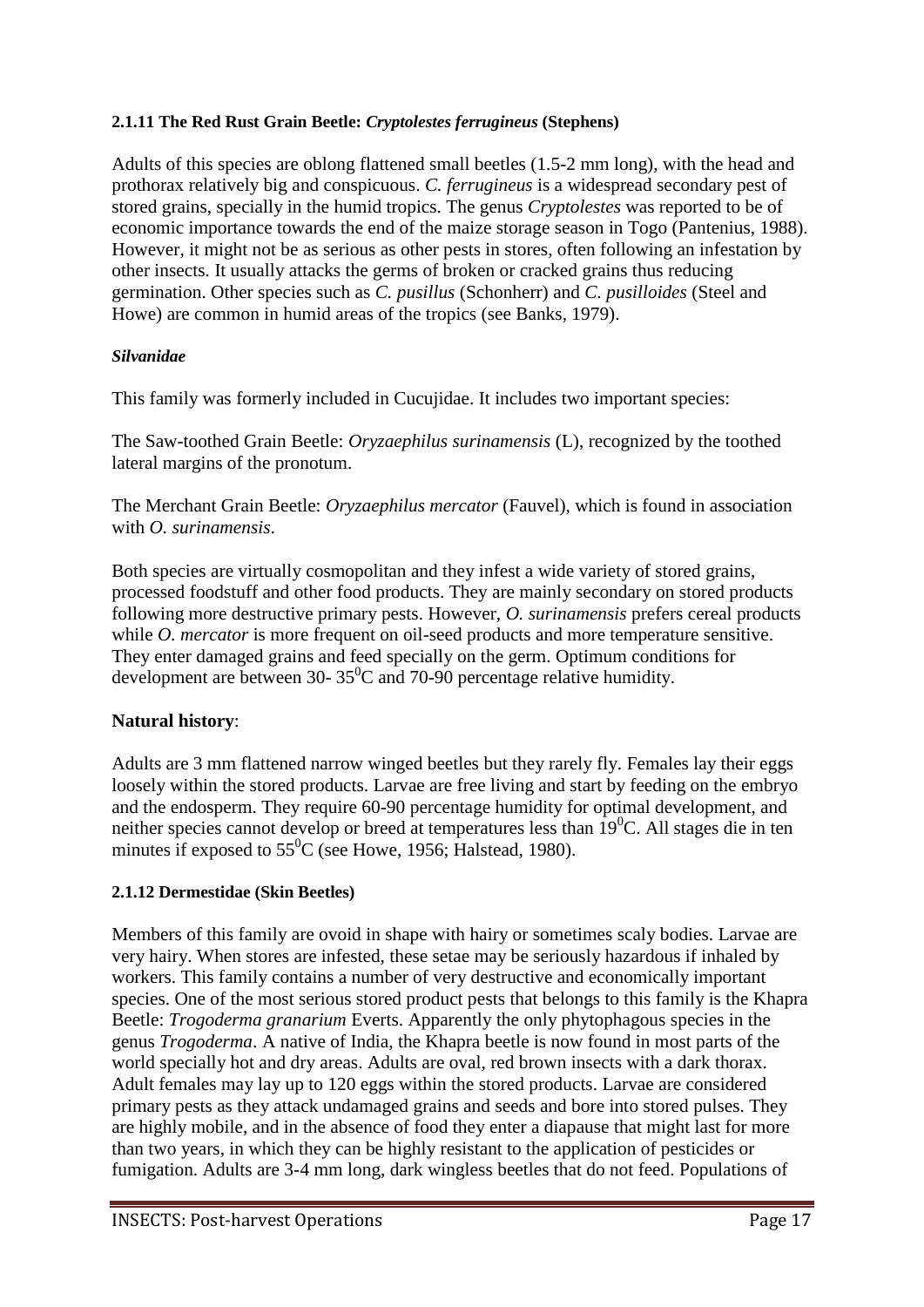this pest build up rapidly, specially in the hot humid tropics. This species was apparently eradicated in the United States and the former Soviet Union. It also seems to be absent from East and southern Africa (see Banks, 1977; Rebolledo & Arroyo, 1995; Sudesh *et al*., 1996 b).

# **2.1.13 Anobiidae**

Anobiids are cylindrical pubescent beetles, 1-9 mm in length. The head is usually concealed from above by the hoodlike pronotum. Most anobiids live in dry vegetable materials or bore in wood, while others are fungus feeders. About 1000 species of Anobiidae are known, most of which are found in the tropics. The following are two widespread storage pests belonging to this family.

The Cigarette Beetle: *Lasioderma serricorne* (Fabricius) is a common pest of stored cereals, cocoa beans, tobacco, ground nut, peas, beans, flours and other foodstuffs. Originally from South America, it is now found in most of the warmer parts of the world. This species is notorious for attacking a wide range of intact cereal grains, pulse seeds and food stuffs.

# **Natural History**:

Adults can breed anywhere at optimum temperatures of around  $28-32^{\circ}$ C and a relative humidity of 75 percentage. Newly hatched larvae are very active and responsible for most of the damage. Adults are small brown beetles and the only damage they cause is due to their emergence holes. This pest can be controlled if exposed to temperatures below  $18^{\circ}$ C. At 55<sup>0</sup>C, all stages die in two hours (see Howe, 1957; Lefkovitch & Currie, 1967).

The Drug Store Beetle: *Stegobium paniceum* (Linnaeus) Another widespread pest that infests several cereals, but less common than *L. serricorne* in the tropics.

# **Natural history:**

Adults are 3.5-4 mm in length, brown hairy beetles, and they do not feed. Females lay about 75 eggs and optimum conditions are  $30^0$ C with 60-90 percentage relative humidity. Larvae are active feeders and they can be indiscriminate in their food choice, biscuits, macaroni, dry fruits and other products. This species is commonly found in the temperate areas of the world (see Lefovitch, 1967; Haines, 1991).

# **2.1.14 Trogossitidae (Bark Gnawing Beetles)**

Trogosittids are brownish beetles. The Caddle (*Tenebroides mauritanicus* (L.)) is a common pest in granaries. Observed for the first time in Mauritius, it is now considered a cosmopolitan pest associated with a wide variety of commodities. *T. mauritanicus* attacks mainly cereals, oilseeds and their products. Both adults and larvae are highly tolerant to very cold conditions. Though larvae are known to predate upon other insects, both adults and larvae feed directly on stored food and larvae are able to tunnel in wooden walls of the store to create a pupation chamber (see Girish & Pingale, 1968; Aitken, 1975).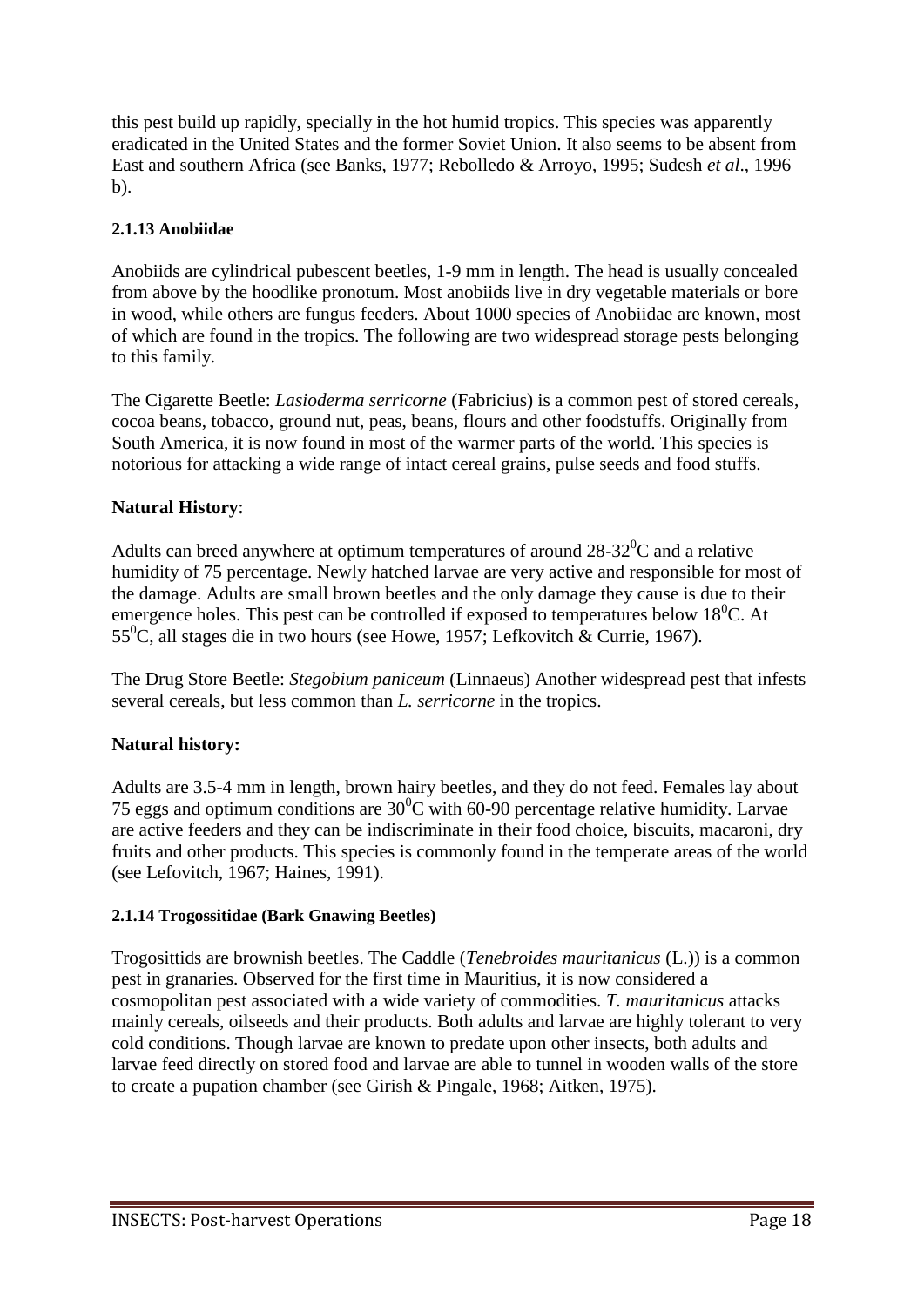# <span id="page-19-0"></span>**2.2 Lepidoptera**

Lepidoptera is the second most important order of insects pests of stored products. Adults are active flyers with two pairs of scaly wings. Mouthparts of the adults are modified to suck plant nectar or other fluids and are not able to chew, while those of the larvae possess welldeveloped mandibles. Larvae are distinguished from beetle larvae by their pseudopods (false legs) on some of the abdominal segments. Lepidoptera larvae occur frequently in a wide range of habitats and are known for their silk-spinning activities that result in the additional loss of quality of stored products. Some species attack the product in both the field and store. Several moths are pests of the ripening crop and their larvae can be found in recently harvested stored grains. They either continue their attack for a short time in the store or form an entry point for further attack by true storage pests. The following families contain the most economically important lepidoptera post-harvest pests.

# **2.2.1 Pyralidae**

Pyralidae is a large family, of which only a few species are stored product pests. Most pyralids are small and delicate moths. Members of this family exhibit a great deal of variation in appearance and habits. Larvae of all species possess glands which secrete silk with which they interlink food products as they move. This family is divided into a number of subfamilies, with the subfamily Phycitinae containing some of the most important stored grain pests. The best-known species in this subfamily are the following:

The Tropical Warehouse Moth: *Ephestia cautella* (Walker) = *Cadra cautella* Hb.

A very serious cosmopolitan stored product pest infesting a wide variety of hosts such as maize, wheat, and other grains in stores. It can also feed on dried fruits, beans, nuts, bananas and groundnuts.

# **Natural history**:

Adult females lay up to 300 small round sticky eggs within the substrate and through holes in bags. Optimum conditions for larval development are  $32-33^0C$  and 70 percentage relative humidity. Larvae feed on the seed germ and are fairly mobile within the produce. A considerable amount of damage results from webbing in the grain and on the surface of bags forming large lumps, therefore food is no longer fit for consumption once infested. Pupation takes place in crevices or between bags. Adult moths spread the infestation in the warehouse through egg laying. This pest is cosmopolitan in tropical and sub-tropical parts of the world (see Burges & Haskins, 1965; Hill, 1987; Mound, 1989; Bowditch & Madden, 1996).

The Warehouse Moth: *Ephestia elutella* (Hub.)

This species is a polyphagous pest that feeds on a vast variety of stored products such as dried cocoa beans, dried grains, pulses, nuts, tobacco, coconut and dried fruits. Infestation is mainly post-harvest.

# **Natural history:**

The whole life cycle takes about 30 days at  $30^{\circ}$ C and 70 percentage relative humidity. Most of the damage is due to contamination of food with exuviae, dead bodies and frass. Silk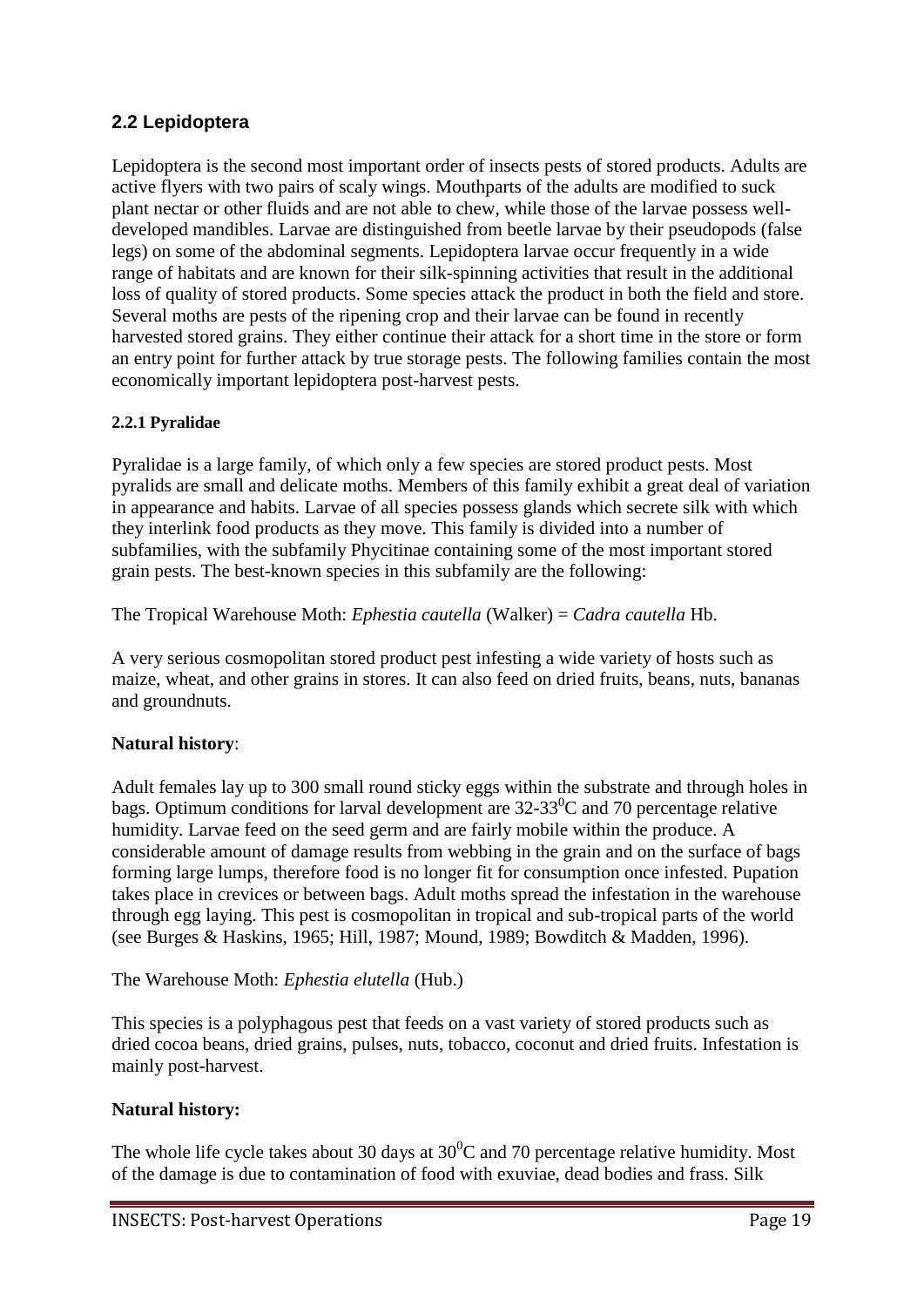produced by larvae may be extensive. The warehouse moth is a world wide pest, but more abundant in the sub-tropics and temperate areas of the world. This pest shows high levels of resistance to several groups of pesticides (see Kamali & Taheri, 1985; Meng *et al*., 1990; Ryan, 1995).

# The Mediterranean Flour Moth: *Ephestia kuehniella* = *Anagasta kuehniella* (Zeller).

Adults are similar to *E. cautella* but the body is relatively longer. A major pest of flour mills, its main habitats are flour and grout mills, corn milling plants, bakeries and any other place used for processing grains or preparing flour products. *E. kuehniella* occurs in most of the temperate and sub-tropical parts of the world, where average temperatures are around  $20^0C$ - $25^{\circ}$ C. Complete development requires about 74 days at  $25^{\circ}$ C and 75 percentage relative humidity. Larvae entwine all the material on which they feed resulting in solid lumps of food particles, faeces and larval exuviae (see Jacob & Cox, 1977; Locatelli & Biglia, 1995).

# Indian Meal Moth: *Plodia interpunctella* (Hübner)

This insect feeds mainly on meals and flours but can attack raisins, nuts and some pulses and whole cereals. The Indian meal moth is distributed all over the tropics and sub-tropics and in some parts of the temperate regions, specially in heated buildings. In the hot tropics, it is more abundant in cooler highland areas. Most of the damage occurs due to larval feeding on the germinal part of the grains. Damage also occurs through the contamination of foodstuff with dead larvae, frass and silk webbing.

# **Natural history:**

Larvae feed in tubes they weave from silk secretions. Adult females stick about 200-400 eggs to the substrate or to the storage walls. Larvae develop and feed within the substrate and are sensitive to changes in temperature. The number of generations may be only two per year in Europe, but increases in the tropics to eight generations. Complete development takes about 27 days at  $30^{\circ}$ C and 70 percentage relative humidity. Development ceases below 15<sup> $\circ$ </sup>C. All stages die at  $55^{\circ}$ C in five hours (see Bell, 1975; Aitken, 1984; Locatelli & Biglia, 1995).

# **2.2.2 Gelechiidae**

Gelechiidae is a large family of lepidoptera. All moths are small in size and several species are important plant pests. This family contains two serious post-harvest pests:

The Angoumois Grain Moth: *Sitotroga cerealella* (Olivier)



**Figure 13**: Angoumois Grain Moth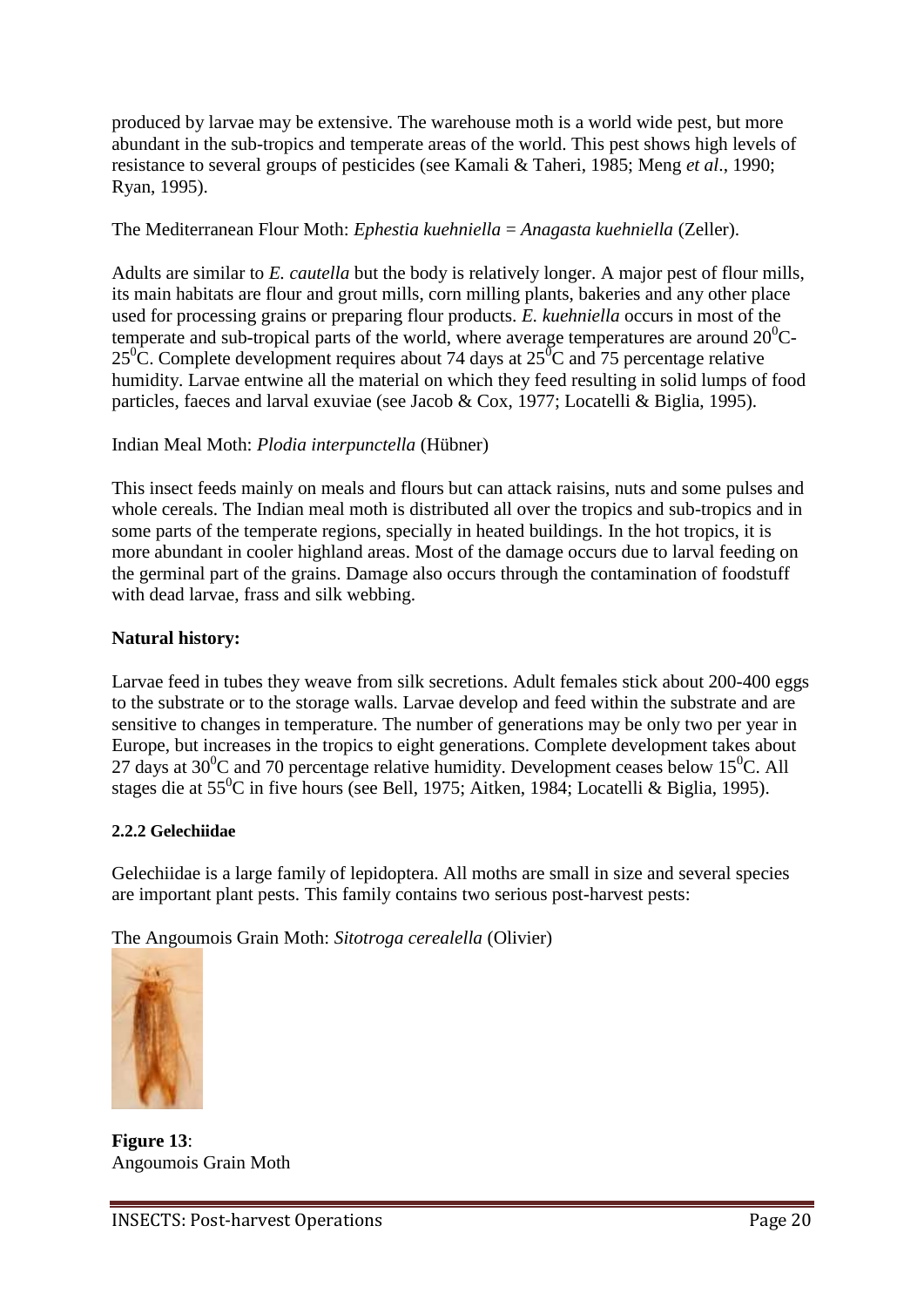This species is a serious primary pest that mainly attacks maize, wheat and sorghum, both in the field and in stores. A recent survey in southern Ethiopia revealed that this pest alone was responsible for 11.2 to 13.5 percentage weight loss in stored maize (Emana & Assefa, 1998). Infestation with *S. cerealella* starts in the field as females lay their eggs, singly or in groups, on grains. Larvae start feeding inside the grains, while still in the milk stage, and spend their entire life inside one grain. Thus, infestation is difficult to detect at this stage. Adults leave a conspicuous emergence hole at one end of the kernel. Infested grains are characterised by this circular window created by the larvae. Stored grains may be completely destroyed. Adults are active fliers, thus, they are able to infest neighbouring granaries, which is known as "crossinfestation". This pest is distributed throughout the warmer parts of the world (Africa, South and Latin America and southern Asia and Australia) (see Grewal & Atwal, 1969; Boldt, 1974)

# The Potato Tuberworm: *Phthorimaea operculella* (Zeller) = (*Gnorimoschema operculella* (Zeller))

This species is a cosmopolitan pest of potatoes, tomatoes and eggplants. It attacks plants mainly in the field, but continues to feed on tubers in storage. Larvae mine in the leaves and stems and later bore into the tubers. Damage can be seen on leaves as silver spots due to the tunnelling larvae, or as tunnels in the plant stem.

# **Natural history:**

Each female lays about 150-200 eggs and larvae tunnel through leaves and stem down to the tuber where pupation may take place. In the store, eggs are laid individually on the tubers near the eyes or on sprouts. *P. operculella* is an important pest in traditional potato stores in North Africa (Arx *et al*., 1987; Lagnaoui *et al*., 1996. See also Haines, 1977). High infestations of up to 50 percentage of tubers can take place in Yemen due to this pest (Kroschel, 1994).

# **2.2.3 Acaridae**

# *The Flour Mite: Acarus siro*

Mites are widely distributed tiny arthropods. They can live and develop on various plant in the field or indoors. Mites can be found in granaries, feed mixing plants, threshing floors, stacks of hay and straw, dead organic matter, soil or plant residues. Several species are predacious on other mites or insects. Mites are easily transmitted by virtue of their tiny size which allows them to be carried with dust, winds, insects, birds or rodents. About 30 mite species are known to be associated with stored products. Family Acaridae contains some damaging species, in which *Acarus siro* is probably the most important and commonly encountered mite in granaries. This mite is about 0.7 mm in length with an oval body. *A. siro* is a widely distributed polyphagous species that can be found on almost all products of plant or animal origin. It requires relatively high humidity (70 percentage), with humidities below 11 percentage being lethal to the mite. Temperatures below  $-15^{\circ}$ C for 24 hours kill all stages. At  $60^{\circ}$ C, all stages die in 5 minutes.

Attacked grains lose nutrients and the ability to germinate due to feeding on the germ. Crushed bodies of *Acarus* cause coloration in flour that reduces the products value. Under normal conditions, this mite develops according to the following pattern: egg, larva, nymph I,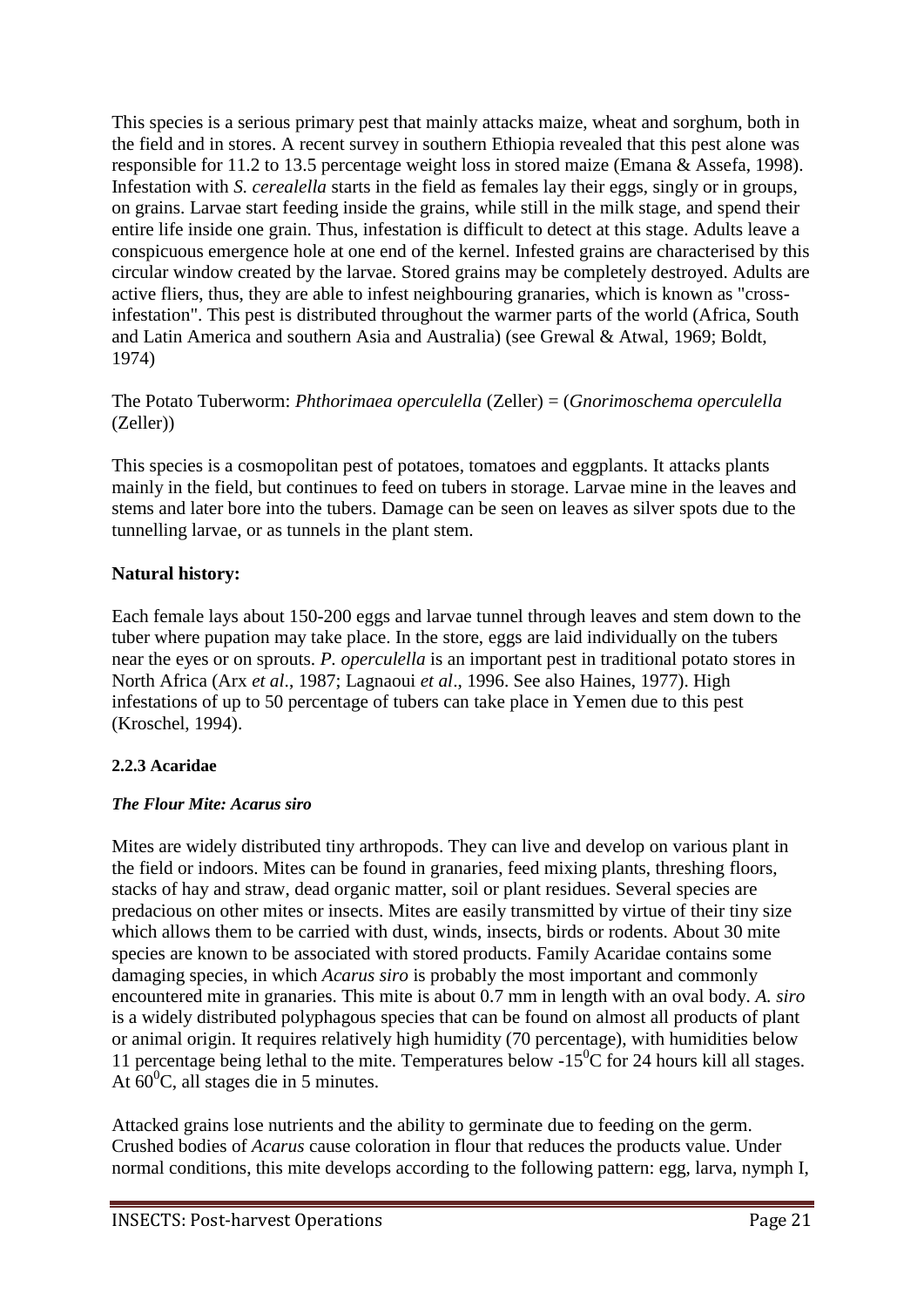nymph II, and adult. Some strains of *A. siro* may produce hypopus under favourable conditions. Hypopus is a diapause form that can be carried by rodents or insects to other storing places. However, this species does not seem to occur in most of the tropical lowlands, though it might sometimes infest grains in cooler upland areas (see Haines, 1991).

# <span id="page-22-0"></span>**2.3 Fungal contamination and production of mycotoxins**

Another important cause of grain deterioration is infection by fungal diseases. Just like infestation by insect pests, fungal infection mainly starts in the field and is later carried to the store. High relative humidity is a crucial factor for encouraging fungal infestation. Factors influencing the degree of humidity in the store can be a high moisture content in the product if it has not sufficiently dried after harvest, infestation with insect pests that results in hot spots and increased humidity, or improper storing technique that allows for contact with rain water or humidity condensation (see Ayertey & Ibitoye, 1987; Gwinner *et al*., 1996). Fungal infestation results in reduction of grain quality, change in colour, taste, smell, reduction in nutritional value, increase in free fatty acids (FFA) and reduction of germination ability (Dutta & Roy, 1987; Prasad *et al*., 1987; White & Jayas, 1993; Dharmaputra, 1997).

# **2.3.1 Fungal diseases**

Fungal diseases may be highly hazardous as certain species of fungus produce mycotoxins (Christensen, 1975; Reddy & Nusrath, 1988; Latus *et al*., 1995; Miller, 1995), which are poisonous substances produced by moulds during their growth and development. Mycotoxins are highly stable compounds that cannot be destroyed through food processing, and the only way to avoid them is to prevent the fungal growth. The first recorded case of poisoning due to food contamination with fungal infestation was in the early 1930s, when 5000 farm horses died in Illinois, USA, due to a disease that was called the "mouldy corn disease". It occurred among farm animals that fed on maize left in the field after harvest (see Christensen & Kaufmann, 1969). Later in the mid 1930s, a plant pathologist in Minnesota, USA, isolated *Fusarium* sp. from maize infected by ear rot, and the extract gave similar disease symptoms on swine. A few years later in the former USSR, hundreds of people were affected by what was later described as "alimentary toxic aleukia" (see Taylor *et al*., 1996; Wild *et al*., 1996). People had eaten millet from plants overwintered in the field and gathered later in the spring. The grains were infected by different species of fungi, some of which produced potent toxins. In 1960, about 100,000 turkeys died in England of an unknown disease. Later a fungus identified as *Aspergillus flavus* was isolated from a suspected groundnut meal that was imported from Brazil. Extracts from this fungus confirmed the presence of a toxic substance that was given the name "aflatoxin" (see Christensen & Meronuck, 1986). This material has been extensively studied and proved to be highly toxic to man and farm animals. It is a liver toxin which can induce cancer in susceptible animals. Fungal growth can be very rapid as well as the production of aflatoxin, specially in tropical and sub-tropical countries, where environmental conditions are highly conducive (see Highley *et al*., 1994; Hennigen & Dick, 1995, Scudamore & Hetmanski,1995).

The fungus is widely distributed all over the world and has been found on all foodstuff and their products (Christensen & Kaufmann, 1969; Wareing, 1997). Several strains of *A. flavus* produce aflatoxin and can contaminate grains, pulses, cassava, oilseeds and other foodstuff. Factors during cereal storage can favour the development of the fungus and the production of aflatoxin (Cloud & Morey, 1980; Christensen & Sauer, 1982; Bhatti *et al*., 1990). A moisture content that is slightly above 9 percentage in groundnuts or around 16 percentage in cereals is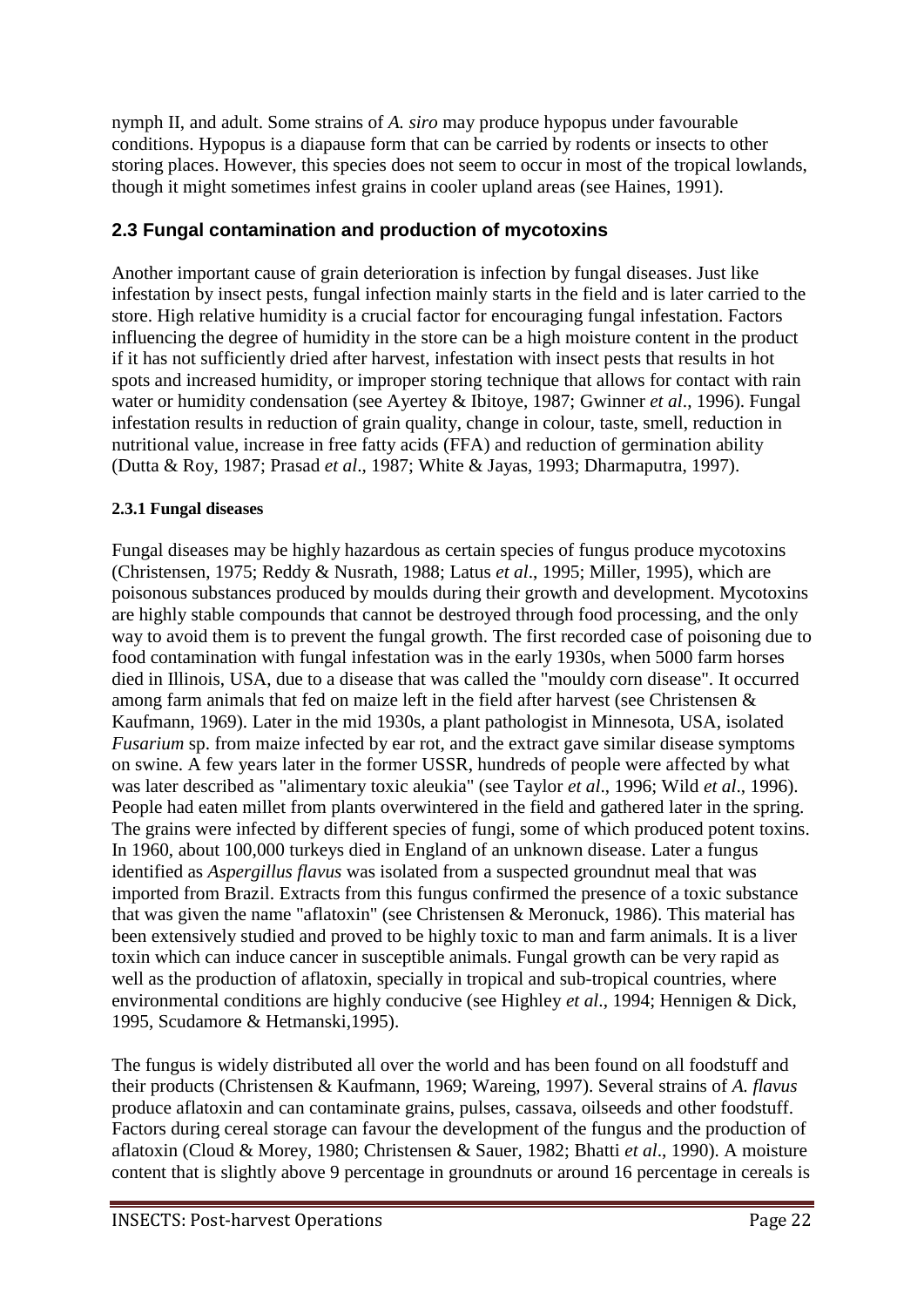enough to support the development of the fungus (Christensen & Meronuck, 1986; Paderes *et al*., 1997).

Aflatoxin has been found in sausages in Germany and other meat products. In the Philippines, aflatoxin was found in the majority of the samples of peanut butter in stores. Moreover, aflatoxin consumed by dairy cattle, though altered in their body, still remains toxic and shows up in the milk (see Christensen & Meronuck, 1986; Gwinner *et al*.,1996).

*A. flavus* can grow and produce aflatoxin in many kinds of plants and plant products. However, major agricultural crops in which aflatoxins can create a serious problem are groundnut, maize and cottonseeds, specially where crops are grown in warm and humid conditions (see Awuah & Kpodo, 1996; Bankole *et al*., 1996; Fufa & Urga, 1996). On the other hand, not all strains of *A. flavus* produce aflatoxins, some can even be used in the preparation of foods for human consumption. Several other *Aspergillus* species and other fungi in different genera are associated with stored products, some of which may produce other important mycotoxins (Jacobsen *et al*., 1995; Bottalico, 1997; Cvetnic & Pepeljnjak, 1997). The following is a list of the most common stored product fungus species.

# *Aspergillus candidus*

This fungus is common in stored grains and their products where moisture content is at least 15-16 percentage. It is known to cause preliminary heating of stored grains. Its presence is an indication that a stored lot is contaminated with spoiled grains (see Jevtic *et al*., 1990; Bujari & Ershad, 1993; Awuah & Kpodo, 1996).

#### *Aspergillus clavatus*

This fungus is commonly found in soil and decaying plant materials. It requires a moisture contents of 23-25 percentage in cereal seeds and can grow at lower relative humidities on groundnut meal or copra (see Adisa, 1994; Famurewa *et al*., 1994; Lopez-Diaz & Flannigan, 1997).

# *Aspergillus fumigatus*

This fungus occurs in decaying plant materials and requires relatively high temperature to develop (40 $^0$ C). It was reported to result in a high level of abortion in cattle feeding on contaminated food. *A. fumigatus* may also infect human lungs. However, this species requires a high relative humidity of 95-100 percentage to grow (see Darwish *et al*., 1991; Pandey & Prasad, 1993; Abdu *et al*., 1995).

#### *Aspergillus parasiticus*

An aflatoxin producing fungus which attacks maize, groundnuts and oilseeds (see Christensen & Meronuck, 1986; Le *et al*.,1995).

#### *Aspergillus restrictus*

This species is known to have a "restricted" growth. It is able to kill and discolour wheat germ at a narrow range of relative humidity of 13.8-14.3 percentage. *A. restrictus* is usually associated with rice weevils, but even when the insect pest is eliminated, the fungus will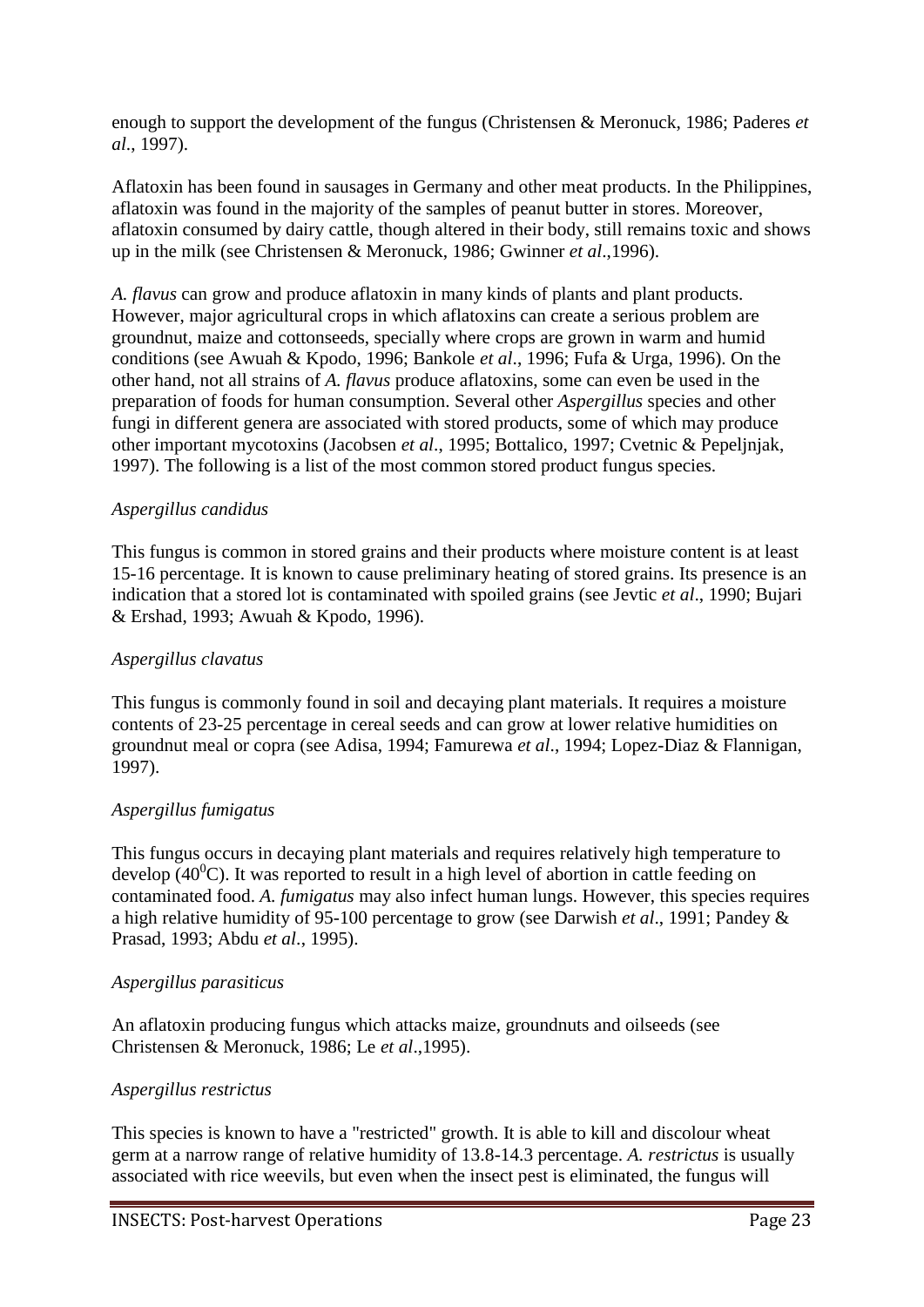continue to grow. It is also associated with some grain infesting mites (see Jevtic *et al*.,1990; Silva *et al*.,1991; Udagawa, 1994).

# *Alternaria alternata*

An important mycotoxin producing fungus that attacks rice, sorghum and soybeans (see Jevtic *et al*.,1990; Jacobsen *et al*., 1995; Hasan, 1996).

#### *Fusarium graminearum*

This species produces deoxynivalenol, which is a serious and acute human toxin. It also produces zearalenone. Both toxins are produced on maize, wheat and barley (see Wang *et al*., 1990; Sidorov *et al*., 1996; El-Sayed, 1997).

#### *Fusarium moniliforme*

This species commonly invades stems of maize plants and it is known to produce the mycotoxin, fumonisin. In high moisture conditions, *F. moniliforme* may be involved in rotting of the kernel. However, it requires a 22 percentage moisture contents to grow, thus, it does not cause serious problems in stores (see Lee *et al*., 1994; Tavares *et al*., 1995; Bacon & Hinton, 1996; Jin & Qiu, 1996).

#### *Fusarium roseum*

This species causes scab of wheat, barley and oats. Symptoms are the discoloration of seeds. It also causes "ear rot" in maize and may continue developing on maize left on the plants after harvest (see Biswal & Narain, 1991; Assemat *et al*., 1995; Adam, 1996).

#### *Fusarium tricinctum*

A mycotoxin producing fungus. Heavy infestations are common when maize is stored on the cobs in cribs (see Bao & Wang, 1991; Roinestad *et al*., 1994; Lin *et al*., 1994).

#### *Helminthosporium* spp.

Fungi belonging to this genus may cause seed infections in different cereals such as maize and rice (see Kedera *et al*., 1994).

#### *Scopulariopsis* spp.

A predominant fungus associated with black and white pepper, soybean flour and powdered milk (see Jevtic *et al*., 1990; El-kady & Youssef; 1993).

#### *Penicillium verrucosum*

This fungus infects barley and wheat. It produces ochratoxin, a mycotoxin that may lead to kidney damage in farm animals. Other certain species of *Penicillium* produce citrinin, an important mycotoxin that may lead to kidney damage in humans and farm animals. (see Skrinjar & Dimic, 1992; Mantle & McHugh, 1993).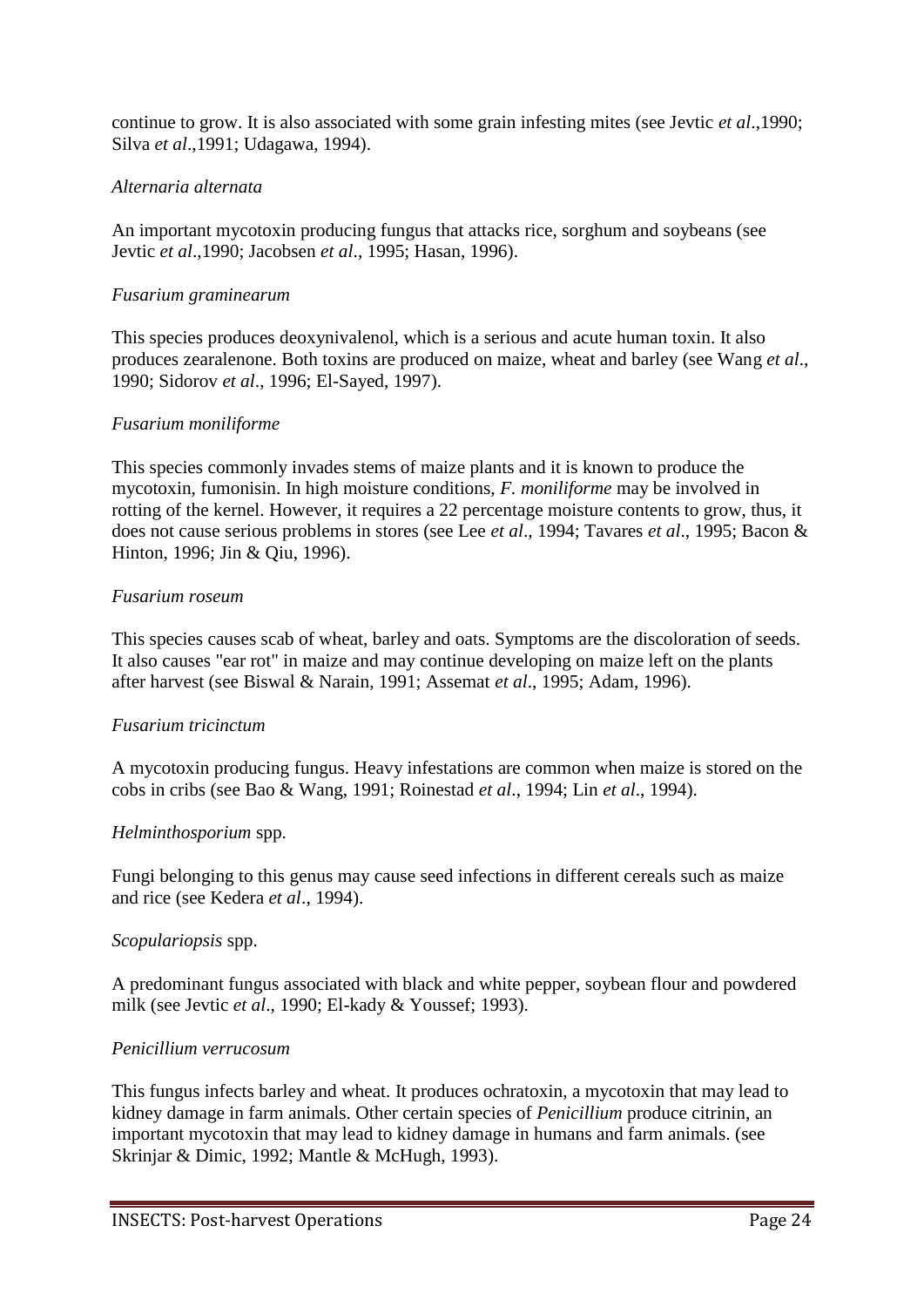#### **2.3.2 Fungal infestation**

Improper handling of crops during post-harvest processes can cause fungal infestation. Any damage to stored products increases their susceptibility to fungal contamination (see Tagliaferri *et al*., 1993). More importantly, insects activity can have a profound effect on the spread of fungal diseases through transmitting the spores and increasing the surface area susceptible to fungal infection, which eventually increases the production of mycotoxins. Dunkel (1988) indicated that some storage insect species are disseminators of storage fungi while others are exterminators; some storage fungi attract storage insects and promote their population increases while others repel and secrete toxins harmful to insects. Therefore, knowledge of basic biological relationships between insects and fungi in the stored grain ecosystem is crucial for their management. Several studies demonstrate the importance of insect pests as promoters or facilitators of fungal infection. In Nigeria, for example, Acholo *et al*. (1997) showed that the yam beetle, *Heteroligus meles*, which was the largest cause of damage to tubers, facilitated the spread of different *Fusarium* species and other less abundant fungi. None of the fungi was able to infect undamaged yams in the laboratory. In India, Pande & Mehrotra (1988) sampled wheat grains for *Sitophilus oryzae* and found that *A. flavus* was the most frequent species in their alimentary canals, followed by *A. candidus*, *A. sojae*, *A. fumigatus*, *Penicillium rugulosum* and *Cladosporium cladosporioides*. This indicates the possibility that *S. oryzae* transmits fungus spores from infested to healthy grains. In the USA, Beti *et al*. (1995) showed that maize kernels infested with *A. flavus*contaminated *Sitophilus zeamais* weevils had higher levels of aflatoxin than *A. flavus*inoculated maize without weevils. The presence of *S. zeamais* resulted in increased kernel moisture content which was positively correlated with aflatoxin contents. In addition, aflatoxin levels in infested maize increased with increasing numbers of *A. flavus*contaminated *S. zeamais*, as *S. zeamais* carried spores both internally and externally on their exoskeleton.

In some crops, efforts to remove broken and discoloured seeds can effectively reduce the production of mycotoxins. However, this may not be practical for many products, especially when the fungal growth is internal and difficult to detect. In Thailand, an in-store drying system to control aflatoxin contamination in maize was developed. High moisture maize is dried to 18 or 19 percentage moisture content within 2 days and continuously dried to 14 percentage within 14 days. An airflow rate of 3.6-4.6 m3/min per m3 of maize is required to decrease moisture content from 19 to 12 percentage (Prachayawarakorn *et al*., 1996). In an experiment in India, cinnamon oil treatment of maize, in combination with sodium chloride, synergistically inhibited fungal infection, growth and aflatoxin production (Chatterjee, 1989).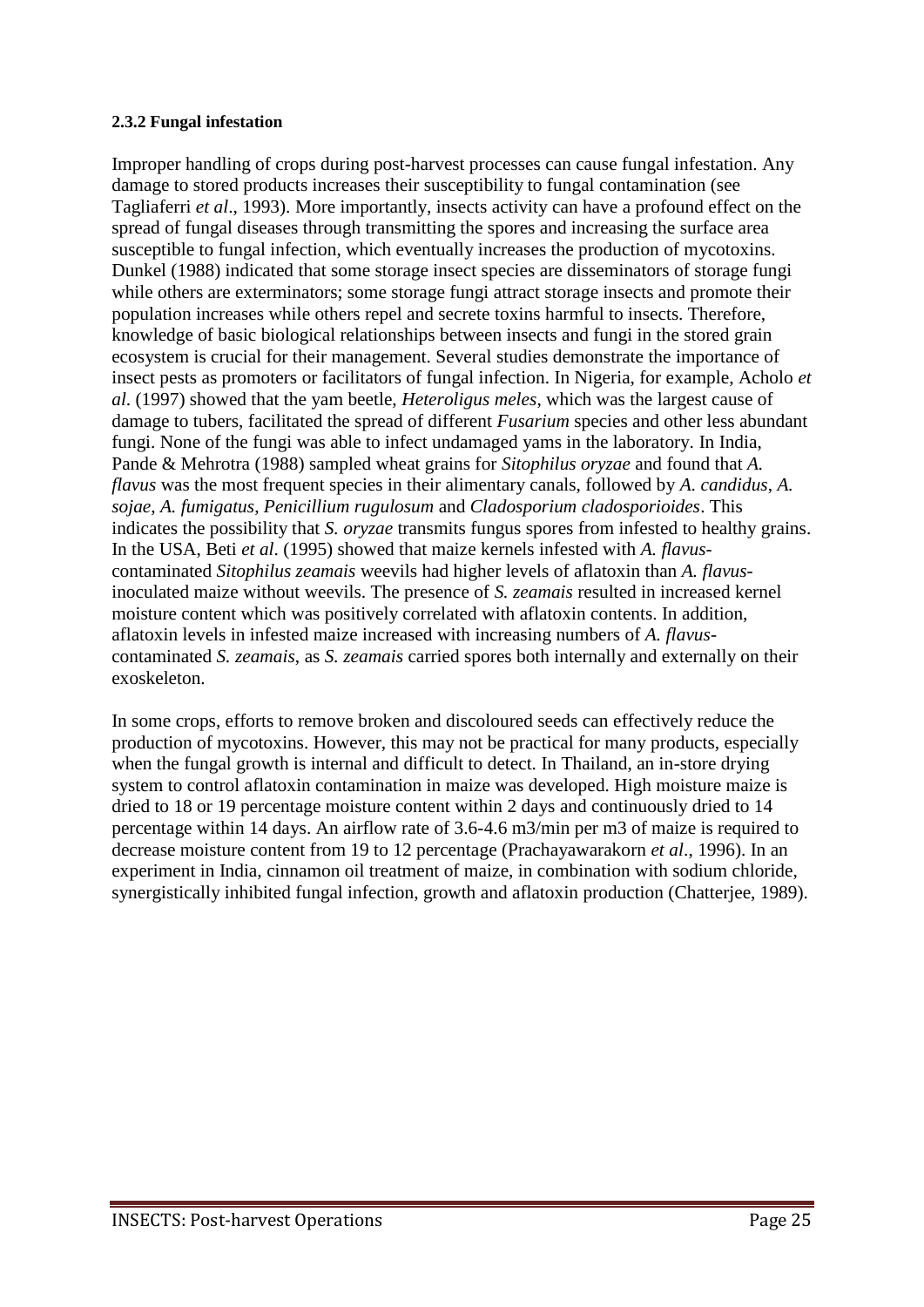# <span id="page-26-0"></span>**3. References**

**Hodges, R. , Meik, J. and Denton, H.** (1985). Infestation of dried cassava (*Manihot esculenta* Crantz) by *Prostephanus truncatus* (Horn) (Coleoptera: Bostrichidae). *Journal of Stored Products Research*. 21: 73-77.

**Hodges, R. and Surendro**. (1996). Detection of controlled atmosphere changes in CO2 flushed sealed enclosures for pest and quality management of bagged milled rice. *Journal of Stored Products Research.* 32: 1, 97-104.

**Howe, R.** (1957). A laboratory study of the cigarette beetle *Lasioderma serricorne* (F.) (Col., Anobiidae) with a critical review of the literature. *Bulletin of Entomological Research*. 48: 9- 56.

**Howe, R.** (1962). The effects of temperature and humidity on the oviposition rate of *Tribolium castaneum* (Hbst.) (Coleoptera: Tenebrionidae). *Bulletin of Entomological Research.* 53: 301-310.

**Howe, R.** (1956). The biology of the two common storage species of *Oryzaephilus* (Coleoptera: Cucujidae). *Annals of Applied Biology*. 44 (2): 341-355.

**Howlader, A.J. and Ambadkar, P.M**. (1995). Oviposition deterring influence of female body wash in tobacco beetle, *Lasioderma serricorne* (F.) (Coleoptera: Anobiidae*). Journal of Stored Products Research.* 31: 1, 91-95.

**ICIPE**. (1997). *Vision and Strategic framework towards 2020*. ICIPE Science Press. Nairobi, Kenya.

**Imms, A.D**. (1964). *Outlines of Entomology. 5th ed*. pp. 224. Methuen. London, UK. **Imura, O. and Sinha, R**. (1989). Principal component analyses of bagged wheat infested with *Sitotroga cerealella* (Lepidoptera: Gelechiidae) and *Sitophilus oryzae* (Coleoptera: Curculionidae). *Ecological Research*. 4: 2, 199-208.

**Ishrat, M., Imtiaz, A., Naqvi, S., Khan, A., Rahila, T., Imran, Q., Majeed, I., Ahmad, I., Tabassum, R. and Qureshi, I.** (1994). Determination of toxicity of neem extracts (NfC and N-7) and Coopex 25 EC (permethrin + bioallethrin) on pulse beetle *Callosobruchus analis*. *Proceedings of Fourteenth Pakistan Congress of Zoology held 1-3 April 1994 at the University of Karachi, Pakistan*. 14: 43-49. Pakistan Congress of Zoology.

**Islam, M.N**. (1994). Trapping of the male pulse beetle, *Callosobruchus chinensis* (L.) (Coleoptera: Bruchidae), in the laboratory using crude extract of female sex pheromone. *Bangladesh Journal of Entomology*. 4: 137-143.

**Islam, W. and Nargis, A**. (1994). Control of the pulse beetle, *Callosobruchus chinensis* (L), in warehouses by a parasitoid, *Anisopteromalus calandrae* (How.). *International Pest Control*. 36: 3, 72-73, 76.

**Ivbijaro, M.F.** (1990). The efficacy of seed oils of *Azadirachta indica*, *A. Juss* and *Piper guineense* Schum and Thonn on the control of *Callosobruchus maculatus* F. *Insect Science and its Application*. 11: 2, 149-152.

**Jacob, S.** (1994). Efficacy of coconut oil in protecting different pulse grains from the pulse beetle, *Callosobruchus chinensis* Linn. *Indian Coconut Journal Cochin*. 25: 1, 14, 19.

**Jacob, T. and Cox, P.** (1977). The influence of temperature and humidity on the life cycle of *Ephestia kuehniella* Zeller (Lepidoptera: Pyralidae). *Journal of Stored Products Research*. 13. 107-118.

**Jacob, S. and Sheila, M**. (1993). A note on the protection of stored rice from the lesser grain borer, *Rhizopertha dominica* Fabr. by indigenous plant products. *Indian Journal of Entomology.* 55: 3, 337-339.

**Jacobsen, B., Harlin, K., Swanson, S., Lambert, R., Beasley, V., Sinclair, J. and Wei, L.** (1995). Occurrence of fungi and mycotoxins associated with field mould damaged soybeans in the Midwest. *Plant Disease*. 79: 1, 86-89.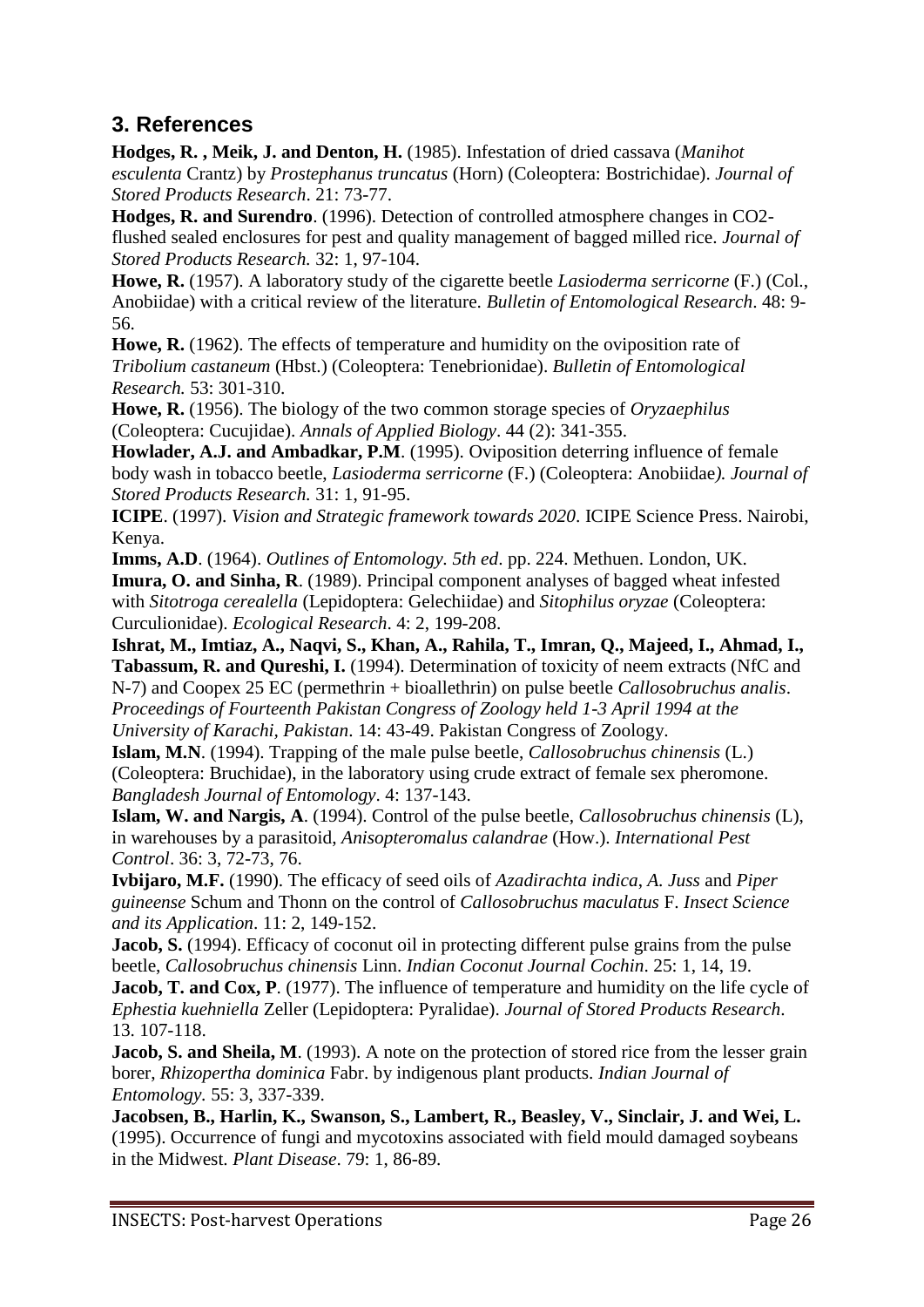**Jansens, S., Cornelissen, M., Clercq, R., Reynaerts, A., Peferoen, M. and De Clercq, R.** (1995). *Phthorimaea operculella* (Lepidoptera: Gelechiidae) resistance in potato by expression of the *Bacillus thuringiensis* CryIA(b) insecticidal crystal protein. *Journal of Economic Entomology*. 88: 5, 1469-1476.

**Jembere, B., Obeng Ofori, D., Hassanali, A. and Nyamasyo, G.** (1995). Products derived from the leaves of *Ocimum kilimandscharicum* (Labiatae) as post-harvest grain protectants against the infestation of three major stored product insect pests. *Bulletin of Entomological Research*. 85: 3, 361-367.

**Jevtic, S., Radovanovic, T. and Veljovic, P.** (1990). Types of moulds in cribbed corn. *Krmiva.* 32: 1-2, 13-15.

**Jin, Q. M. and Qiu, S.B.** (1996). Factors relating to corn stalk rot. I. Affect of soil moisture to pathogens of corn stalk rot infection. Progress of research on plant protection in China. *Proceedings of the third national conference of integrated pest management, Beijing, China, 12-15 November 1996*. pp 225-227.

**Jonsson, L.O. and Kashweka, K.** (1987). Relationship between drying, harvesting and storage losses, production and consumption of maize for a rural household in Zambia. Improving food crop production on small farms in Africa*. Proceedings of FAO-SIDA seminar on increased food production through low-cost food crops technology. 2-17 March 1987.* pp. 475-482. Harare, Zimbabwe.

**Jood, S., Kapoor, A.C., Ram, S., Jood, S. and Singh, R.** (1995). Amino acid composition and chemical evaluation of protein quality of cereals as affected by insect infestation. *Plant Foods for Human Nutrition.* 48: 2, 159-167.

**Kadlag, R.V., Chavan, J. K. and Kachare, D. P.** (1995). Effects of seed treatments and storage on the changes in lipids of pearl millet meal. *Plant Foods for Human Nutrition*. 47, 4, 279-285.

**Kalemba, D., Gora, J, Kurowska, A. and Majda, T**. (1990). Study of essential oils with regard to their effects on insects. Part III. Essential oil of goldenrod (*Solidago canadensis* L.). *Zeszyty Naukowe Politechniki Lodzkiej, Technologia i Chemia Spozywcza*. 47, 91-97.

**Kamali, K and Taheri, M**. (1985). Morphological characteristics of *Ephestia elutella* (Hubner) (Lepidoptera; Pyralidae) and preliminary observations on its winter generation in Iran. *Entomologie et Phytopathologie Appliquees.* 52: 2, 89-97.

**Kedera, C., Ochor, T., Ochieng, J. and Kamidi, R**. (1994). Incidence of maize ear rot in western Kenya. *International Journal of Pest Management.* 40: 2, 117-120.

**Keil, H**. (1988). Losses caused by the larger grain borer in farm stored maize in the Arusha region of Tanzania. *Proceedings of the workshop on the containment and control of the larger grain borer, Arusha, Tanzania, 16-21 May 1988*. pp. 28-52. Schulten, G.C.M. and Toet A.J., eds.. FAO Report 2 pp.209. Rome, Italy.

**Kennedy, L. and Devereau, A**. (1994). Observations on large scale outdoor maize storage in jute and woven polypropylene sacks in Zimbabwe. *Proceedings of the 6th International Working Conference on Stored-product Protection, 17-23 April 1994*. Volume 1. pp. 290- 295. Canberra, Australia.

**Kerin, J.** (1994). Opening address. *Proceedings of the 6th International Working Conference on Stored-product Protection, 17-23 April 1994.* Volume 1. pp. xix-xx. Canberra, Australia. **Kfir, R.** (1997). Natural control of the cereal stemborers *Busseola fusca* and *Chilo partellus* in South Africa. *Insect Science and its application.* 17, 1, 61-67.

**Khaire, V.M., Kachare, B.V. and Patil, C.S.** (1987). Effect of vegetable oils on pulse beetle, (*Callosobruchus chinensis* L.) in pigeonpea. *Current Research Reporter*. 3: 2, 53-58. **Kossou, D.** (1989). Evaluation of different products of neem *Azadirachta indica* A. Juss for the control of *Sitophilus zeamais* Motsch on stored maize. *Insect Science and its Application*. 10: 3, 365-372.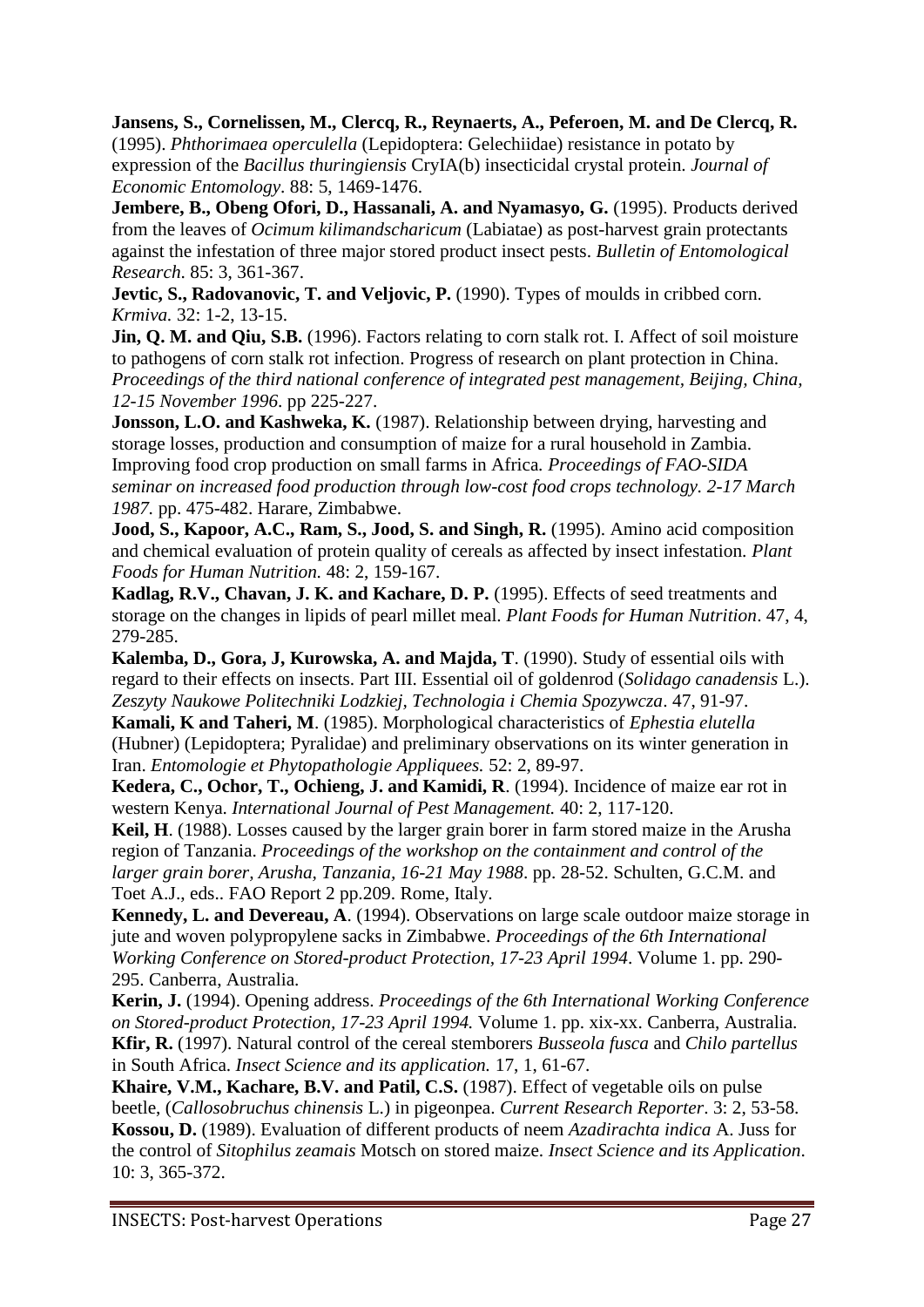**Krishnamurthy, T., Muralidharan, N. and Krishnakumari, M.** (1993). Disinfesting food commodities in small storage using carbon dioxide rich atmospheres. *International Pest Control.* 35: 6, 153-156.

**Kroschel, J.** (1994). Population dynamics of the potato tuber moth, *Phthorimaea operculella*, in Yemen and its effects on yield. *Proceedings of the Brighton Crop Protection Conference, Pests and Diseases.* Vol. 1. 1994, 241-246.

**Kroschel, J. and Koch, W.** (1996). Studies on the use of chemicals, botanicals and *Bacillus thuringiensis* in the management of the potato tuber moth in potato stores. *Crop Protection.* 15: 2, 197-203.

**Kumar, T.P., Moorthy, S. N., Balagopalan, C., Jayaprakas, C. A. and Rajamma, P.** (1996). Quality changes in market cassava chips infested by insects. *Journal of Stored Products Research.* 32: 2, 183-186.

Kus**chel, G.** (1961). On problems of synonymy in the *Sitophilus oryzae* complez (30th contribution, Col., Curculionidae). *Annals and Magazine of Natural History, Series 13*. 4, 241-244.

**Lagnaoui, A., Salah, H. and El-Bedewy, R.** (1996). Integrated management to control potato tuber moth in North Africa and the Middle East. *CIP Circular*. 22: 1, 10-15. **Lal, L.** (1987). Studies on natural repellents against potato tuber moth (*Phthorimaea operculella* Zeller) in country stores. *Potato Research*. 30: 2, 329-334.

**Lale, N. and Sastawa, B.** (1996). The effect of sun-drying on the infestation of the African catfish (*Clarias gariepinus*) by post-harvest insects in the Lake Chad District of Nigeria. *International Journal of Pest Management.* 42: 4, 281-283.

Langlinais, S.J. (1989). Economics of microwave treated rice for controlling weevils. *American Society of Agricultural Engineers*. 89-3544.

**Latus, D., Perkowski, J. and Chelkowski, J**. (1995). Mycotoxins production, pathogenicity and toxicity of *Fusarium* species isolated from potato tubers with dry rot injuries. *Microbiologie, Aliments, Nutrition*. 13:1, 87-100.

Laubscher, E.W. and Cairns, A.L. (1983). The effect of harvesting technique and storage procedure on the germination of barley. *Crop Production*. 12, 128-132.

**Le, V.T., Tran, V.A., Champ, B.R. (editor). and Highley, E.** (1995). The mycotoxin problem and its management in grain in Vietnam. Post-harvest technology for agricultural products in Vietnam. *Proceedings of an international workshop, Hanoi, Vietnam, 8-9 December 1994.* ACIAR Proceedings No. 60. pp. 83-88.

**Leal, J.C. and Zeledon, M.E**. (1994). Effect of periodic sieving of stored white maize on population development of damaging insects and weight loss. *Agronomia Costarricense*. 18: 2, 203-210.

**Lee, U., Lee, M., Shin, K., Min, Y., Cho, C. and Ueno, Y.** (1994). Production of fumonisin B1 and B2 by *Fusarium moniliforme* isolated from Korean corn kernels for feed. *Mycotoxin Research.* 10: 2, 67-72.

**Lefkovitch, L. and Currie, J.** (1967). Factors affecting adult survival and fecundity in *Lasioderma serricorne* (F.) (Coleoptera: Anobiidae). *Journal of Stored Product Research*. 3, 199-212.

**Lemessa, F. and Handreck, B.** (1995). Storage behaviour of sorghum in underground lined pits. *Muhle and Mischfuttertechnik.* 132: 27-28, 461-462.

**Lienard, V. and Seck, D.** (1994). Review of control methods against *Callosobruchus maculatus* (F.) (Coleoptera: Bruchidae), a pest of grains of cowpea (*Vigna unguiculata* (L.) Walp) in tropical Africa. *Insect Science and its Application*. 15: 3, 301-311.

**Lienard, V.and Seck, D. (1994)**. Review of control methods against *Callosobruchus maculatus* (F.) (Coleoptera: Bruchidae), a pest of grains of cowpea (*Vigna unguiculata* (L.) Walp) in tropical Africa. *Insect Science and its Application*. 15: 3, 301-311.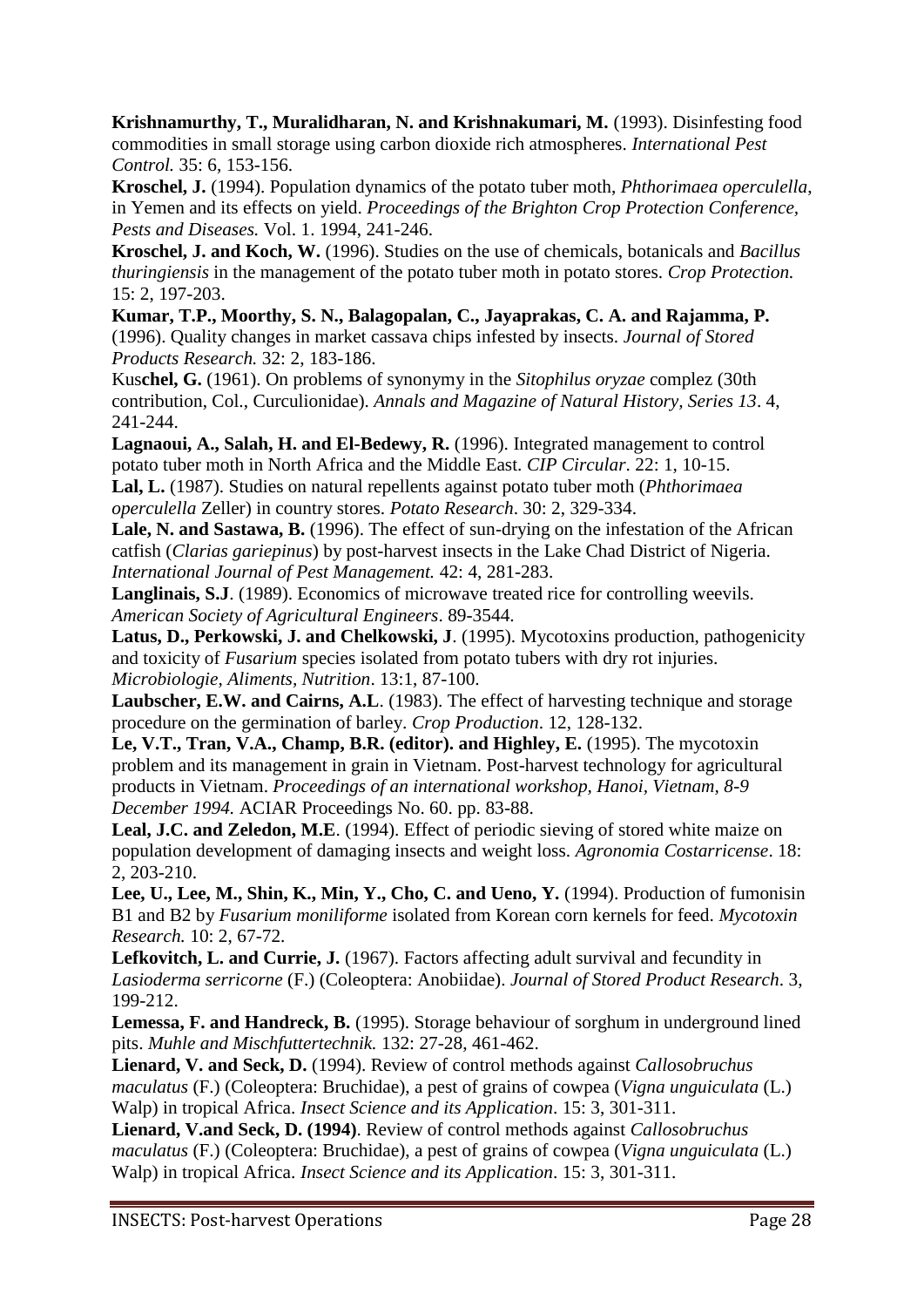**Lin, Z.H., Li, S.G., Wu, L.Y., Sun, S. and Lu, Q.W.** (1994). Antagonistic effect of Se on the T-2 toxin-induced changes in the ultrastructure and mitochondrial function of cultured chicken embryonic chondrocytes. *Journal of Clinical Biochemistry and Nutrition.* 17: 3, 119- 132.

**Locatelli, D. and Biglia, M**. (1995). Development of *Ephestia kuehniella* (Zeller) and *Plodia interpunctella* (Hubner) (Pyralidae: Phycitinae) in baking ingredients and products. *Italian Journal of Food Science*. 7: 4, 333-340.

**Lopez-Diaz, T. and Flannigan, B.** (1997). Mycotoxins of *Aspergillus clavatus*: toxicity of cytochalasin E, patulin, and extracts of contaminated barley malt. *Journal of Food Protection*. 60: 11, 1381-1385.

**Mahgoub, S.M. and Ahmed S.M**. (1996). *Ricinus communis* seed extract as protectants of wheat grains against the rice weevil *Sitophilus oryzae* L. *Annals of Agricultural Science, Cairo.* 41: 1, 483-491.

**Malek, M. and Parveen, B**. (1989). Effect of insects infestation on the weight loss and viability of stored BE paddy. *Bangladesh Journal of Zoology*. 17: 1, 83-85.

**Mallya, G.A.** (1992). *Prostephanus truncatus* (HORN), the larger grain borer (LAB), and its control in Tanzania. In: Implementation of and further research on biological control of the larger grain borer. *Proceedings of an FAO/GTZ Coordination meeting. Lome, Togo, 5-6 November 1990.*

**Mantle, P. and McHugh, K.** (1993). Nephrotoxic fungi in foods from nephropathy households in Bulgaria. *Mycological Research.* 97: 2, 205-212.

**Mantovani, B.H., Fontes, R. and Cajueiro, I.V**.(1986). Alternative methods for hermetic storage of grain. *Congresso Nacional de Milho e Sorgo.*

**Mason, L., Rulon, R., Maier, D., Shaaya, E. (editor). and Bell, C.** (1997). Chilled versus ambient aeration and fumigation of stored popcorn. Part 2: Pest management. Ecologically safe alternatives for the control of stored-product insects. Proceedings of XIII International Plant Protection Congress, July 1995, The Hague, The Netherlands. *Journal of Stored Products Research.* 33: 1, 51-58.

**Mbata, G.N**. (1994). Effect of infestation of cultivars of bambarra groundnuts (*Vigna subterranea* (L.) Verde) by *Callosobruchus subinnotatus* (Pic.) (Coleoptera: Bruchidae) on biochemical deterioration and germination of the seeds. *Zeitschrift fur Pflanzenkrankheiten und Pflanzenschutz*. 101: 4, 350-356.

**Mbata, G. N., Oji, O.A. and Nwana, I. E.** (1995). Insecticidal action of preparations from the brown pepper, *Piper guineense* Schum, seeds to *Callosobruchus maculatus* (Fabricius). *Discovery and Innovation*. 7: 2, 139-142.

**Mbengue, H.M., Bassey, M.W. (editor). and Schmidt, O.G.** (1987). Some results from solar drying tests at the Centre National de Recherches Agronomiques. Solar Drying in Africa. *Proceedings of a workshop held in Dakar, Senegal, 21-24 July 1986*. pp. 194-206. **McFarlane, J.A.** (1988). Storage methods in relation to post-harvest losses in cereals. *Insect* 

*Science and its Application*. 9: 6, 747-754.

**McGaughey, W.H., Donahaye, E. and Navarro, S**. (1987). *Bacillus thuringiensis*: a critical review. *Proceedings of the Fourth International Working Conference on Stored-Product Protection, Tel Aviv, Israel, 21-26 September 1986.* p. 14-23.

**Meng, G., Gong, X., Gui, L. and Chen, B.** (1990). Observations on *Ephestia elutella* (Hubner). *Insect Knowledge*. 27: No. 1, 16-18.

**Mignon, J., Haubruge, E. and Gaspar, C**. (1995). The use of low temperatures and icenucleating bacteria against stored-product insect pests. *Mededelingen Faculteit Landbouwkundige en Toegepaste Biologische Wetenschappen*. 60: 3b, 977-984. Universiteit Gent.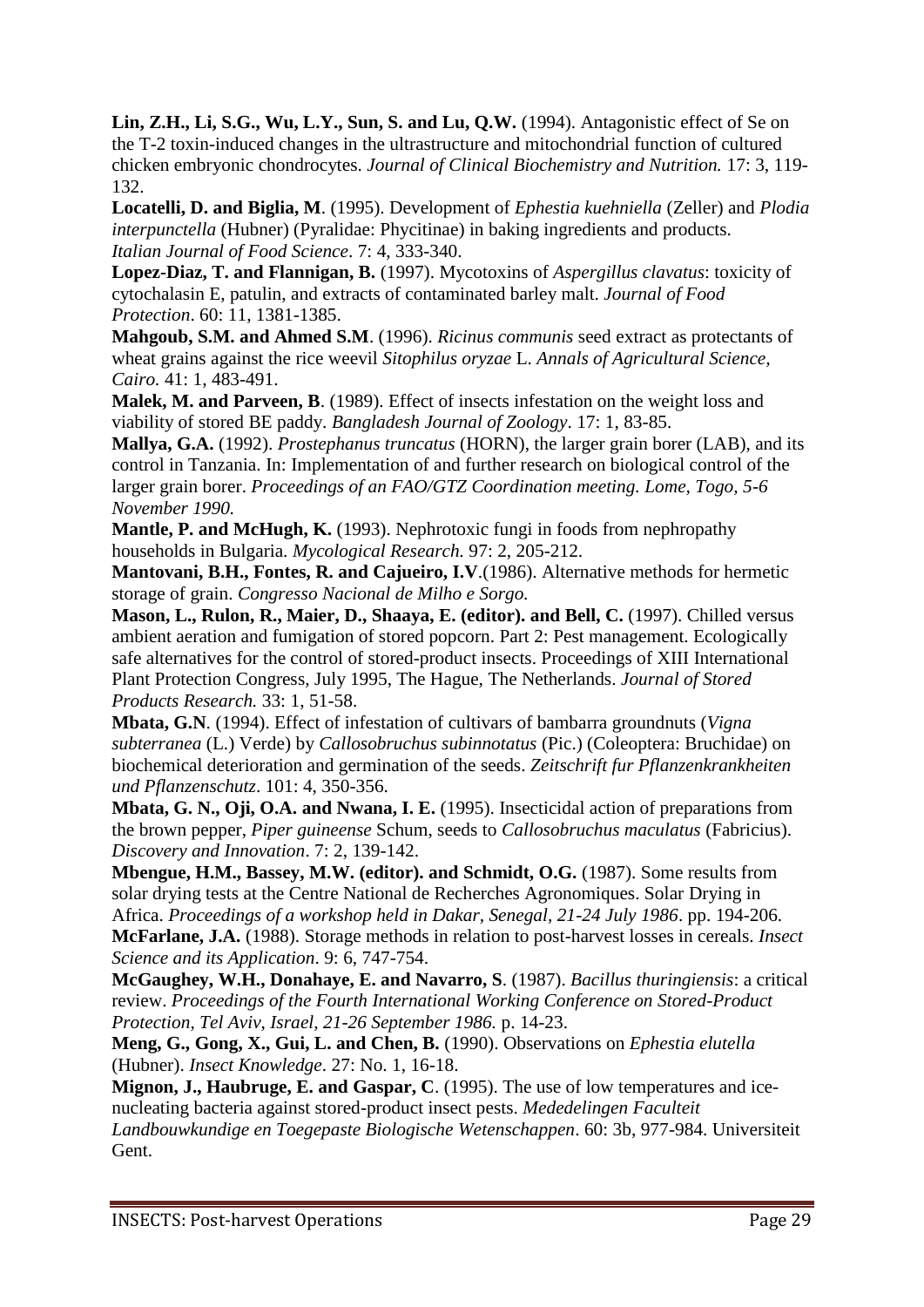**Miller, J.** (1995). Fungi and mycotoxins in grain: implications for stored product research. *Journal of Stored Products Research.* 31: 1, 1-16.

**Mills, J.** (1989). Spoilage and heating of stored agricultural products. *Prevention, detection and control*. pp.101. Agric. Canada Pub.1823E.

**Mills, J. and White, N**. (1994). Seasonal occurrence of insects and mites in a Manitoba feed mill. *Proceedings of the Entomological Society of Manitoba.* p. 49: 1-15.

**Monge, J.P., Germain, J.F. and Huignard, J**. (1988). The importance of changes in temperature on the induction of reproductive diapause in *Bruchidius atrolineatus* Pic (Coleoptera: Bruchidae). *Acta Oecologica, Oecologia Applicata.* 9: 3, 297-307.

**Mori, K and Matsushima, Y**. (1995). Synthesis of mono- and sesquiterpenoids; XXIV: (-) homogynolide A, an insect antifeedant isolated from *Homogyne alpina*. *Synthesis, Journal of Synthetic Organic Chemistry.* 7, 845-850.

**Mostafa, T.S.** (1993). Effects of certain plant powders on mortality, disrupting growth and metamorphosis of *Trogoderma granarium* Everts fourth instar larvae. *Bulletin of the Entomological Society of Egypt, Economic Series.* 20, 67-75.

**Mound, L.** (Editor). (1989). Common insect pests of stored food products. *Economic Series No. 15. (7th Edn)*. pp. 68. British Museum (Natural History). London, UK.

**Mozos, M.** (1992). Bruchids (Coleoptera: Bruchidae) associated with cultivation of lentils (*Lens culinaris* Medikus) in Castilla La Mancha: assays of chemical control in the field. *Boletin de Sanidad Vegetal, Plagas*. 18: 2, 355-363.

**Mutiro, C.F., Giga, D.P. and Chetsanga, C.J.** (1992). Post-harvest damage to maize in small farmers' stores. *Zimbabwe Journal of Agricultural Research.* 30: 1, 49-58.

**Mvumi, B., Giga, D. and Chiuswa, D.** (1995). The maize (*Zea mays* L.) post-production practices of smallholder farmers in Zimbabwe: findings from surveys. *JASSA, Journal of Applied Science in Southern Africa.* 1: 2, 115-130.

**Nakajima, S.;,Sugawara, K., Takeda, T., Tateishi, M., Okamura, A., Iwasa, J. and Baba, N.** (1996). Arrestants to *Oryzaephilus surinamensis* L. from wheat flour infested by the same weevil. *Bioscience, Biotechnology and Biochemistry*. 60: 9, 1546-1547.

**Nakajima, S, Okamura, A., Takeda, T., Sugawara, K., Tateishi, M., Iwasa, J. and Baba, N.** (1997). Synthesis of 13-oxo- (Z)-9-octadecenoic acid and 15-oxo- (Z)-11-icosenoic acid, arrestants of *Oryzaephilus surinamensis* L. *Bioscience, Biotechnology and Biochemistry*. 61: 3, 551-552.

**Newton, J., Wildey, K. (editor). and Robinson, W.** (1993). Carbon dioxide as a fumigant to replace methyl bromide in the control of insects and mites damaging stored products and artefacts. *Proceedings of the 1st International Conference on Insect Pests in the Urban Environment.* pp. 329-338.

**Ntoukam, G., Kitch, L., Shade, R. and Murdock, L.** (1997). A novel method for conserving cowpea germplasm and breeding stocks using solar disinfection*. Journal of Stored Products Research.* 33: 2, 175-179.

**Obeng Ofori, D. and Reichmuth, C.** (1997). Bioactivity of eugenol, a major component of essential oil of *Ocimum suave* (Wild.) against four species of stored-product Coleoptera. *International Journal of Pest Management*. 43: 1, 89-94.

**Odeyemi, O**. (1993). Insecticidal properties of certain indigenous plant oils against *Sitophilus zeamais* Mots. *Applied Entomology and Phytopathology*. 60: 1and 2, 19-27.

**Odogola, W.R**. (1994). A comparative study of solar and open sundrying of cassava chips in Uganda. *Acta Horticulturae*. 380, 274-282.

**Ohsawa, K., Kato, S., Honda, H. and Yamamoto, I**. (1990). Pesticidal active substances in tropical plants - insecticide substance from the seeds of Annonacea*. Journal of Agricultural Science, Tokyo*. 34: 4, 253-258.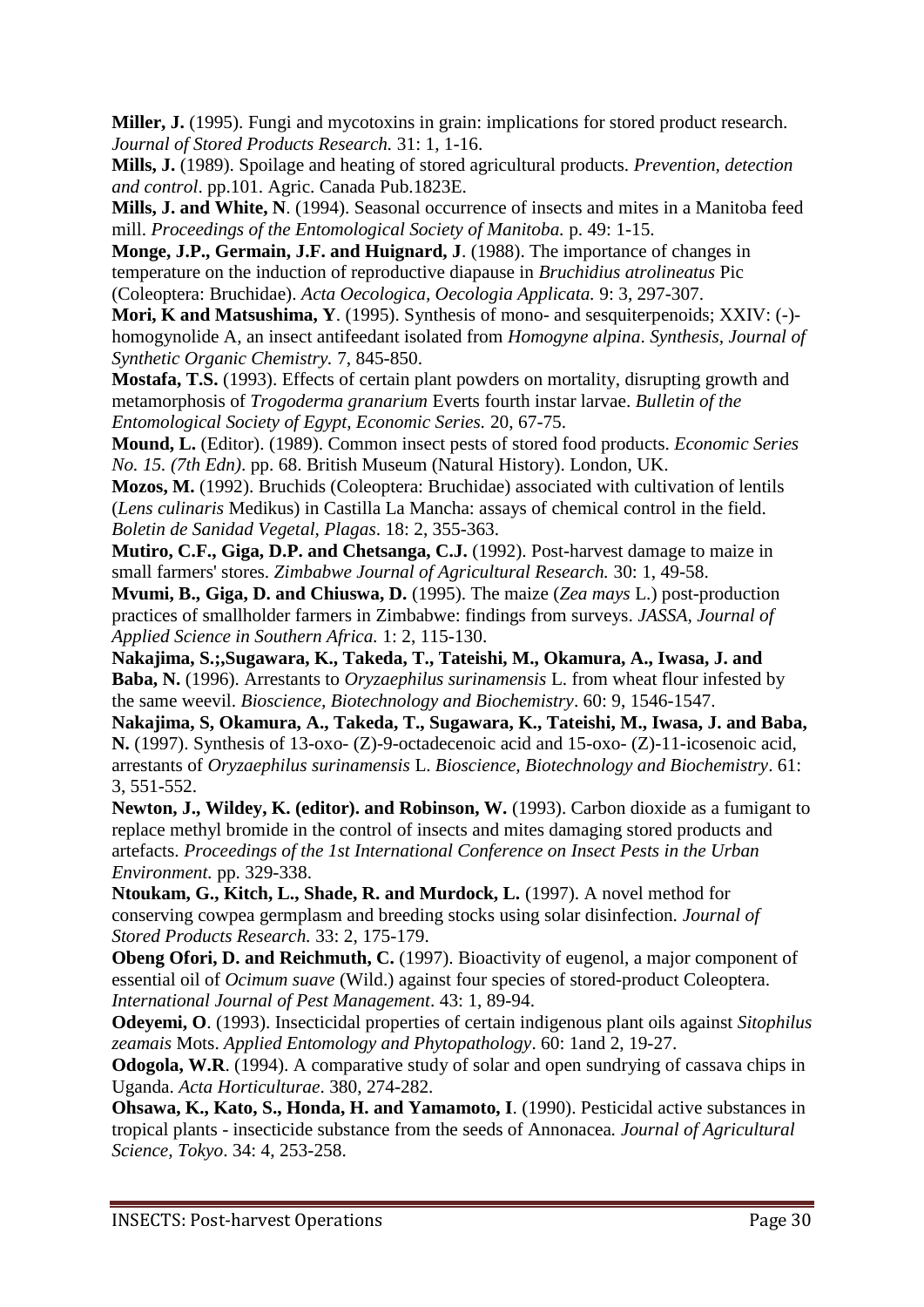**Okiwelu, S.N., Adu, O.O. and Okonkwo, V.N.** (1987). The effect of *Sitophilus zeamais* (Mots) (Coleoptera: Curculionidae) on the quality and viability of stored maize in Nigeria. *Insect Science and its Application.* 8: 3, 379-384.

**Okonkwo, E. and Okoye, W.** (1996). The efficacy of four seed powders and the essential oils as protectants of cowpea and maize grains against infestation by *Callosobruchus maculatus* (Fabricius) (Coleoptera: Bruchidae) and *Sitophilus zeamais* (Motschulsky) (Coleoptera: Curculionidae) in Nigeria. *International Journal of Pest Management*. 42: 3, 143-146.

**Omar, E., Abdel Salam, K. and Nakhla, J**. (1988). Effect of carbon dioxide on the radiosensitivity of the confused flour beetles adults. *Isotope and Radiation Research*. 20: 2, 159-161.

Paderes, D.E, Mew, T.W and Ilag, L.L. (1997). Influence of moisture content and length of storage on fungal invasion of paddy rice. *Biotropia*. 10, 1-13.

**Pal, R., Tripathi, R., Prasad, R. and Rameshwar, P.** (1996). Relative toxicity of certain plant extracts to khapra beetle, *Trogoderma granarium*. *Annals of Plant Protection Sciences*. 4: 1, 35-37.

**Pande, N. and Mehrotra, B.S**. (1988). Rice weevil (*Sitophilus oryzae* Linn.): vector for toxigenic fungi. *National Academy Science Letters*. 11: 1, 3-4.

**Pandey, G. and Prasad, M**. (1993). Biochemical changes in seeds of karanj (*Pongamia pinnata* Merr.) during infestation by fungi. *Journal of Mycopathological Research*. 31: 2, 63- 74.

**Pandey, R. and Westphal, E.** (1989). *Vigna unguiculata* (L.) Walp. pp. 77-81. Maesen, L.J.G. v.d. and Someatmadja, Sadikin (eds.). *PROSEA No. 1, Pulses*. Pudoc, Wageningen. **Parajulee, M., Neupane, F. and Thapa, R**. (1989). Life and seasonal histories, host preference and control of the pulse beetle, *Callosobruchus chinensis* (L.) (Coleoptera: Bruchidae).

*Journal of the Institute of Agriculture and Animal Science*. No. 10: 1-6. **Pantenius, C.** (1988). Storage losses in traditional maize granaries in Togo. *Insect Science and its Application*. 9 (6), 725-735.

**Patel, K. and Valand, V.** (1994). Bio-efficacy of plant materials against *Rhizopertha dominica* Fab. infesting stored wheat *Triticum aestivum* L. Gujarat. *Agricultural University Research Journal.* 20: 1, 180-182.

Peterson, M. and Simila, K. (1990). Research proposals for a grain storage project. 157, pp 33. International Rural Development Centre. Swedish University of Agricultural Sciences.

**Piergiovanni, A.R, Della Gatta, C., Perrino, P**. (1993). Effects of storage conditions on the trypsin inhibitor content in flour and whole seeds of cowpea (*Vigna unguiculata*). *Lebensmittel Wissenschaft and Technologie*. 26: 5, 426-429.

**Pike, V., Akinnigbagbe, J. and Bosque Perez, N**. (1992). Larger grain borer (*Prostephanus truncatus*) outbreak in western Nigeria. *FAO Plant Protection Bulletin*. 40: 4, 170-173.

**Prachayawarakorn, S., Soponronnarit, S., Nathakaranakule, A., Inchan, S., Highley, E. (editor). and Johnson, G. I.** (1996). Controlling aflatoxin contamination in maize stored under tropical conditions. Mycotoxin contamination in grains. *Proceedings of 17th ASEAN technical seminar on grain post-harvest technology, Lumut, Malaysia, 25-27 July, 1995*. ACIAR Technical Reports Series. No. 37. pp. 11-17.

**Pradzynska, A.** (1982). The suitability of ultrasound for controlling stored-product pests. II. The effectiveness of treatment with ultrasonic waves on all stages of the granary weevil (*Sitophilus granarius* L.). 24: 1, 77-90. Prace Naukowe Instytutu Ochrony Roslin.

**Pradzynska, A**. (1995). The role of higher temperatures in control of granary weevil (*Sitophilus granarius* L.). Prace Naukowe Instytutu Ochrony Roslin. 36: 1-2, 119-127.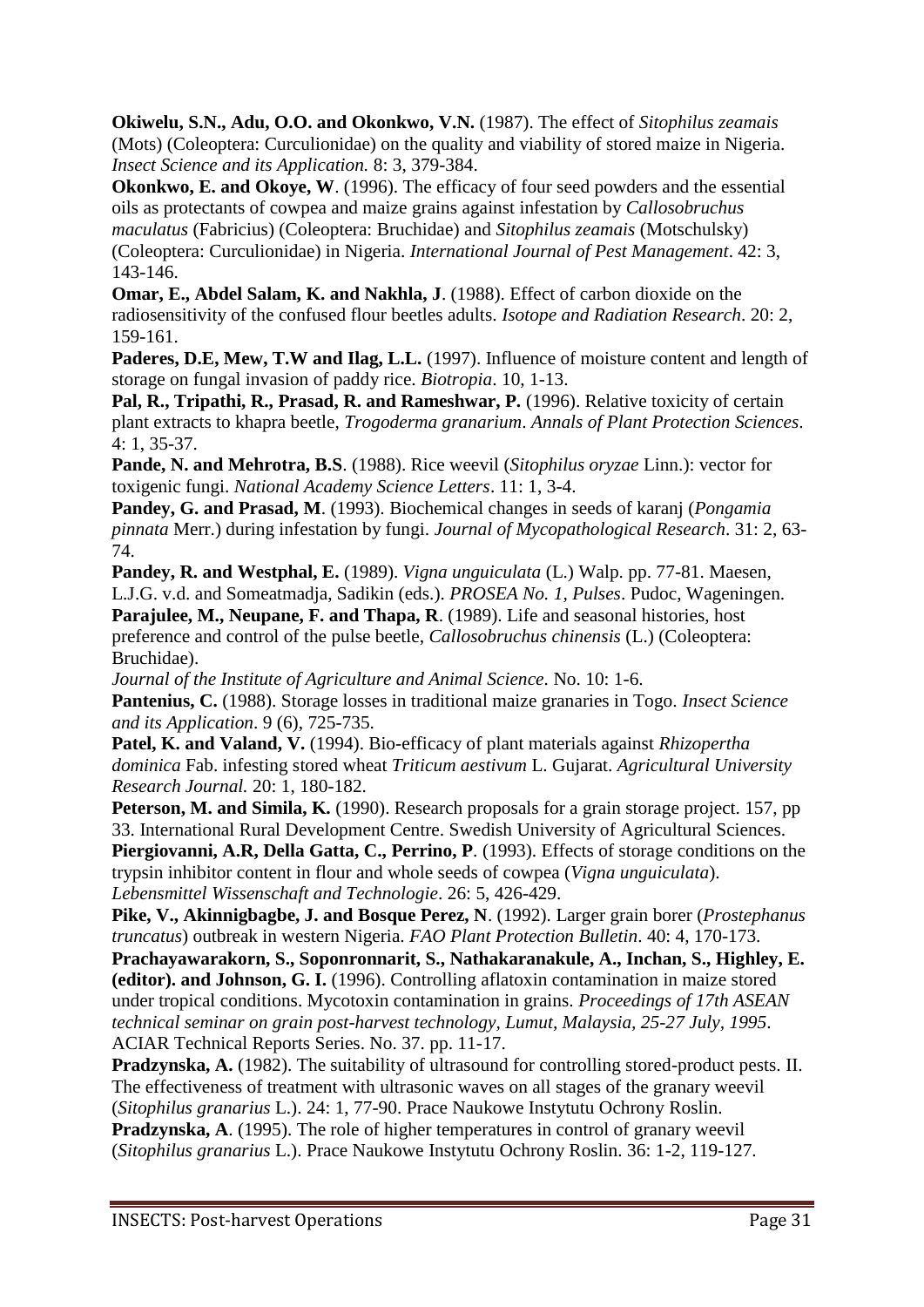**Prakash, A. and Rao, J**. (1990). Leaves of begunia: a pulse grain protectant. *Indian Journal of Entomology*. 51: 2, 192-195.

**Prasad, B.K., Prasad, A., Shanker, U. and Kumar, S.** (1988). Level of change in carbohydrate in lab bean FD 5 cv. seed due to seedborne *Aspergillus niger*. *Indian Journal of Mycology and Plant Pathology*. 17: 2, 145-149.

**Rahila, T., Naqvi, S.N., Ahmad, V.U., Shaista, R., Jahan, M., Azmi, M.A., Tabassum, R. and Rani, S.** (1994). Toxicity determination of different plant extracts (saponin and juliflorine) and neem based pesticide Margosan-OTM against stored grain pest *Callosobruchus analis*. *Proceedings of Pakistan Congress of Zoology*. 14: 326-333.

**Rai, R. S., Lal, P. and Srivastava, P.K.** (1987). Impregnation of jute bags with insecticide for protecting stored food grains. III. Comparative efficacy of impregnation method vis-à-vis existing method of prophylactic chemical treatment against cross infestation of different stored grain insect pests. *Pesticides*. 21: 8, 39-42.

**Raman, K.V**. (1988). Control of potato tuber moth *Phthorimaea operculella* with sex pheromones in Peru. *Agriculture, Ecosystems and Environment*. 21: 1-2, 85-99; Proceedings of a Symposium on Pheromones and other Behaviour Modifying Chemicals, Geneva, 9-13 December 1986.

**Raman, K.V., Booth, R.H. and Palacios, M**. (1987). Control of potato tuber moth *Phthorimaea operculella* (Zeller) in rustic potato stores. *Tropical Science*. 27: 3, 175-194.

**Ramos, E., De Conconi, J., Conconi, J., Elorduy, C., Oxley, T. and Barry, S.** (1983). Laser light as a new potential method for pest control in preserved foods. Biodeterioration. *Proceedings of the 5th International Biodeterioration Symposium, Aberdeen, UK. September 1981.* Oxley, T.A.and Barry, S., eds. pp. 592-608.

**Ramzan, M.** (1994). Efficacy of edible oils against pulse beetle, *Callosobruchus maculatus* (Fab.). *Journal of Insect Science.* 7: 1, 37-39.

**Ran, P., Verma, R. and Singh, S.** (1988). Vegetable oils as grain protectant against *Sitophilus oryzae* Linn. *Farm Science Journal*. 3: 1, 14-20.

**Ranganath, H.R.** (1993). Use of Lantana and Mentha leaves against paddy pest moth. *Journal of the Andaman Science Association*. 9: 1-2, 75-76.

**Rani, P. and Jamil, K**. (1989). Effect of water hyacinth leaf extract on mortality, growth and metamorphosis of certain pests of stored products. *Insect Science and its Application*. 10: 3, 327-332.

**Rebolledo, R. and Arroyo, M.** (1995). Study of the behaviour of *Trogoderma granarium* Everts (Coleoptera: Dermestidae) in diapause in the absence of food. *Boletin de Sanidad Vegetal, Plagas*. 21: 3, 319-327.

**Reddy, V. S., Babu, T.R., Hussaini, S.H. and Reddy, B. M.** (1994). Effect of edible and non-edible oils on the development of pulse beetle, *Callosobruchus chinensis* L. and on viability of mungbean seeds. *Pest Management and Economic Zoology*. 2: 1, 15-17.

**Reddy, B.N. and Nusrath, M.** (1988). Relationship between the incidence of storage pests and production of mycotoxin in jowar. *National Academy Science Letters*. 11: 10, 307-308. **Rees, D.** (1991). The effect of *Teretriosoma nigrescens* Lewis (Coleoptera: Histeridae) on three species of storage Bostrichidae infesting shelled maize. *Journal of Stored Products Research*. 27: 1, 83-86.

**Regnault, R. and Hamraoui, A.** (1994). Inhibition of reproduction of *Acanthoscelides obtectus* Say (Coleoptera), a kidney bean (*Phaseolus vulgaris*) bruchid, by aromatic essential oils. *Crop Protection*. 13: 8, 624-628.

**Risha, E**. (1993). Efficiency of synthetic beta-asarone, the active ingredient of *Acorus calamus* oil as space treatment against *Sitophilus zeamais* Motsch. *Bulletin of the Entomological Society of Egypt, Economic Series.* 20, 123-131.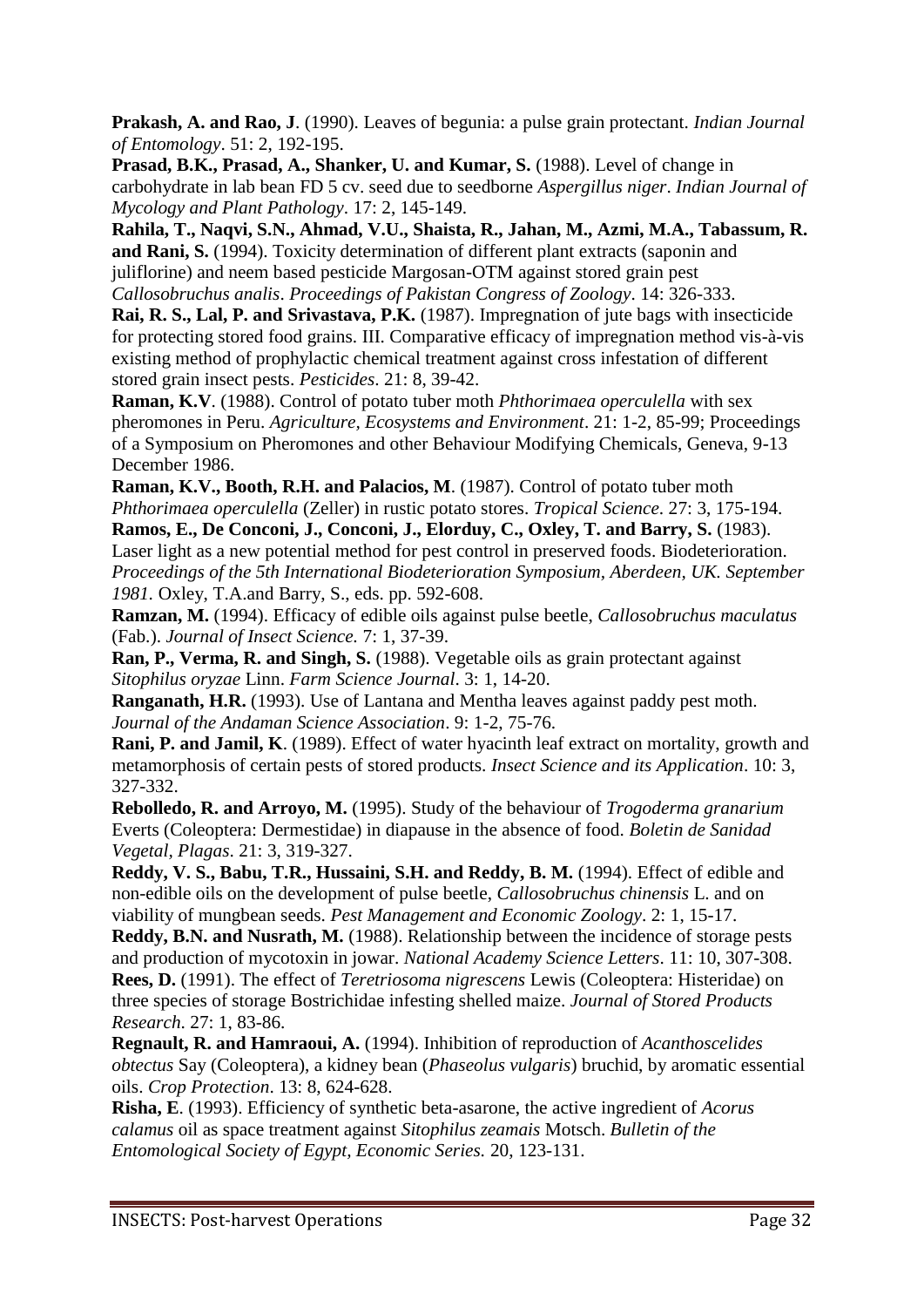Roche, R. and Simanca, M. (1987). Control of *Acanthoscelides obtectus* and *Zabrotes subfasciatus* with mineral and vegetable oils. *Ciencias de la Agricultura*. 31, 34-39.

**Roinestad, K.S., Montville, T.J. and Rosen, J.D.** (1994). Mechanism for sodium bicarbonate inhibition of trichothecene biosynthesis in *Fusarium tricinctum. Journal of Agricultural and Food Chemistry*. 42: 9, 2025-2028.

Rotundo, G., Cristofaro, A., Chierchia, A. and De Cristofaro, A. (1995). Insect pests and hygienic conditions of a flour mill/pasta factory in Campobasso. *Tecnica Molitoria*. 46: 5, 465-484.

**Roush, D.K. and McKenzie, J.A.** (1987). Ecological genetics of insecticide and acaricide resistance. *Annual Review of Entomology*. 32: 361-380.

**Rowley, J.** (1984). An assessment of losses during handling and storage of millet in Mali*. Tropical Stored Products Information*. 47, 21-33.

**Rukuni, T., Rukuni, M. (editor). and Bernsten, R.H. (editor).** (1988). Review of grain storage as an actor in post-production systems on SADCC. Southern Africa: food security policy options. *Proceedings of the Third Annual Conference on Food Security Research in Southern Africa, 1-5 November, 1987.* pp. 37-41.

**Ryan, L.** (1995). *Post-harvest tobacco infestation control*. pp. vii, 155. Chapman and Hall Ltd. London, UK.

**Santos, J.P., Maia, J.D.G and Cruz, I.** (1990). Damage to germination of seed corn caused by maize weevil (*Sitophilus zeamais*) and Angoumois grain moth (*Sitotroga cerealella*). *Pesquisa Agropecuaria Brasileira*. 25: 12, 1687-1692.

**Saraswathi, L and Rao, A**. (1987). Repellent effect of citronella oil on certain insects. *Pesticides*. 21: 7, 23-24.

**Sasaki, E. and Calafiori, M.** (1988). Repellent effect of garlic (*Allium sativum* L.) on *Sitophilus* sp. in stored maize. Monitores de Etomologia, Faculdade de Agronomia e Zootecnia 'Manoel Carlos Goncalves', Espirito Santo do Pinhal, SP, Brazil. *Ecossistema*. 12: 30-33.

**Scholler, M., Hassan, S.A. and Reichmuth, C**. (1995). Studies on biological control of *Ephestia* spp. (Lep., Pyralidae) in grain with *Trichogramma evanescens* Westwood (Hym., Trichogrammatidae) - host-finding ability in stored wheat and parasitoid density.

*Mitteilungen der Deutschen Gesellschaft fur Allgemeine und Angewandte Entomologie*. 10: 1-6, 259-262.

**Scudamore, K. and Hetmanski, M.** (1995). Natural occurrence of mycotoxins and mycotoxigenic fungi in cereals in the United Kingdom. Proceedings of the Eighth international IUPAC symposium on mycotoxins and phycotoxins, held in Mexico City,

Mexico, 6-13 November 1992. *Food Additives and Contaminants*. 12: 3, 377-382. **Sengooba, T**. (1994). Root crops for food security in Africa. *Proceedings of the 5th Symposium of the international Society for Tropical Root Crops- Kampala, Uganda. 22-28 November, 1992.* p. 22-25.

**Seshu Reddy, K.V. and Walker, P.T.** (1990). A review of the yield losses in graminaceous crops caused by *Chilo* spp. *Insect Science and its Application*. 11: 563-569.

**Sharma, P. R., Thappa, R.K., Tikku, K., Chand, D. and Saxena, B.P**. (1997). Control of stored-product moths and beetles by suboptimum temperatures. *Tropical Science*. 37: 1, 28- 34.

**Shayesteh, N. and Barthakur, N.** (1997). Electrohydrodynamic mortality of insects: a plausible mechanism. *International Journal of Biometeorology*. 40: 2, 86-90.

**Shelke, S.S, Jadhav, L.D and Salunkhe, G.N.** (1987). Storageability of seed potatoes treated with vegetable oils/ extracts against *Phthorimaea operculella* Zell. *Current Research Reporter*. 3: 2, 33-38.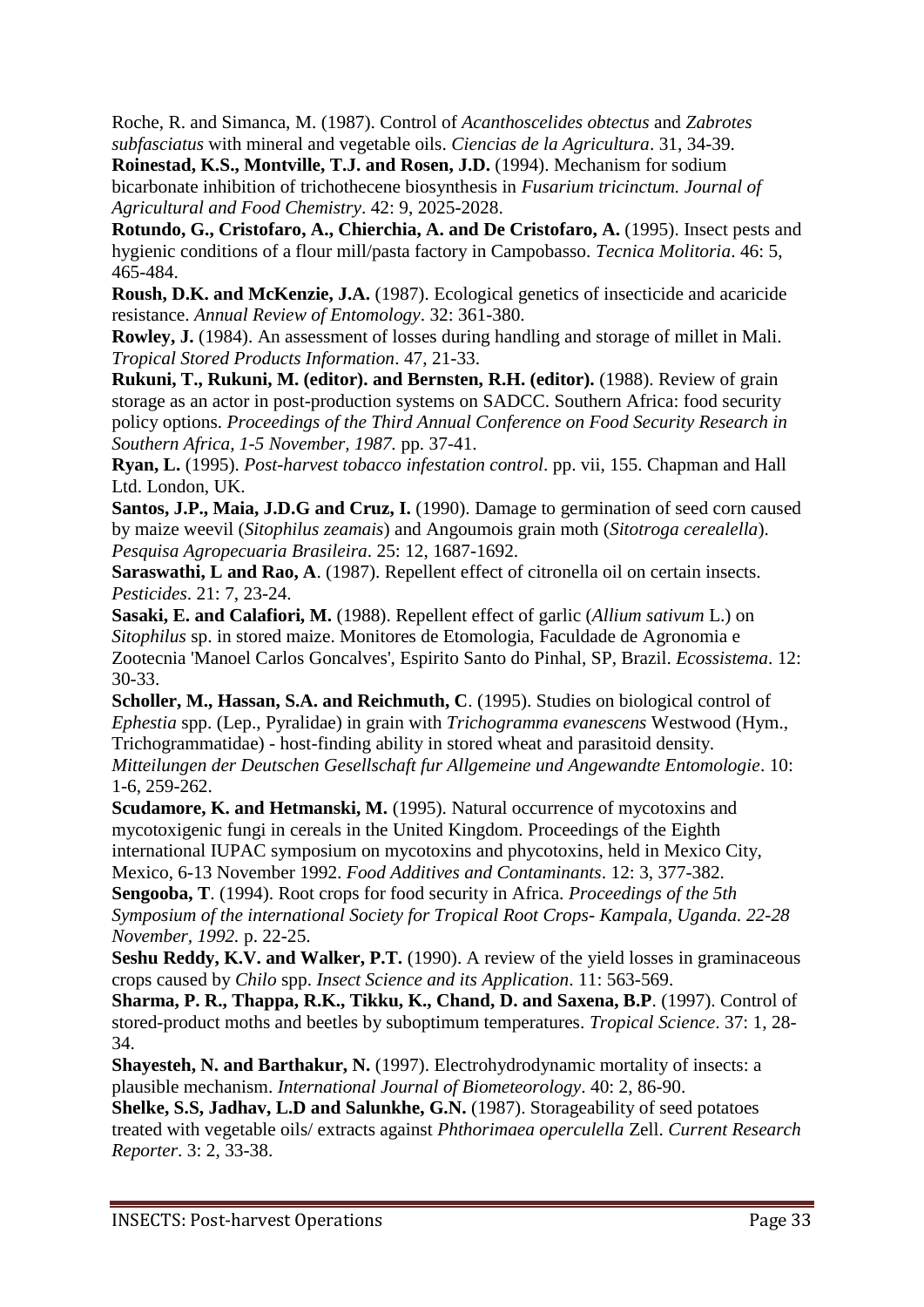**Shivanna, S., Lingappa, S. and Patil, B.** (1994). Effectiveness of selected plant materials as protectants against pulse beetle, *Callosobruchus chinensis* (Linn.) during storage of redgram. *Karnataka Journal of Agricultural Sciences*. 7: 3, 285-290.

**Siddig, S., Schmutterer, H**. **and Ascher, K**. (1987). A proposed pest management program including neem treatments for combating potato pests in the Sudan. Natural pesticides from the neem tree (*Azadirachta indica*) and other tropical plants. *Proceedings of the 3rd International Neem Conference, Nairobi, Kenya, 10-15 July 1986.* p. 449-459.

**Sidorov, I., Esaulenko, E. and Sokolov, M.** (1996). Contamination of winter wheat cultivars differing in tolerance of *Fusarium graminearum* Schwabe by fusariotoxins and ways of reducing it. 1. Dynamics of accumulation of deoxynivalenol. *Agrokhimiya*. 7, 85-89.

**Silva, M., Cavalcanti, M., Barros, S., Da Silva, M**. (1991). Fungi associated with tomato (*Lycopersicon esculentum*) seeds. *Boletin Micologico*. 6: 1-2, 59-62.

**Simone, M., Failde, V., Garcia, M., Panadero, C. and De Simone, M.** (1994). Factors associated with mechanical damage of dry beans with conventional threshing. *Rivista di Ingegneria Agraria.* 25: 4, 209-217.

**Singal, S. and Singh, Z**.(1990). Studies of plant oils as surface protectants against pulse beetle, *Callosobruchus chinensis* (L.) in chickpea, *Cicer arietinum* L. in India. *Tropical Pest Management.* 36: 3, 314-316.

**Singal, S**. (1995). Testing some vegetable oils for protection of gram seed during storage against *Callosobruchus chinensis* (L.). *Journal of Insect Science*. 8: 2, 215-216.

**Singh, D. and Agarwal, S**. (1988). Himachalol and beta-himachalene: insecticidal principles of Himalayan cedarwood oil. *Journal of Chemical Ecology*. 14: 4, 1145-1151.

**Singh, M., Srivastava, S., Srivastava, R. and Chauhan, S.** (1995). Effect of Japanese mint (*Mentha arvensis*) oil as fumigant on nutritional quality of stored sorghum. *Plant Foods for Human Nutrition*. 47: 2, 109-114.

**Skrinjar, M.and Dimic, G.** (1992). Ochratoxigenicity of *Aspergillus ochraceus* group and *Penicillium verrucosum* var. cyclopium strains on various media. *Acta Microbiologica Hungarica.* 39: 3-4, 257-261.

**Smith, J.R. and Sanders, T.H**. (1987). Potential for semi-underground storage of farmers stock peanuts. *Peanut Science*. 14: 1, 34-38.

**Sokoloff, A**. (1972). *The biology of Tribolium with special emphasis on genetic aspects. Volume 1.* pp. 300. Oxford University Press. London, UK.

**Sokoloff, A**. (1974). *The biology of Tribolium with special emphasis on genetic aspects. Volume 2*. pp. 610. Oxford University Press. London, UK.

**Sokoloff, A**. (1977). *The biology of Tribolium with special emphasis on genetic aspects. Volume 3*. pp. 612. Oxford University Press. London, UK.

**Songa, J. and Rono, W**. (1998). Indigenous methods for bruchid beetle (Coleoptera: Bruchidae) control in stored beans (*Phaseolus vulgaris* L.). *International Journal of Pest Management.* 44(1) 1-4.

**Spencer, J.L., Quentin, M.E. and Miller, J.R.** (1991). Tumbling controls bean weevils. *Nature*. 352: 6334, 387.

**Satya, V., Jindal, S and Vir, S.** (1996). Field infestation of *Caryedon serratus* Olivier (Coleoptera: Bruchidae) on the pods and seeds of *Acacia nilotica* in the Thar desert of India. *Journal of Tropical Forest Science*. 9: 2, 189-193.

**Stein, W**. (1994). Periodicity and individualism in the granary weevil, *Sitophilus granarius* (L.) (Coleoptera, Curculionidae). A contribution to the dispersal behaviour of stored product pests. *Anzeiger fur Schadlingskunde, Pflanzenschutz, Umweltschutz.* 67: 8, 168-175.

**Stoyanova, S.** (1984). Disinfestation of seeds by the use of low temperatures. *Rasteniev"dni Nauki*. 21: 39, 91-96.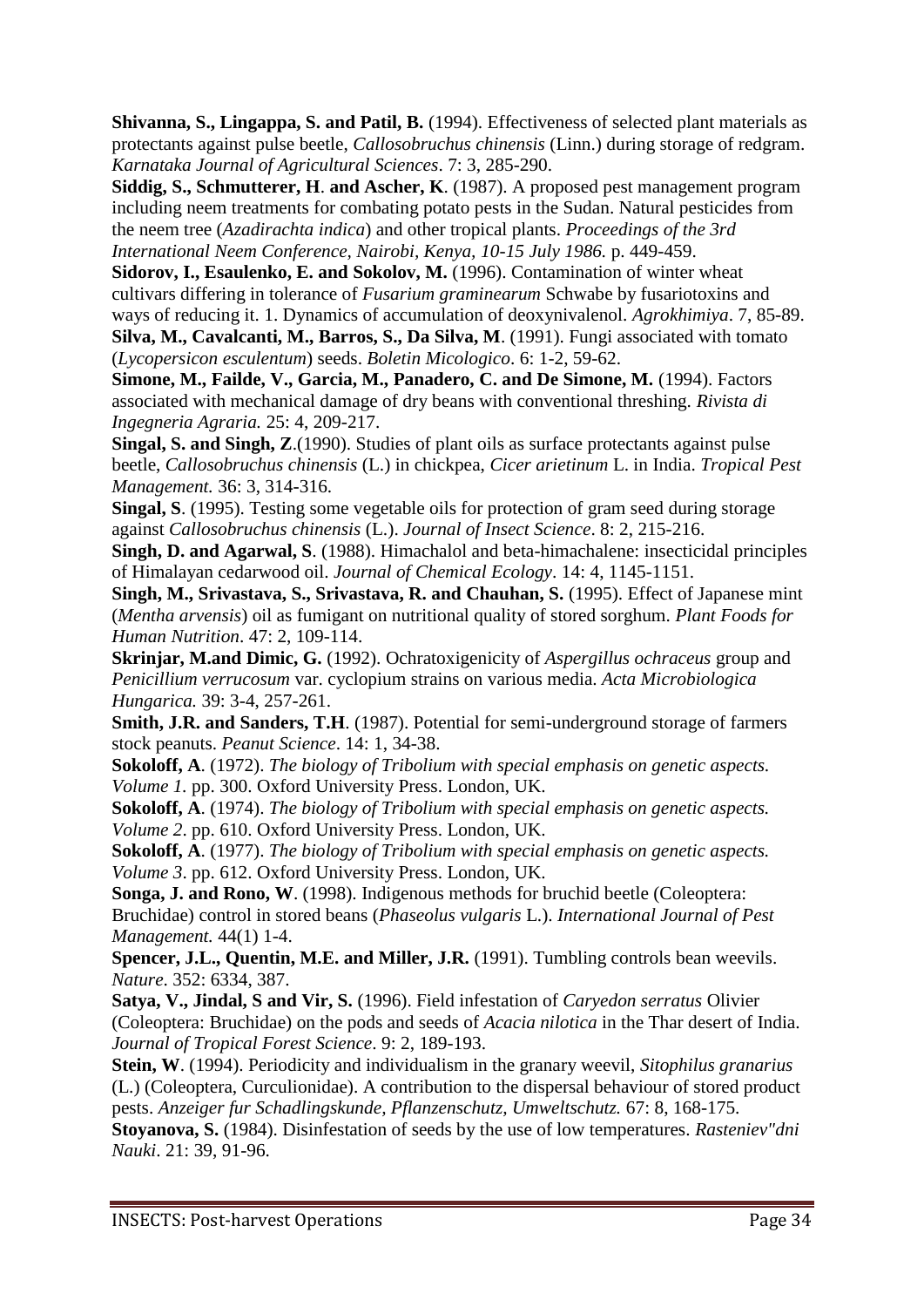**Su, H.** (1989). Laboratory evaluation of dill seed extract in reducing infestation of rice weevil in stored wheat. *Journal of Entomological Science*. 24: 3, 317-320.

**Su, H.** (1991). Laboratory evaluation of toxicity of calamus oil against four species of storedproduct insects. *Journal of Entomological Science.* 26: 1, 76-80.

**Su, H.** (1991). Toxicity and repellency of chenopodium oil to four species of stored product insects. *Journal of Entomological Science.* 26: 1, 178-182.

**Subramanya, S., Prabhanjan, D., Babu, C., Ramakumar, M., Krishnappa, C., Krishnamurthy, K. and Raghavan, G.** (1994). Biogas as a grain protectant against *Callosobruchus chinensis* (Bruchidae, Coleoptera). *Journal of Food Processing and Preservation.* 18: 3, 217-227.

**Sudesh, J., Kapoor, A., Ram, S., Jood, S. and Singh, R**. (1996). Evaluation of some plant products against *Trogoderma granarium* Everts in sorghum and their effects on nutritional composition and organoleptic characteristics. *Journal of Stored Products Research.* 32: 4, 345-352.

**Sudesh, J., Kapoor, A., Ram, S., Jood, S. and Singh, R**. (1996). Effect of insect infestation and storage on lipids of cereal grains. *Journal of Agricultural and Food Chemistry*. 44: 6, 1502-1506.

**Suss, L. and Locatelli, D.** (1993). Multivear control experiment on the hygienic conditions of some mills. *Tecnica Molitoria.* 44: 7, 569-576.

**Swamy, S.N. and Gowda, S.J.** (1987). Effect of threshing on seed quality characters in finger millet. *Seed Research*. 15: 1, 87-90.

**Szafranski, F., Bloszyk, E. and Drozdz, B**. (1993). Deterrent activity of African plant extracts against selected stored product insect pests. *Acta Horticulturae*. 331, 319-322.

**Tagliaferri, M., Rigo, G., Banfi, G. and Cravedi, P.** (1993). Prevention and control of contamination in foods derived from wheat. *Tecnica Molitoria*. 44: 11, 958-965.

**Talukder, F. and Howse, P**. (1995). Evaluation of *Aphanamixis polystachya* as a source of repellents, antifeedants, toxicants and protectants in storage against *Tribolium castaneum*  (Herbst). *Journal of Stored Products Research*. 31: 1, 55-61.

**Tavares, F., Oliveira, E., Almeida, P, De Oliveira, E. and De Almeida, P.** (1995). Diseases of maize. *Agronomo*. 2, 21-24.

**Taylor, S., Metcalfe, D. (editor)., Sampson, H. (editor)., Simon, R.** (1996). *Food toxicology. Food allergy: adverse reactions to food and food additives.* 2, 485-497.

**Trematerra, P. and Dioli, P.** (1993). *Lyctocoris campestris* (F.) (Heteroptera: Anthocoridae) in stores of *Triticum spelta* L. in central Italy. *Bollettino di Zoologia Agraria e di Bachicoltura.* 25: 2, 251-257.

**Trematerra, P., Luciano, P. and Paparatti, B.** (1996). Monitoring of *Phthorimaea operculella* using pheromone traps. *Informatore Fitopatologico*. 46: 10, 55-59.

**Trematerra, P.** (1997). Integrated pest management of stored-product insects: practical utilisation of pheromones. *Proceedings of International conference on pests in agriculture, 6- 8 January 1997 at le Corum, Montpellier, France. Volume 3.* pp. 847-855.

**Trivedi, T.** (1987). Use of vegetable oil cakes and cow-dung ash as dust carrier for pyrethrin against *Rhizopertha dominica* Fabr. and *Tribolium castaneum* Herbst. *Plant Protection Bulletin Faridabad.* 39: 1-2, 27-28.

**Udagawa, S.I.** (1994). Human environments and pathogenic fungi: with special reference to ecology of domestic fungi in dwellings. *Japanese Journal of Medical Mycology*. 35: 4, 375- 383.

**Ulrichs, C.** (1995). Influence of temperature on the effectiveness of control of the tobacco beetle with CO2 under high pressure. *Mitteilungen der Deutschen Gesellschaft fur Allgemeine und Angewandte Entomologie*. 10: 1-6, 263-264.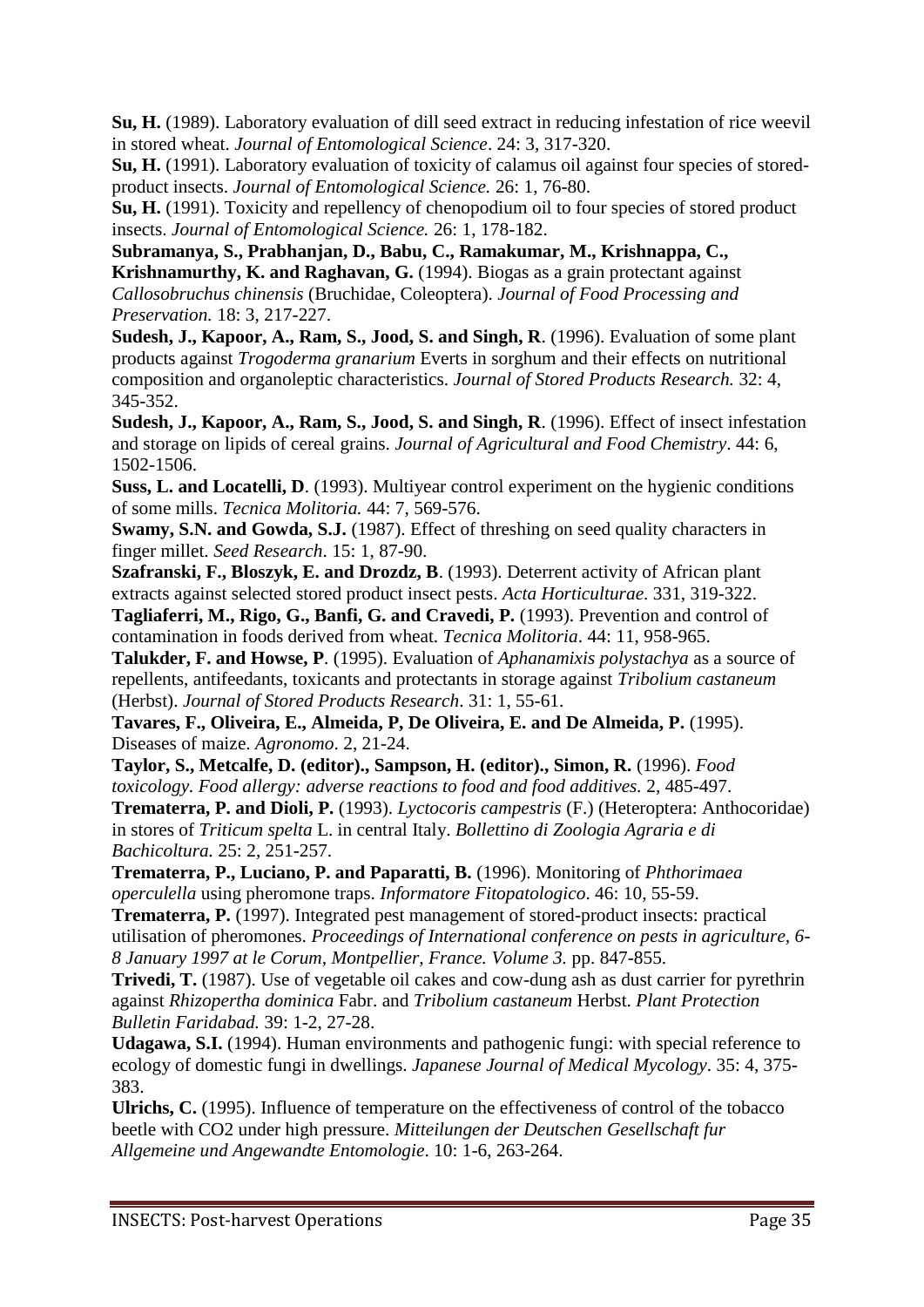**UNIFEM.** (1988). Cereal processing. *Food Cycle Technology Source Book*. No. 3. pp. 69. United Nations Development Fund for Women (UNIFEM).

**Vallador, D., Fonollera, V., Nillama, N., Josue, A., Dumalag, P.** (1994). Screening of indigenous seed treatment materials for village level corn storage. *CMU Research Journal*. 7: 2, 2-15.

**Vinuela, E., Adan, A., Estal, P., Marco, V., Budia, F. and Del Estal, P.** (1993). Stored products pests. *Hojas Divulgadoras Ministerio de Agricultura, Pesca y Alimentacion*. 1-93, 1-32.

**Wang, G., Chen, H., Xu, P. and Bao, J.** (1990). Studies on the pathogens of the rice bakanae disease in Zhejiang. *Acta Phytopathologica Sinica*. 20: 2, 93-97.

**Wareing, P.W.** (1997). Incidence and detection of thermotolerant and thermophilic fungi from maize with particular reference to *Thermoascus* species. *International Journal of Food Microbiology*. 35: 2, 137-145.

**Wen, B. and Brower, J.H**. (1994). Suppression of maize weevil, *Sitophilus zeamais* (Coleoptera: Curculionidae), populations in drums of corn by single and multiple releases of the parasitoid *Anisopteromalus calandrae* (Hymenoptera: Pteromalidae). *Journal of the Kansas Entomological Society*. 67: 4, 331-339.

**Wendt, H.** (1992). Contribution to the bruchid fauna of the Balearic Islands (Coleoptera, Chrysomeloidea). *Deutsche Entomologische Zeitschrift*. 39: 1-3, 117-122.

**White, N.D. and Jayas, D.S**. (1993). Microfloral infection and quality deterioration of sunflower seeds as affected by temperature and moisture content during storage and the suitability of the seeds for insect or mite infestation. *Canadian Journal of Plant Science*. 73: 1, 303-313.

**Wild, C., Hall, A., Howard, D. (editor). and Miller, J.** (1996). Epidemiology of mycotoxin-related disease. The Mycota. A comprehensive treatise on fungi as experimental systems for basic and applied research. *Volume VI: Human and animal relationships*. pp. 213-227.

**Williams, C.B.** (1947). The field of research in preventive entomology. *Annals of Applied Biology*. 34:2, 175-85.

**Wilson, D.O**. (1987). Threshing injury and mathematical modelling of storage deterioration in field bean seed (*Phaseolus vulgaris* L.). *Dissertation Abstracts International, B Sciences and Engineering*. 47: 7, 2687B-2688B.

**Wohlleber, B., Leuschner, K. (editor). and Manthe, C.S**. (1996). First results of research on the armored bush cricket (*Acanthopolus discoidalis*) on pearl millet in Namibia: population dynamics, biology, and control. Drought tolerant crops for southern Africa. *Proceedings of the SADC-ICRISAT Regional Sorghum and Pearl Millet Workshop, Gaborone, Botswana, 25-29 July 1994.*

**Wongo, L.** (1996). Review of Kenyan Agricultural Research. *Vol 11. Post Harvest Technology*. pp. 30.

**Wongo, L. and Pedersen, J**. (1990). Effect of threshing different sorghum cultivars on *Sitotroga cerealella* (Oliv.) and *Sitophilus oryzae* (L.) (Lepidoptera: Gelechiidae and Coleoptera: Curculionidae). *Journal of Stored Products Research*. 26: 2, 89-96.

**Xu, H. Zhao, S. Xu, H. and Zhao, S.** (1996). Studies on insecticide activity of the essential oil from *Cinnamomum micranthum* and its bioactive component. *Journal of South China Agricultural University*. 17:1, 10-17.

**Xu, H., Chiu, S., Jiang, F. and Huang, G**. (1993). Experiments on the use of essential oils against stored-product insects in a storehouse. *Journal of South China Agricultural University*. 14: 3, 42-47.